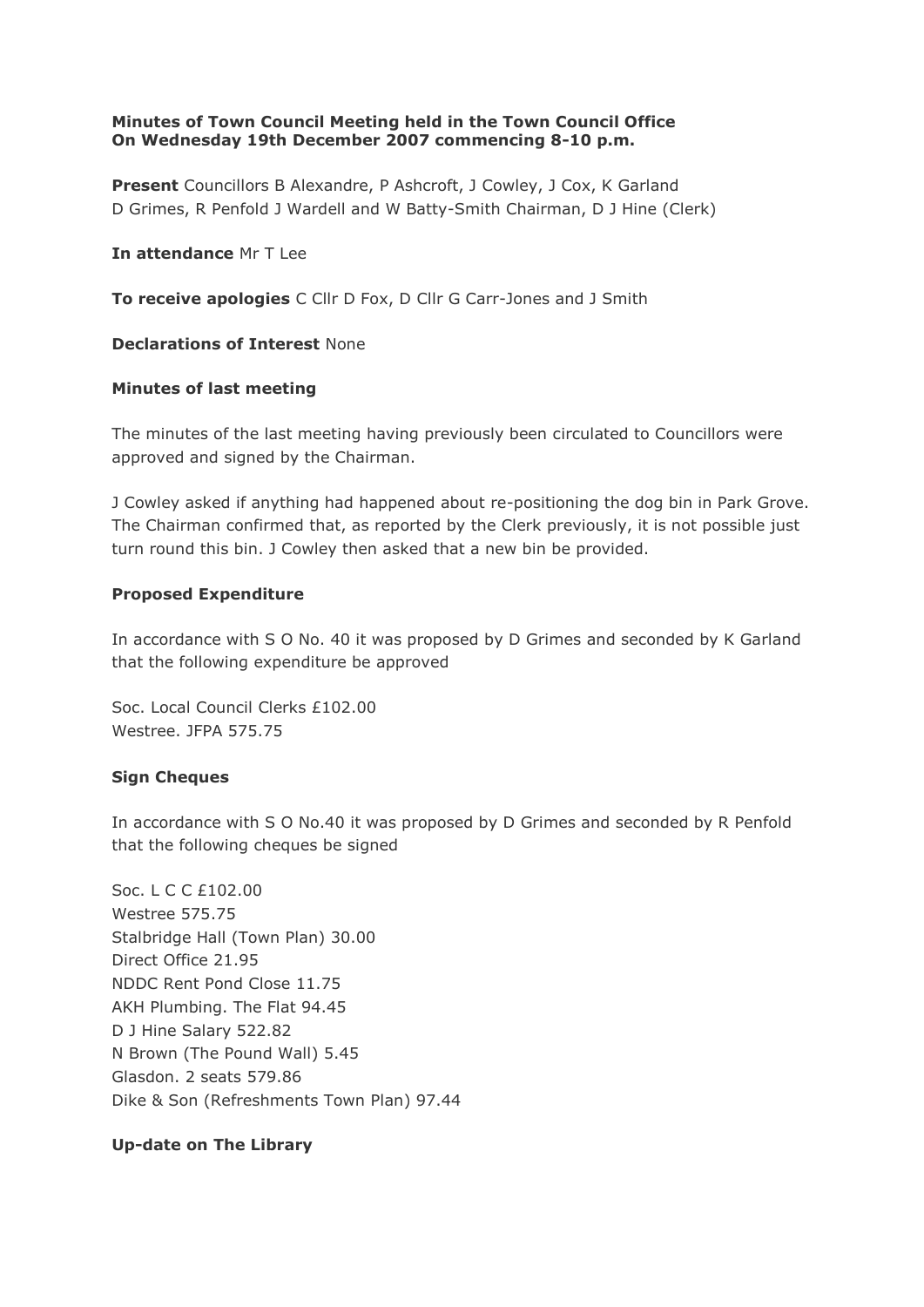Mr T Lee, Chirman of the Library Support Group, thanked the TC for the grant of £100 to the Friends of the Library to enable them to open a Bank Account. A successful public meeting was held on November attended by 65 people. The meeting gave wholehearted support to the TC's decision in principle to pay for the 6.5 top-up hours from the precept. It was agreed to establish the Friends of Stalbridge Library and a Committee was formed, however, it was also agreed not to actively seek members until summer 2008 when there would be something worthwhile to do. The Friends Committee held their first meeting on 22nd November at which it was decided that membership would commence from the 1st July and membership forms would go out to those who had registered an interest. A draft Constitution was agreed which would go forward to the AGM. Junior members will be represented by the new Headmaster of the Primary School. A leaflet will be distributed by the Scouts telling people about the Library and the Friends. Membership rates will be £8/£5/free. The next meeting will be on 6th March 2008. It would appear that the TC may only have to pay for the additional hours for six months in 2008.

The DCC put a questionnaire in the Library about opening hours with a closing date of 8th December although we had received a letter on 22nd November advising that the library hours would not change. Letter from P Leivers of DCC stating that RFID/self service is crucial for the volunteer system to work at a cost of  $£1.7m$ . A meeting of the Forum on 1st December agreed to send a letter to P Leivers, Councillors, Officers and MPs voicing total opposition to this, however as we are not using volunteers as Librarians it may not affect Stalbridge directly.

# **Councillors' Reports/Questions**

R Penfold reported that he had attended the Sturminster Newton Youth Centre AGM at which it was announced that Tony Baverstock, the Area Youth Worker is retiring.

J Cowley asked if there is any further new regarding Developer Contributions. The Chairman advised that he is still negotiating with NDDC on the grounds that Stalbridge is independent of Sturminster Newton. J Cowley also pointed out that the Ivy has not yet been removed from the Bier House. Clerk to progress

K Garland asked if there had been any progress regarding the naming of the road on the new development off Barrow Hill as Ham Stone Court is not appropriate and the Town Council had suggested Baker's Field. (Clerk's note. Since the meeting an e-mail received from Bellway Homes asking for confirmation from the TC that Baker's Field is the preferred name for the road. A confirming e-mail has been sent)

When asked, the Clerk advised that at present she had been unable to obtain the signs indicating the Dog Walking Area from the supplier of the other signs. She will endeavour to find another supplier.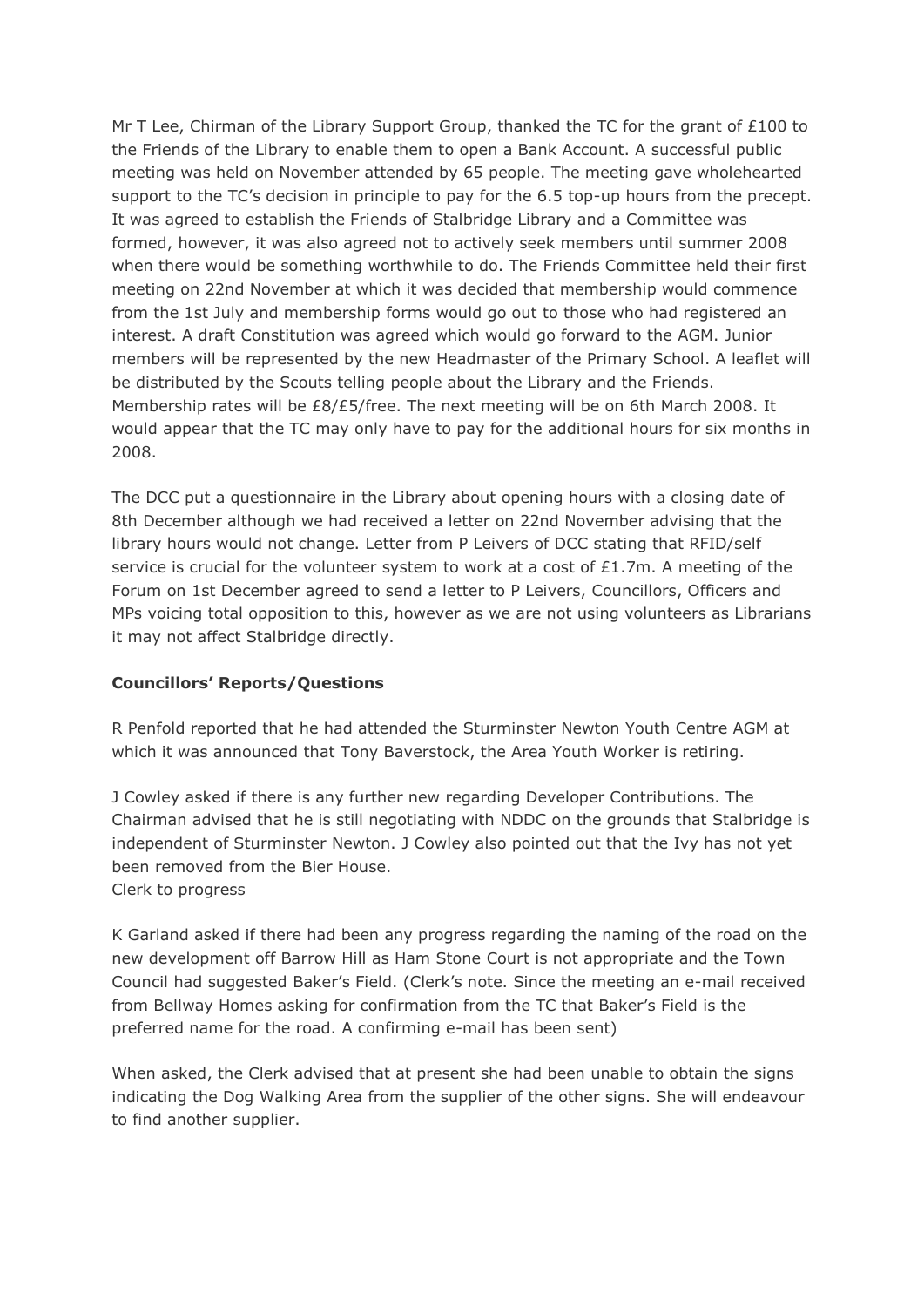J Wardell asked the Chairman if any of the cost of the sailing competitions for the Olympic Games which will be held in Weymouth, is likely to fall on the Council Tax payers in Dorset. He replied that such costs will be borne by the Government direct rather than the County. She also reported that the Health walks are going very well and that the design and content of the booklets is in progress.

J Cowley advised that he thought the conduct of the site meeting regarding the development in Gold Street had been very good.

# **Correspondence**

South Somerset DC Letter re. Local Action for Rural Communities John Foster-Pegg. Letter requesting Grant for Churchyard maintenance Sturquest. Invitation to a Reception on 24th January in The Exchange NDDC Copy of Press Release re. Gillingham & Sturminster Leisure Centres Sturminster TC Request for contribution towards provision of public toilets in Sturminster and support for Leisure Centre, SIDs and CAB. It was agreed to point out that Stalbridge had its own toilets to deal with, that we supported the CAB by providing premises for them in Stalbridge and that we had already agreed in principle to joining with other parishes in supporting the provision of a SID for use by the parishes in turn, however, the TC felt unable to provide financial support for the Sturminster Newton Leisure Centre.

Clerk to write

Spectrum Housing Group re. proposed footpath from Pound Close. It was agreed to send an acknowledgement of the letter but advise that we are at present making further enquiries regarding the neighbouring land. Clerk to write

Planning Inspectorate further paperwork re. FP 4 NDDC Details of refurbishment of Public Toilets. Write and point out that the requested "time locks" have not been included. Clerk to write

E Mail from Andrew Perry re. Common Purpose. Reply to the effect that no-one has heard of Common Purpose

Minutes of DAPTC N Area meeting 22nd November

Letter R Walter MP congratulations on Big Lottery Fund Grant for Health Walks booklet Minutes of HACC meeting

NDDC Enforcement re. Middle Farm S.Weston. Confirming what had previously been advised by the Chairman, that the two mobile homes on the site were being used by the one family, and that the permission for the mobile home was due for renewal shortly and the matter would be addressed at that time.

Estimate to repair Pump on The Ring. It was agreed to ask for more details of the work included in the quotation

Clerk to obtain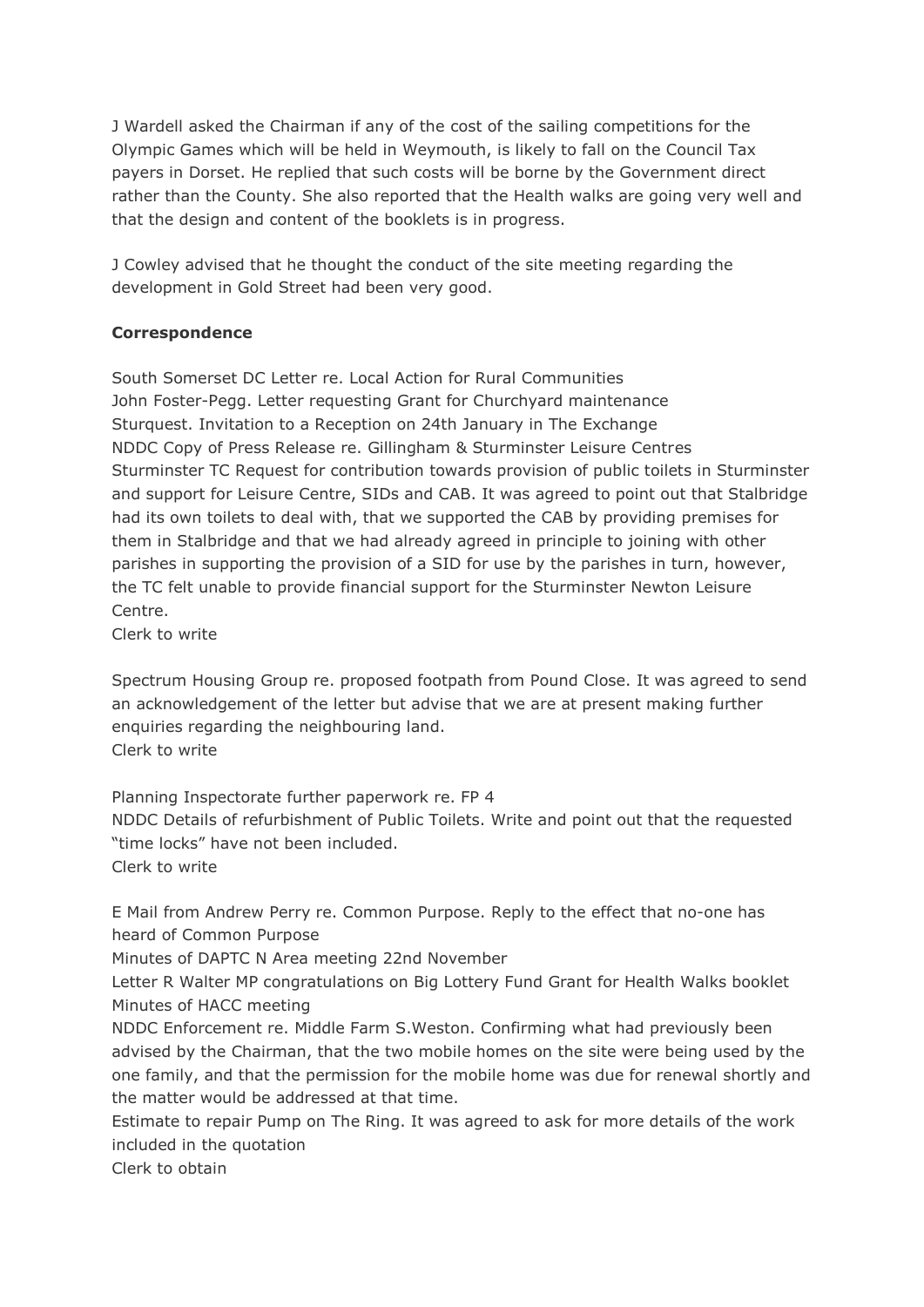The Clerk reminded all present of the meeting on the 2nd January to set the Precept.

There being no further business the meeting closed at 9-20 p.m.

## **Minutes of Town Council Meeting held in the Town Council Office On Wednesday 21st November 2007 commencing 8-10 p.m.**

**Present** Councillors P Ashcroft, J Cowley, K Garland, D Grimes, J Wardell and W Batty-Smith Chairman, D J Hine (Clerk)

**To receive apologies** C Cllr D Fox, D Cllr G Carr-Jones, Cllrs. B Booth, J Cox R Penfold and J Smith

### **Declarations of Interest** None

### **Minutes of last meeting**

The minutes of the last meeting having previously been circulated to Councillors were approved and signed by the Chairman.

### **Matters arising**

J Cowley advised that there were various sacks deposited by the re-cycling bins. Re. Item 10. W Batty-Smith advised that it has been agreed between DCC and NDDC to discuss further how the Developer Contributions received should be dealt with. Clerk to progress work on JFPA fence etc., and also the question of trimming the trees overhanging The Cross.

Conditions of licence for scaffolding on highway by Anvil House to be checked. (Clerk's note. The provision of the sleepers is part of the licence conditions and the scaffolding is checked on a regular basis by DCC Highways to ensure all conditions are being adhered to)

### **Proposed Expenditure**

In accordance with S O No. 40 it was proposed by D Grimes and seconded by P Ashcroft that the following expenditure be approved

NDDC Local Delivery £5,787.00 Stalbridge B. Supplies Flat repair 45.23 New seat for The Close 246.75

### **Sign Cheques**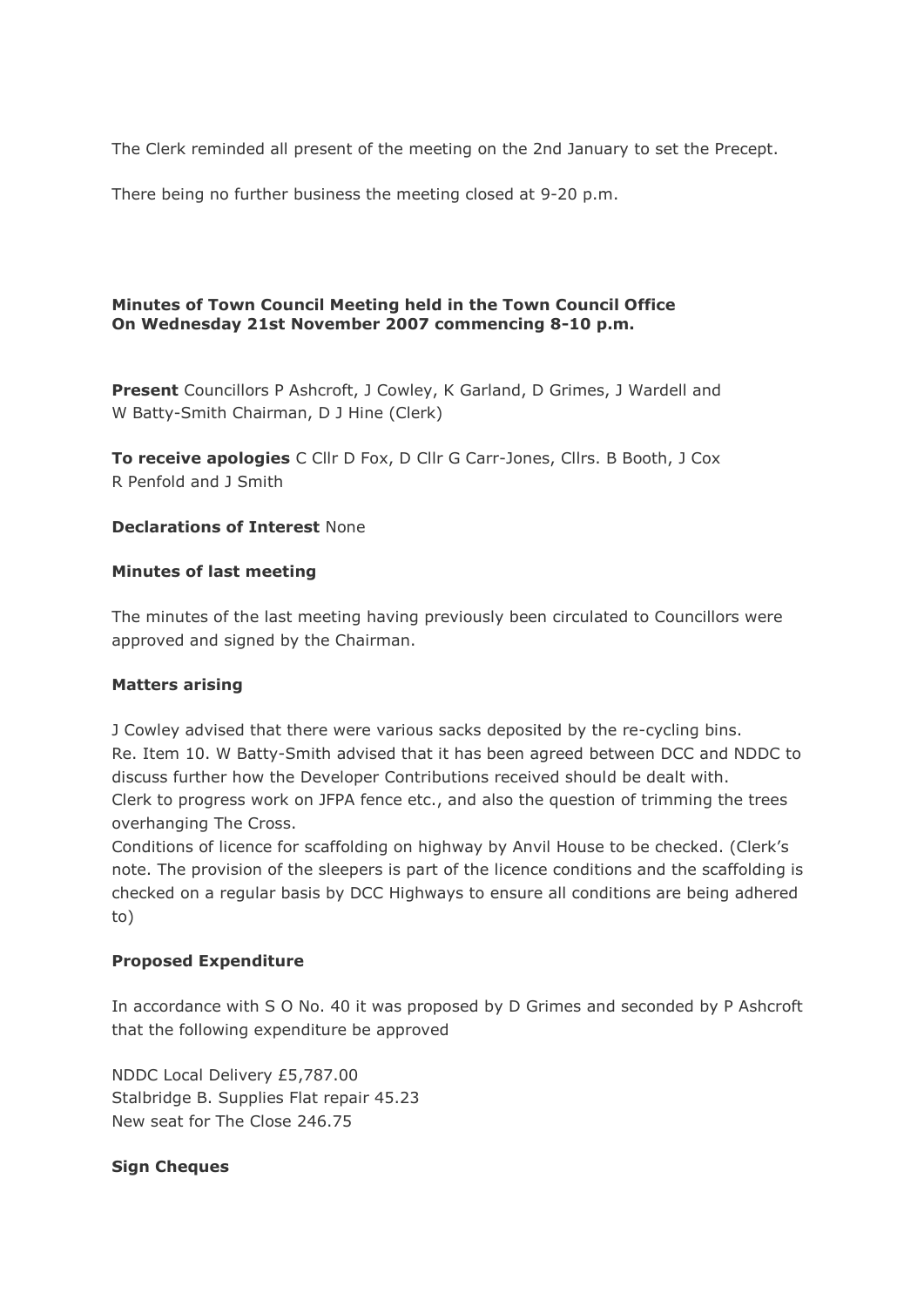In accordance with S O No.40 it was proposed by D Grimes and seconded by J Cowley that the following cheques be signed

Playing Fields Grant £5,000.00 D J Hine Salary new rate November 522.82 D J Hine Back pay from 1st April 201.05 723.87 Bonus Saver back pay 8.88 Stalbridge Building Supplies 45.23 Monster Play (swing seats) 385.16 John Singleton 450.00 R Sharp NDDC £386.40 R Sharp JFPA & Pound 174.00 560.40 Stalbridge Hall Hire 20.00 Direct Office Supplies 119.78 NDDC 5,787.00

## **Library up-date**

Apparently the DCC have been investigating the possibility of "self service" computer run set ups for Libraries but it would appear that to do this would cost far in excess of the present budget. There is a meeting regarding the Library on Thursday 22nd Nov.

### **Proposed Precept**

The Clerk produced a draft budget and proposed Precept for 2008/9. It was agreed to discuss this and make a decision at the first Planning Meeting in January

### **Suggest names for roads on new Development off Barrow Hill**

Apparently at the present time Bellway Homes are referring to the site as Hamstone Court and it was agreed that this is totally inappropriate as local stone is being used. After some discussion it was agreed to suggest Baker's Field to reflect the connections with Dike's Bakery.

### **Councillors' Reports/Questions**

The Clerk advised that Mr & Mrs Haskett of Wards Hill would like to provide a seat where the bus stops at the top of the driveway down to Stalbridge Hall. The seat would be the same model as that proposed for Stalbridge Close. There were no objections. Two seats will therefore be ordered and Mr & Mrs Haskett will reimburse the Council in due course.

J Cowley brought up the subject of the Dog Bin in Park Grove which some people feel is facing the wrong way. It was pointed out that enquiries have been made regarding turning the bin but we were told that this is not possible. The Chairman will enquire about this. J Cowley also requested sight of the letter from Mrs Lover re. pavements etc., and commented on the fact that the hole in the road adjacent to The Laburnams seems to have been there some time without anything being done.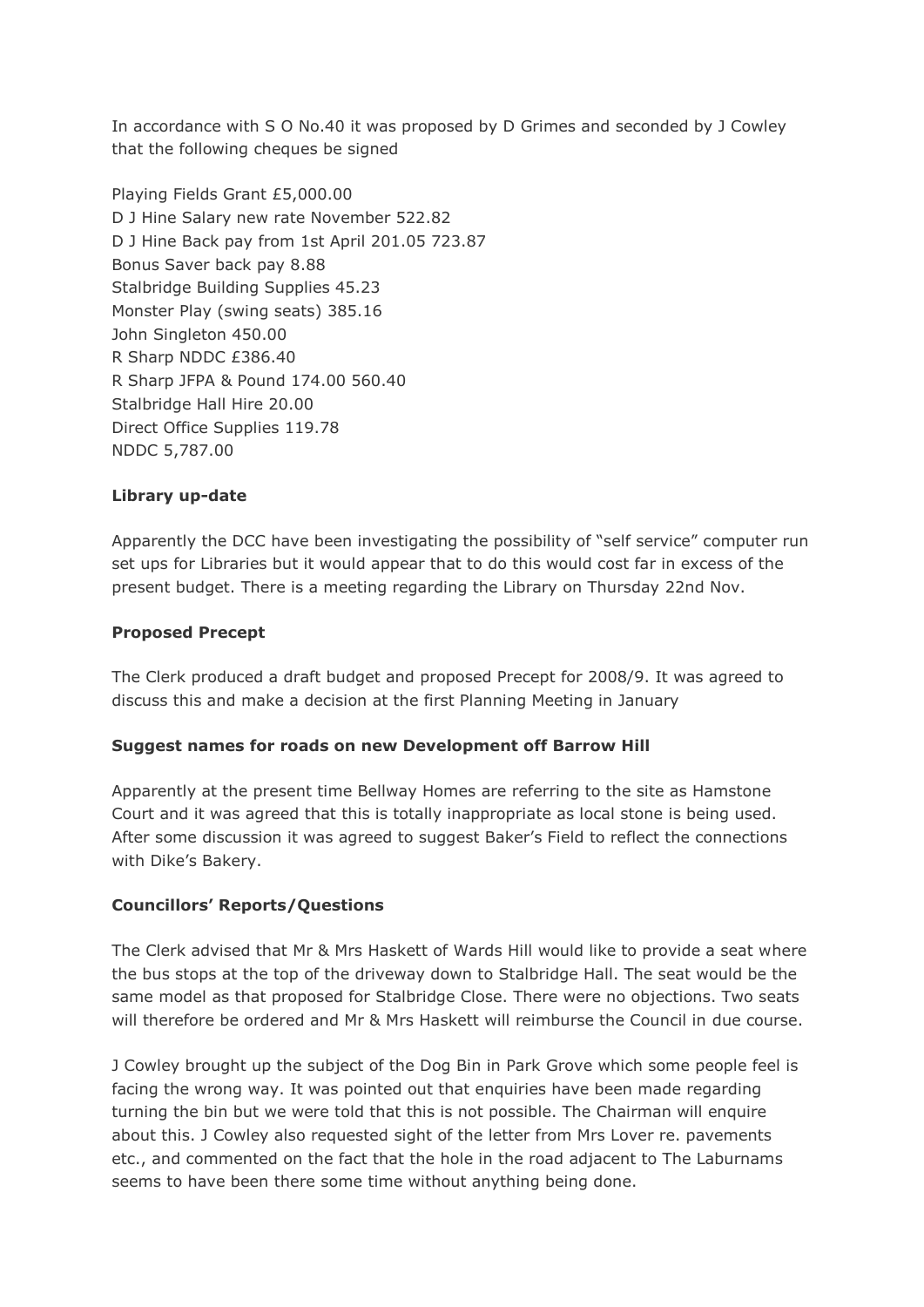K Garland asked if the TC were going to write and support Henstridge PC regarding their traffic problems. It was felt that whilst individual Councillors were, of course, free to do so, it would not be correct for Stalbridge to comment on Henstridge problems especially as they are in Somerset.

P Ashcroft advised that at present 8 Parishes have shown an interest in having a share of the SID. She also queried whether or not rates would be payable by the TC on the Public Toilets

J Wardell reported that the Grant has been agreed by Awards for All of £2,600 (which should now be in the Bank Account) towards the cost of the Health Walks booklets. The first walk was very successful. She also commented on the figure outside the Charity Shop in Station Road.

The No Cycling sign for the footpath from Coppern Way to Vale Road is missing. W Batty-Smith advised that there is a problem with the drain on Church Hill but this has been reported and is being dealt with

## **Correspondence**

Copy e-mail from M Hansford DCC Highways to Insp. Chalkley re. Entrance to Keeper's Cottage, Copse House Lane.

E-mail from Emma Brown, Greenwood Tree Project asking for a contact/representative to identify veteran trees in our area.

DAPTC New Councillors Training evening. 11th Dec. 6-30 Dorchester.

DAPTC reminder re. D Webb leaving.

Sturminster Newton TC report on meeting with Parishes re. Parish Lengthsman and SIDS John Foster-Pegg, re. purchase of land enclosing copy of letter from Trustees' Solicitors requiring an undertaking re. costs.

SAS Playground Ltd. Offering playground maintenance/inspection service

DAPTC Agenda for AGM of N Dorset Area on 22nd November at Gillingham

Dorset Fire & Rescue Service details of Seasonal Advice

DAPTC Agenda for Town & Larger Councils meeting 30th November

Dorset CC re. Library Opening Hours.

NDDC Invitation for a representative to attend a budget workshop on 28th November DCA Hugh DeIongh enclosing summary of Town Plan questionnaire

There being no further business the meeting closed at 9-15 p.m.

## **Minutes of Town Council Meeting held in the Town Council Office On Wednesday 24th October 2007 commencing 7-45 p.m.**

**Present** Councillors B Alexandre, P Ashcroft, J Cowley, J Cox, K Garland, D Grimes J Smith, J Wardell and W Batty-Smith Chairman, D J Hine (Clerk)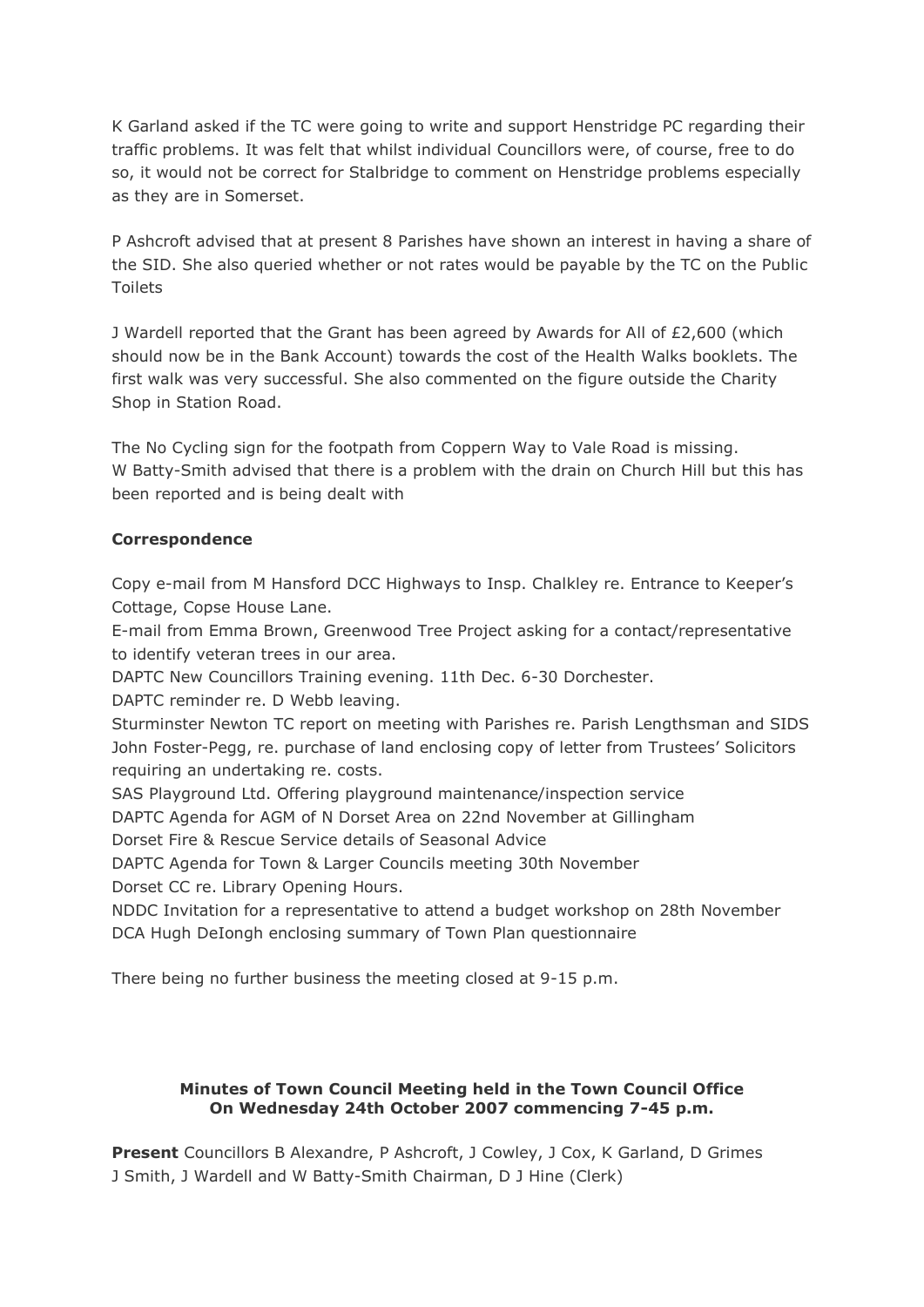### **In attendance** No-one else present

### **To receive apologies** C Cllr D Fox, D Cllr G Carr-Jones, R Penfold

### **Declarations of Interest** None

### **Minutes of last meeting**

The minutes of the last meeting having previously been circulated to Councillors were approved and signed by the Chairman.

J Cowley raised some queries regarding the item on JFPA but it was agreed to deal with these under Agenda Item 9

### **Proposed Expenditure**

In accordance with S O No. 40 it was proposed by D Grimes and seconded by B Alexandre that the following expenditure be approved

Four County Services 205.63 Work on new Laptop Purchase of small workstation to accommodate new Laptop and screen etc 63.99 Lay turf etc., JFPA 690.00

## **Sign Cheques**

In accordance with S O No.40 it was proposed by D Grimes and seconded by K Garland that the following cheques be signed

Blackmore Vale Internet Website maintenance 108.00 Blackmore Vale Internet Renew hosting and Domain registration 250.00 Stalbridge Land Settlement Rent 1,670.00 D J Hine Salary October 494.10 S & A Builders Inspections and wall repair 282.00 British Gas 29.87 Four County Services 205.63 B Telecom 158.62 Trinity Mirror Southern 50.29 D A Services (Hall Grant) 609.82

# **Consider withholding payment to NDDC in respect of the provision of Services under the Service Level Agreement**

A reply to the T C letter to NDDC regarding the level of street sweeping received from Mrs J Guest advising that the sweeping is being carried out but pointing out that this is done early in the morning before most people are about. J Cowley reported that there is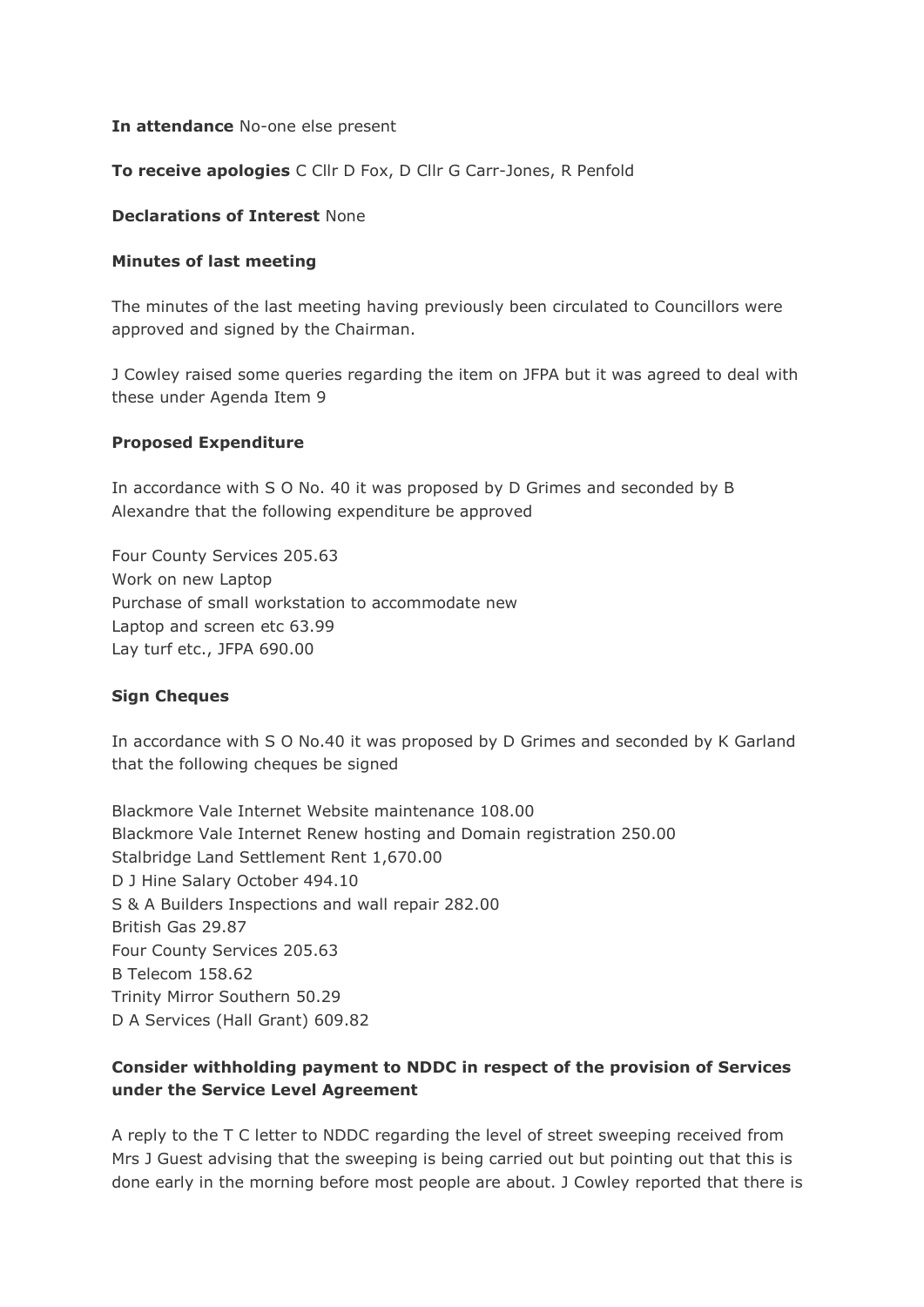a problem with the frequency of emptying the re-cycling bins, in particular the plastic bottles. Apparently South Somerset DC do not collect these and people outside Stalbridge are therefore using the facility but nothing can be done about that as it is there for public use. J Cowley proposed that the TC withhold payment to NDDC until the end of December of the outstanding balance due under the SLA in view of the fact that the TC are not satisfied with the standard of pavement sweeping. The proposal was seconded by J Cox. A vote was taken, the result being 3 in favour, 4 against with 2 abstentions. The motion was therefore not carried.

# **Decide whether or not the Town Council will take part in the Local Delivery programme**

Two quotations have been received for carrying out the opening and cleaning of the Public Toilets and for sweeping the pavements, as at present carried out by the NDDC. From these it would appear that the cost of carrying out this work would be in the region of £22,000 but the NDDC will be making a grant back to the TC of £7,500 to cover the cost of the statutory duties. The Precept for 2008/9 will have to be increased, especially bearing in mind the financial support required for the Library, but the precise amount will not be agreed until the Budget Meeting in December. W Batty-Smith proposed that the Town Council formally advise the NDDC that Stalbridge will take part in the Local Delivery programme in the first instance by taking on the responsibility for the opening and cleaning of the public toilets (subject to these being up-dated) and the pavement sweeping as from 1st April 2008. B Alexandre seconded the proposal. A vote was taken which showed 7 in favour, 1 against, 1 abstention. The motion was therefore carried. Clerk to write

## **Update on level of support for Library**

Mr T Lee reported to the meeting that 182 suggestions as to how to help the Library had been received in the Town Plan questionnaire. With regard to the Library questionnaire, only 50 forms had been returned which confirmed the feeling that the Library could not be run by volunteers. The open meeting has been set up for Friday 2nd November in the Community Hall, it has been well publicised so it is hoped that there will be a good attendance. W Batty-Smith will chair the meeting and then hand over to T Lee to brief the audience on the Library situation. The second part will be a brief on setting up the Friends. Anyone in the audience who has not completed the questionnaire will be asked to complete a card. It is anticipated that the Friends will not be set up until the Spring of 2008. The Friends will be a not for profit Community Group with a Chairman, Treasurer and Secretary and 6 committee members one of which should be a Town Council representative. DCC will be providing a questionnaire on opening hours which will be handed out at the meeting. It was agreed to meet the expenses e.g. hall hire, printing of cards and questionnaire. It would appear tha some 160 people from Henstridge use the Library and it was agreed to write to Henstridge P C to ask if they would consider giving a grant to Stalbridge to help with the proposed purchase of additional opening hours. It is permissible for Parishes to combine in the spending of Section 137 funds if residents of both parishes are to benefit. Mr Lee pointed out that the implementation date for the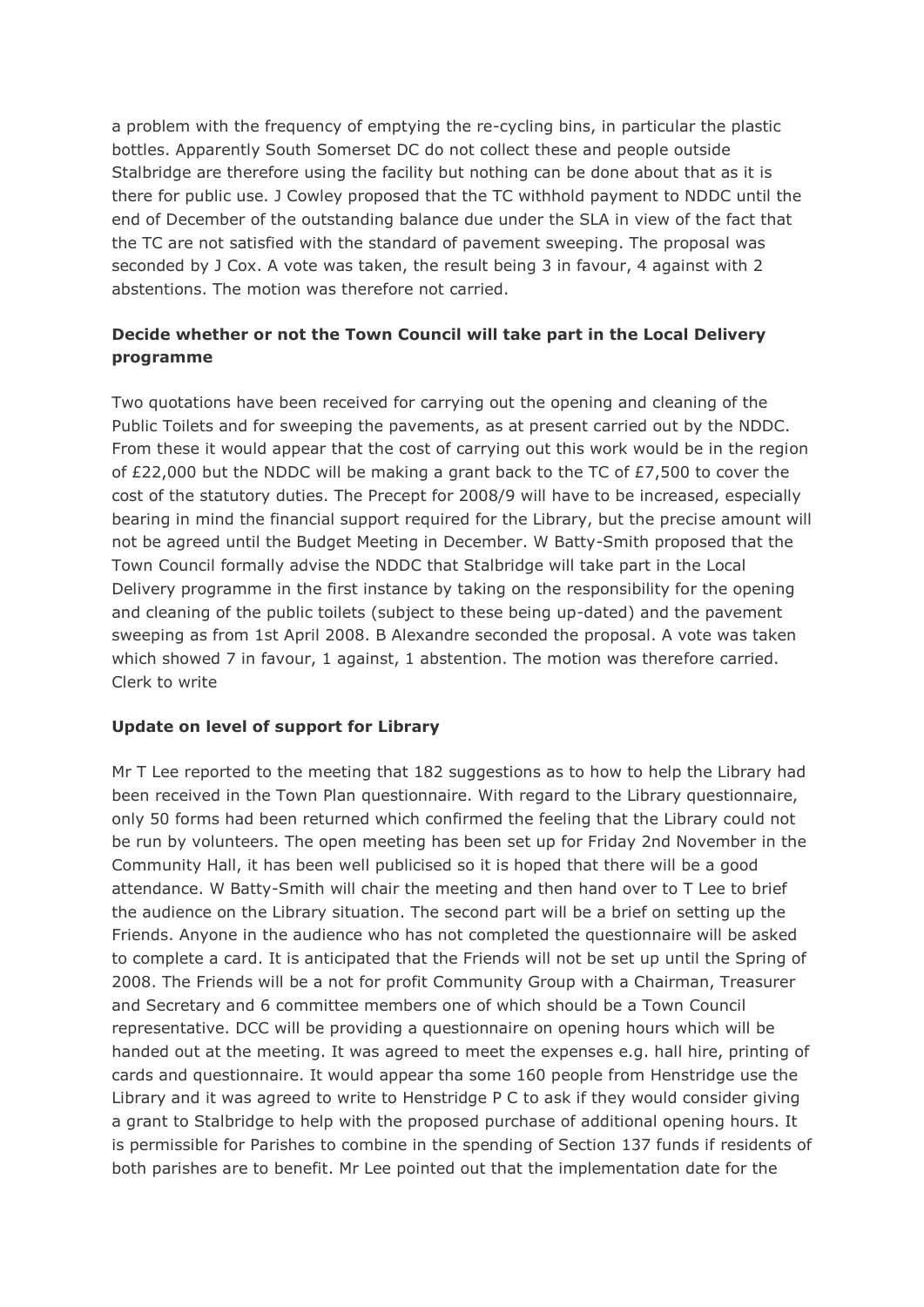change in Library running is not likely to be until August/September 2008 and therefore this would halve the demand on the Precept for 2008/9. The Chairman thanked Mr Lee for his efforts to date.

# **Evaluate work carried out at J F P A**

A query was raised with regard the wire fence along pathway from Jarvis Way. The Clerk pointed out that this was not meant to keep out dogs or people it was just to mark the area where dogs were allowed and where they were not. It was agreed to get a quote for replacing this with chainlink fence and concrete posts.

# **Consider implications of Developer's Contributions re. Pond Walk development**

J Cowley expressed concern that all the Developer Contributions from works in Stalbridge apparently go to Sturminster Newton unless they are ringfenced such as the £30,000 from Pond Walk for road improvements and a further £10,000 from Springfields, which is also for road works although no-one seems to know too much about this. As Stalbridge does provide Playing fields and Play Areas it does not seem right that everything goes to another town. The Chairman said he would investigate the position.

# **Councillors' Reports/Questions**

D Grimes reported damaged kerb stones at the entrance to Waterlake

J Wardell & P Ashcroft reported on meeting in Sturminster re SIDS with Mr R Camp from DCC. The total cost of the device would be £2,850. There is another meeting on the 31st October

P Ashcroft asked if there hd been any rely from the Tree Officer re. trees overhanging the Cross, the reply was negative.

B Alexandre reported that the residents of S. Weston would rather the Bus Shelter and Notice Board remain where they are

J Cowley requested confirmation that Standing Orders 17 and 18 would be adhered to in the future. This was given

Enquiries to be made as to whether or not the hedge between Pound Close and the Dikes' Development is to be removed.

J Cowley complained about the apparent lack of lighting on the scaffolding on Anvil House and the sleepers in the road.

It would appear that the proposed diversion of FP4 will be going to a public enquiry

## **Correspondence**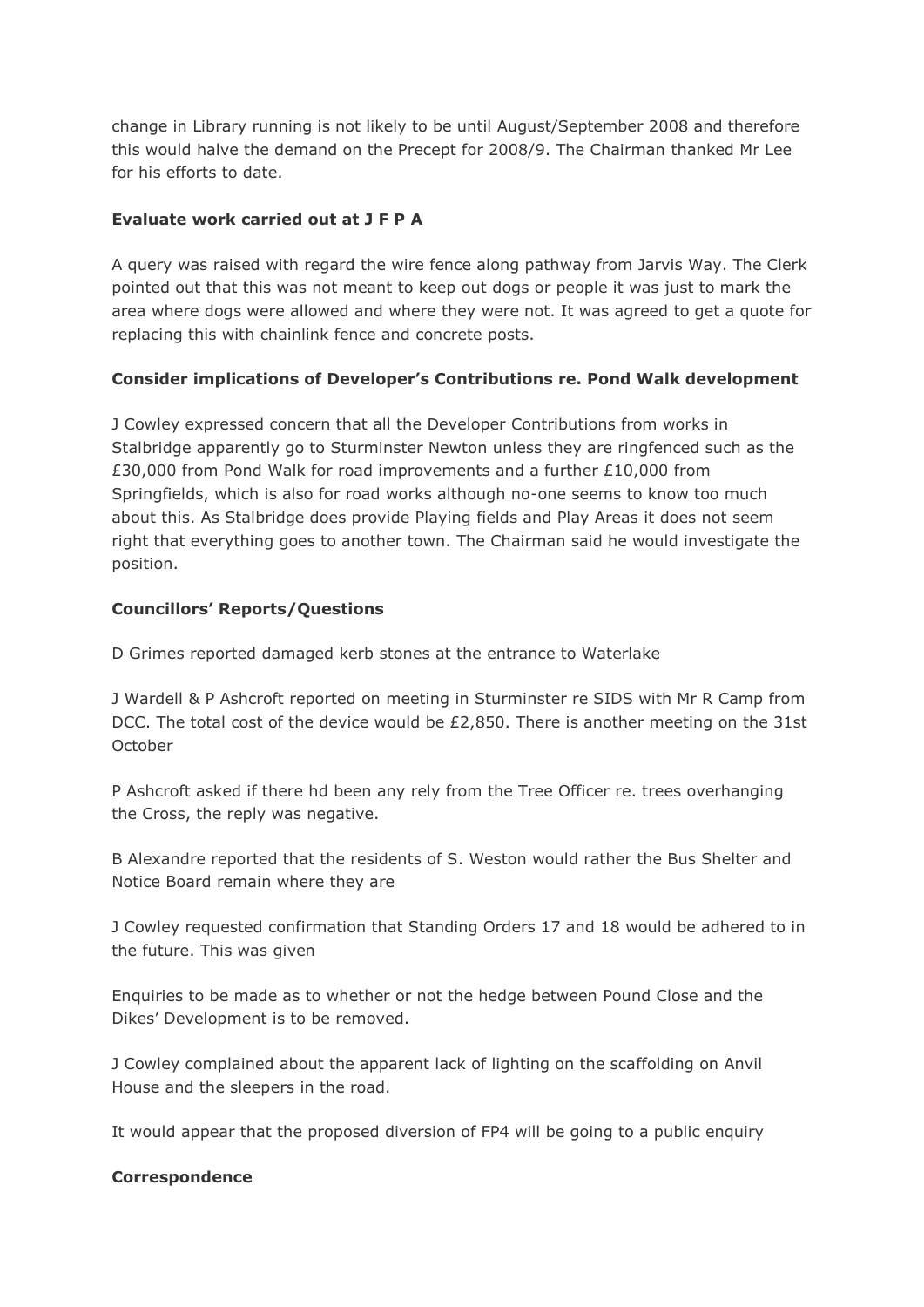Sturminster Newton TC meeting re. Local Delivery including SIDS 31.10.07 DCC A Ackerman. Letter re Dropped (Tactile) Kerb provision. Asking for a someone to be a contact point. NDDC J Guest. Reply re provision of street cleansing (see Agenda) DCC A Jowsey re. Proposed changes to waiting restrictions E-mail from S Sheppard re. New Councillors training. Reply stating evening sessions preferred ND CAB invite tomeeting on 13th Nov. re. Local Delivery J Else details of Christmas Lights activities Sturquest. Details of Community Lunch 14th November Portland TC Details of Christmas Civic Service Mike Burt Executive Summary for evaluation of community planning in N Dorset DCC J Mann advising that work is being undertaken on the entrance to Keeper's Cottage Details pf Public Enquiry by written representation in respect o diversion of FP4

There being no further business the meeting closed at 10-10 p.m.

## **Minutes of Town Council Meeting held in the Town Council Office On Wednesday 26th September 2007 commencing 8-05 p.m.**

**Present** Councillors B Alexandre, P Ashcroft, J Cowley, J Cox, D Grimes, J Wardell and W Batty-Smith (Chairman), D J Hine (Clerk)

**In attendance** C Cllr D Fox, D Cllr G Carr-Jones and 8 electors

**To receive apologies** K Garland, R Penfold and J Smith

**Declarations of Interest** None

# **Minutes of last meeting**

The minutes of the last meeting having previously been circulated to Councillors were approved and signed by the Chairman.

# **OPEN FORUM**

Mrs I Chalcraft read out a letter she had sent to various Agencies and the press with regard to the unkempt appearance of the Town including dirty streets, overflowing litter bins and weeds growing from pavements and walls. Mrs Chalcraft and her husband had cleared the area around the pump at the bottom of Church Hill themselves. The Chairman explained that this work is the responsibility of the District Council at present although it is not a statutory duty for them. As a result of the NDDC Tough Choices programme Stalbridge had agreed to pay approx. £11,500 to NDDC for the year 01.04.07 to 31.03.08 to enable this and other services to continue. From the 1st April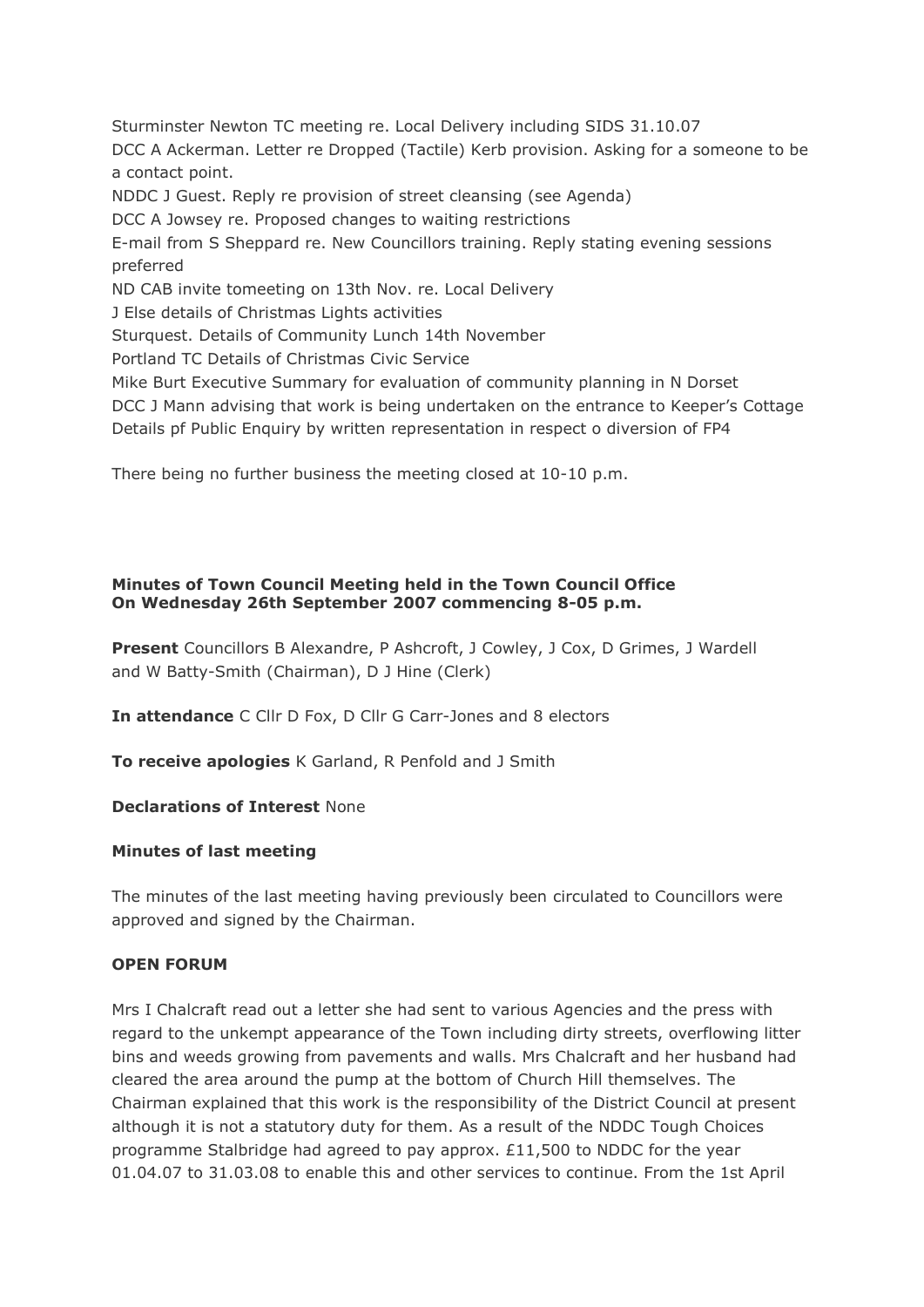2008 NDDC would not be doing the work and it will be up to the Town Council to provide the service if it is to continue. At the present time quotations for the contract are being obtained.

Mrs S Lee asked when the 'capping' of NDDC will be removed. The Chairman explained that District Councils are restricted to a 5% increase in their budget figures even though this does not actually cover the additional costs of carrying out their various tasks.

Mr I Forward asked about the progress of the Town Plan. G Carr-Jones replied that they are discussing ways of presenting the results of the questionnaires back to the Community

Mr A Chalcraft asked if the full payment for Services had been made to NDDC. Only half has been and it was agreed to discuss possibly withholding part of the next payment at the next full Town Council meeting.

Mr T Lee spoke in support of Mrs Chalcraft and also suggested that the Town Council try and impress on all residents the necessity to try and keep the area in front of their properties tidy and also not to cause problems by depositing litter.

### **Proposed Expenditure**

In accordance with S O No. 40 it was proposed by D Grimes and seconded by J Cox that the following expenditure be approved

Jan Wardell explained that the Stalbridge Hall had been hired to carry out training for Leaders of the proposed Health Walks. The Stalbridge Surgery have promised £25 towards the cost

Grant towards Health Walks expenditure. 25.00 D A Services Y & Comm Project £6,675.18 A DeIongh Town Plan 180.00

### **Sign Cheques**

In accordance with S O No.40 it was proposed by D Grimes and seconded by J Cox that the following cheques be signed

D J Hine 494.10 D A Services 6675.18 Four County Services 62.85 John Singleton 450.00 J F P A Hedge 140.00 B D O Stoy Hayward Audit 470.00 A DeIongh 180.00 S Electric 103.42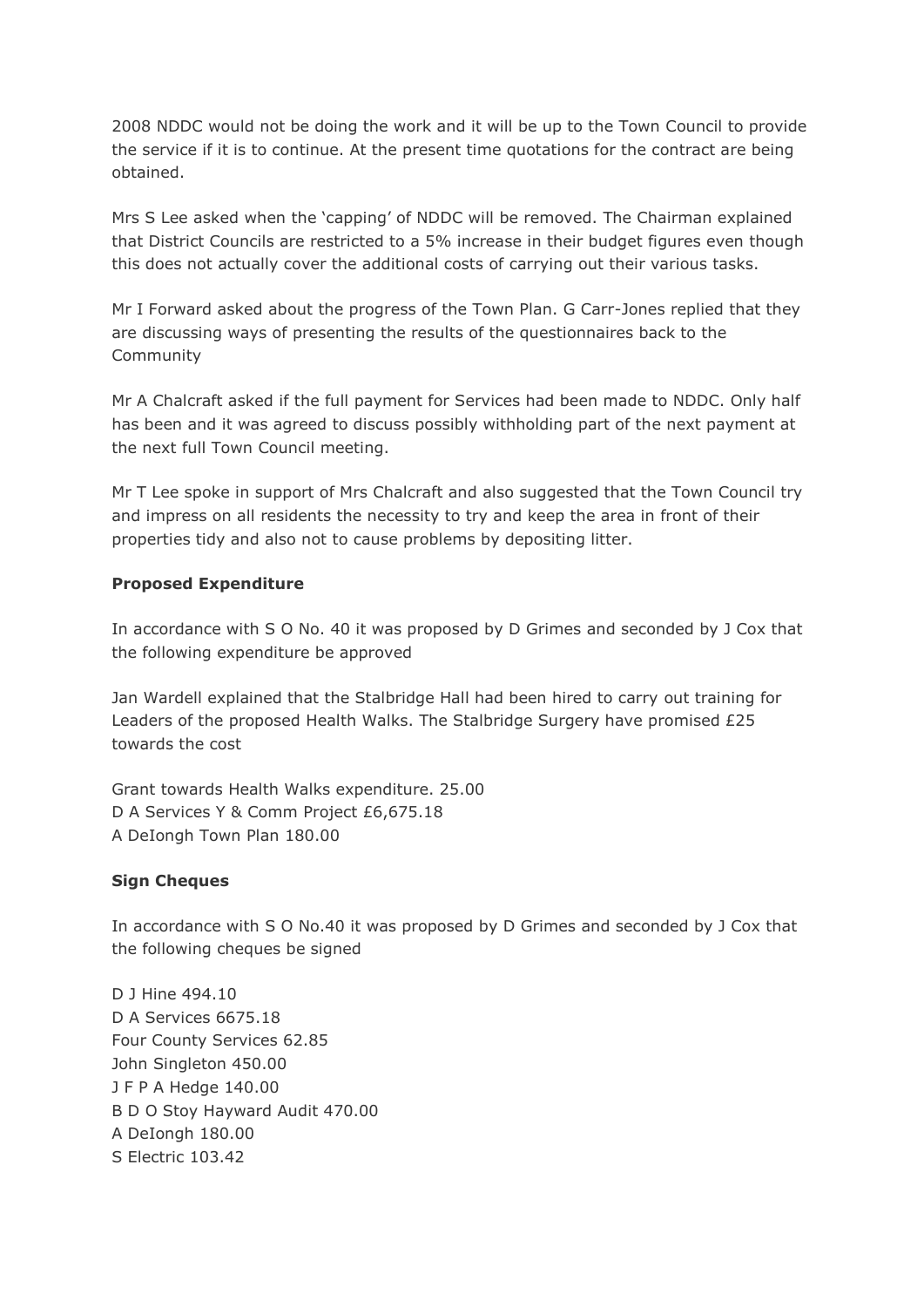The Clerk presented the comparison of expenditure to budget figures for the six months to the end of September 2007

## **Approve Annual Return as Audited**

It was proposed by D Grimes and seconded by B Alexandre that the Audited Annual Return be adopted. All Agreed.

## **Adopt new Standing Orders re. Public Participation**

As a result of adopting the New Code of Conduct it is necessary to replace existing Standing Orders as follows:-

## Standing Order 70A

At all meetings of the Council, the Chairman may at his/her discretion and at a convenient time in the transaction of business, allow any members of the public to address the meeting in relation to the business to be transacted. Such sessions form part of the Council meeting in law and shall be duly minuted. The Code of Conduct which was adopted by the Council on the 29th August 2007 shall apply to members of the Council in respect of the entire meeting. Where, however, members of the Council exercise their rights pursuant to SO70B below, members of the public shall be allowed to attend the meeting to (a) make representations (b) answer questions or (c) give evidence relating to the business to be transacted.

## Standing Order 70B

At all meetings of the Council, the Chairman may permit members of the Council (including co-opted members as defined by s.49 (7) Local Government Act 2000) who have a prejudicial interest in relation to any item of business to be transacted at that meeting to (a) make representations, (b) answer questions or (c) give evidence relating to the business to be transacted. Such sessions form part of the Council meeting in law and shall be duly minuted. The Code of Conduct which was adopted by the Council on the 29th August 2007 shall apply to members of the Council in respect of the entire meeting.

It as proposed by D Grimes and seconded by B Alexandre that the above Standing Orders be adopted. All agreed.

## **Consider proposed joint purchase of S I D and Lengthsman**

J Wardell and P Ashcroft had attended a meeting at Sturminster Newton at which Mr A Ackerman, Highways Dept., DCC explained about the proposed Lengthsman Scheme and the proposed sharing of a Speed Indicator Device amongst various parishes. With regard to the Lengthsman Scheme this would provide someone to do various maintenance work throughout the Parishes which signed up. The cost of £25,000 p.a. would be split 50% the Parishes and the other 50% equally between the District and County Councils. After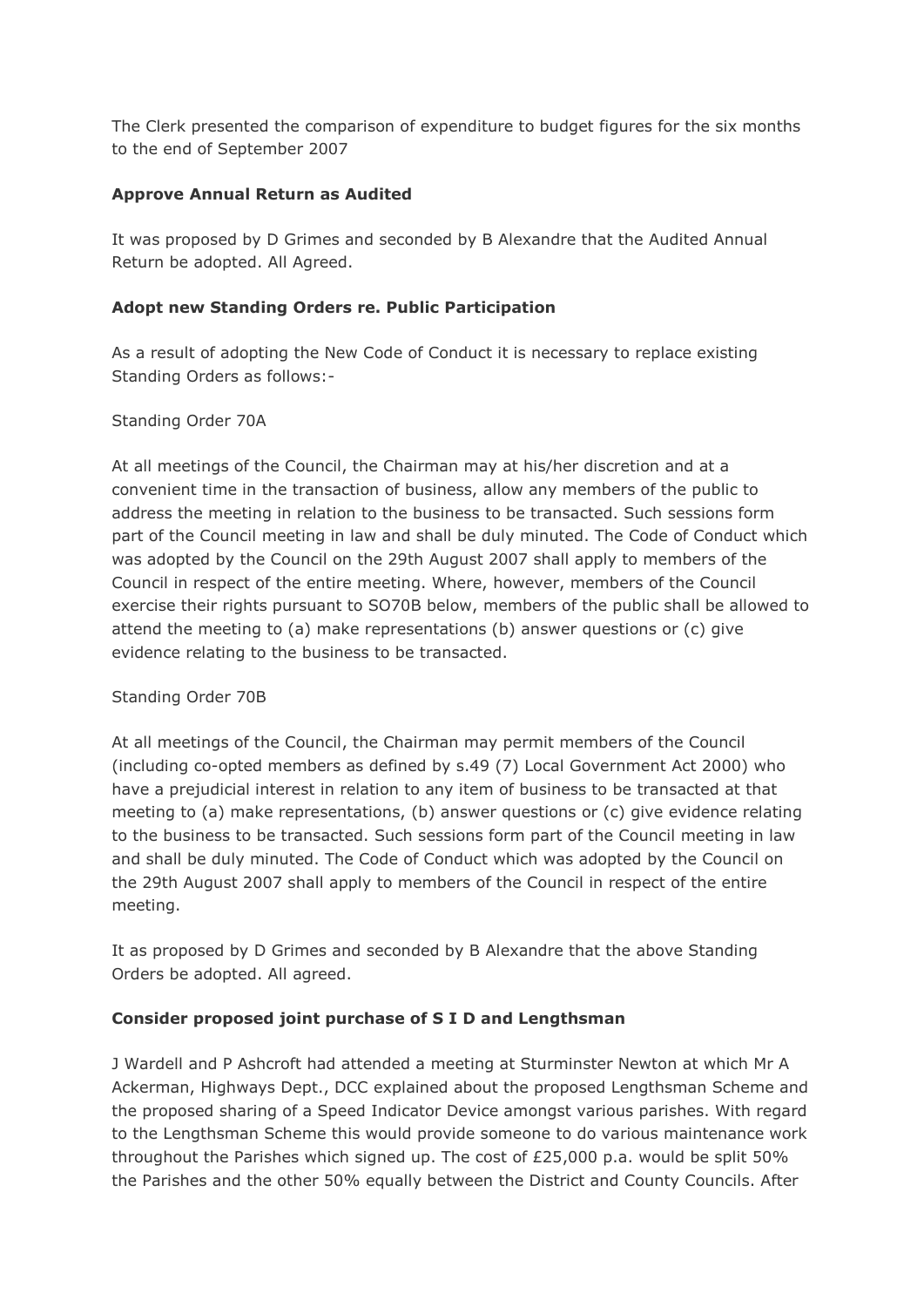some discussion it was agreed that Stalbridge were not interested in this particular scheme.

With regard to the S I D it is hoped that approximately 12 Parishes would be interested in this scheme. The device would cost in the region of  $E3,254$  to purchase but there would also be costs for Insurance, maintenance and batteries. It was estimated the cost per annum would be in the region of £500. There is a palm device as well which is used to download the information stored, programmes the device and can also be used as a radar device giving instantaneous readings. The suggested frequency would be one week at a time, every 2/3 months. J Cowley asked about the cost of Insurance, apparently DCC may well undertake responsibility for this. There will be a Committee of six to discuss matters with DCC and if adopted a Committee would agree the rota for use.

It was agreed to write to Sturminster T C to express an interest in receiving further information on the S I D but also advise that Stalbridge are not interested in the Lengthsman scheme.

Clerk to write

# **Up-date on Library and reply to DCC letter of 01.08.07**

A letter had been received from P Leivers with request that the accompanying pro forma be completed which would express the Town Council's wishes regarding the future running of the Library. (the letter date 1st August had not been received until September) Mr T Lee had produced a draft response from the T C which is summarised as follows:-

The Town Council did not wish to take on sole responsibility for the Library building but is willing to reduce the running costs of the building by getting volunteers to do some of the work required and by obtaining sponsorship for the remainder. They would wish to purchase an additional 6.5 Librarian hours (cost  $£6,500$  p.a.) but would hope that any savings made with regard to the cost of maintenance would be offset against the cost of the Librarian. The T C would not wish to use volunteers for the actual Librarian work but will be forming a Friends Group which would provide volunteers to carry out other work required.

It was proposed by J Cox and seconded by W Batty-Smith that Mr Lee's proposed replies be sent. All agreed. The Chairman thanked Mr Lee for his work on the project. A public meeting will be held in the Hall on Friday 2nd November to explain to the public the position regarding the Library and publicise the need for the Friends Group.

## **Councillors' reports/questions**

W Batty-Smith attended at meeting at Lydlinch with representatives of Stourton Caundle and Lydlinch to discuss the Local Delivery programme with Mr S Hill of NDDC. The main point that came from the meeting was that after April 2008 there will be no obligation for various Parishes to contribute towards such things as Artsreach, CAB etc.,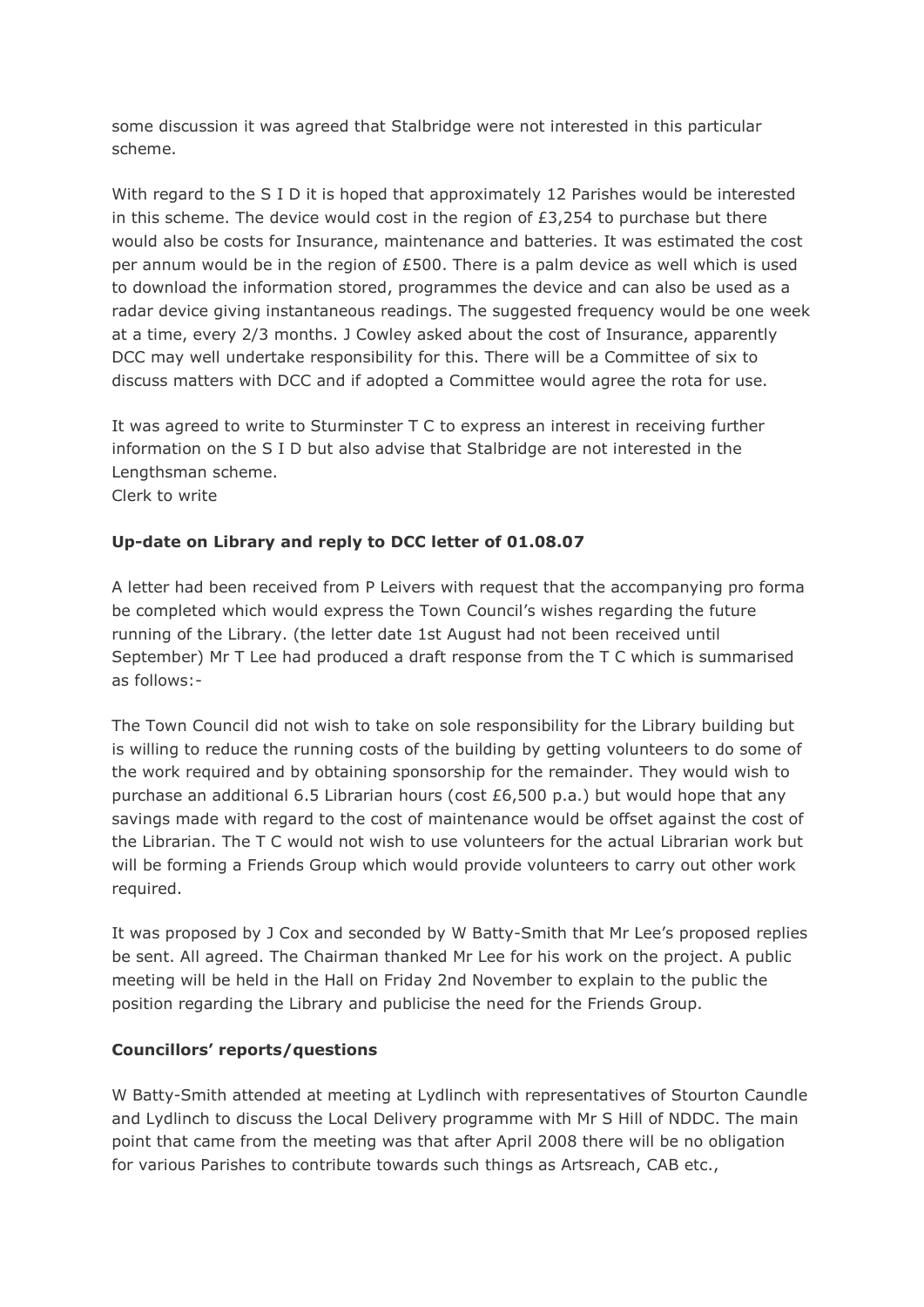(contributions towards such as these have come out of the lump sum paid to NDDC this year) Individual organisations that require grant aid will have to apply to each Council individually and the Council will decided themselves which, if any, they wish to support. The proposal that the TC consider not paying the second instalment due under the SLA will be on the next full Council Agenda.

With regard to Jarvis Field Play Area as a result of an inspection it was agreed that the following work be undertaken

Chain link fence on southern boundary. Repair/replace as necessary. Kissing Gate hinges need attention Swing Seats. Remove a.s.a.p. Order replacement seats and chains Top Fence. Repair as necessary. Create new opening adjacent bridleway. Check re. **Strainers** Clerk to arrange for the above to be carried out

The Clerk advised that she is obtaining quotes for levelling the areas under the swings and the multiplay system and turfing. This is necessary before any safety surfacing, if necessary, can be applied Apply to Awards for All for grant towards safety surfacing

J Wardell reported on the Health Walks Training Day. 6 Leaders now qualified. Insurance will be covered by the British Heart Foundation

P Ashcroft attended the Christmas Lighting meeting. Basically the same as last year. Query raised about trimming back the trees in The Old Rectory gardens which are obscuring The Cross. The Clerk to contact NDDC Tree Officers Clerk to contact

The road surface by the entrance to Keeper's Cottage in Copse House Lane, still causing concern. DCC Highways have acknowledged problem and are dealing with it.

B Alexandre will contact the new Head teacher at the School to ask about TC representation on the Governors Board.

Dealing with the Inventory will be on the next Planning Meeting Agenda.

## **Correspondence**

Letter from S Hill, NDDC re. Section 106 Projects. Shows £10,000 collected for Stalbridge Highway Schemes (from Springfields) and also a request from DCC for £8,500 of this money for scheme for which they will prepare a Plan.

NDDC Notification of appeal against Enforcement Notice by Mr R Taylor in respect of land adjacent to Priors Down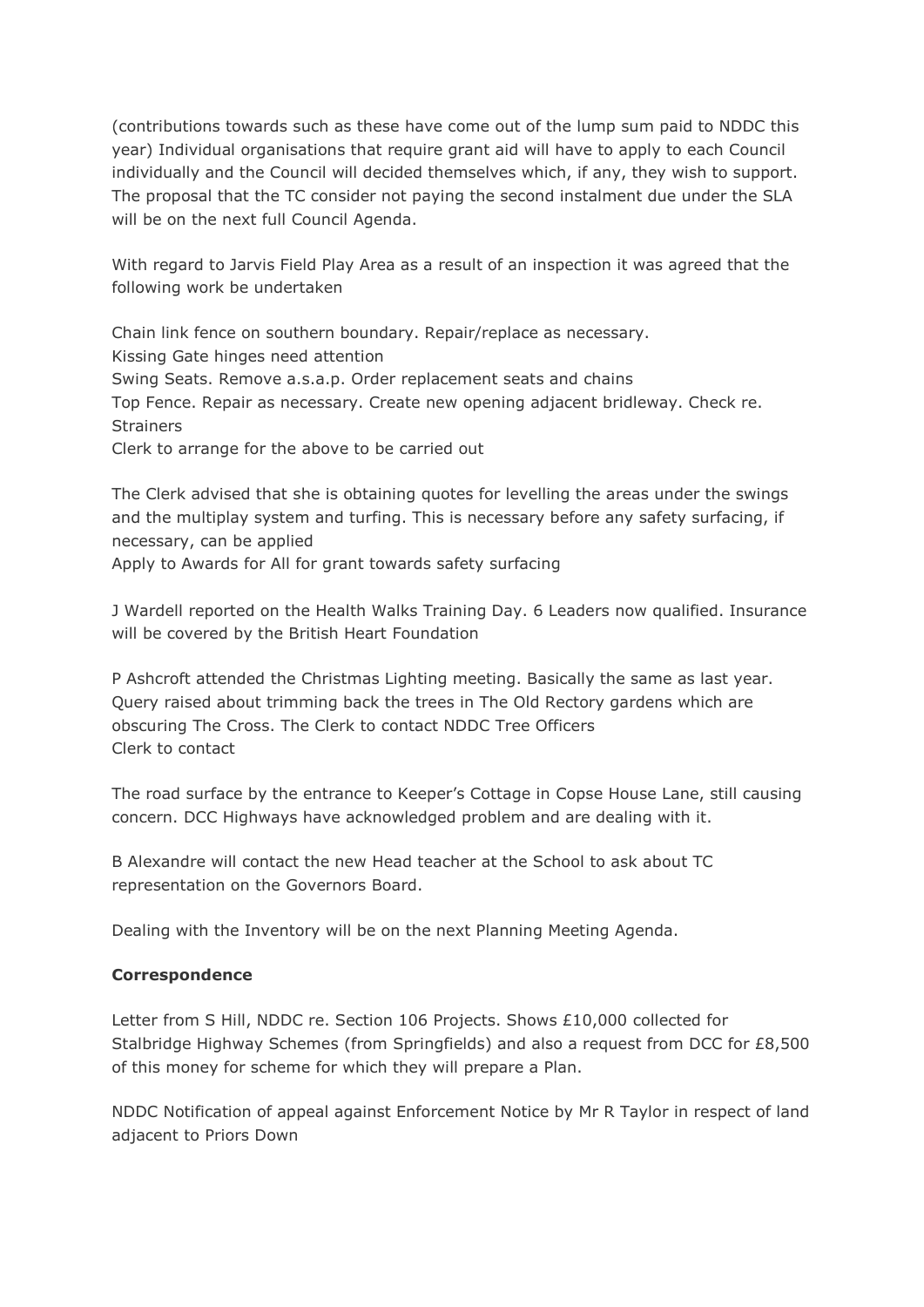Letter from S Hill re Local Delivery detailing amount agreed in principle, that NDDC will pay as a contribution towards the Statutory Element of Street Cleansing costs.

Notification that South Somerset Local Plan has been adopted

P R Newman. Advising that he is putting together a Planning Application for development of land off Waterlake

E-mail from Joe Williams. Next meeting of Henstridge Airfield CC 5-45 p.m. 24th October DCC copy of letter dated 1st August re. Library support (dealt with in Agenda) NDDC Notification of application for Licence to sell alcohol from Dike & Son Ld BDO Stoy Hayward Notification of completion of Audit

E-mail from D Ackerly DCC re FP 49 Signage is in place, barrier will be erected E-mail from Deb McCarthy re. Funding to expand services for older people

Plus details of Dorset Age Partnership requesting someone to attend future meetings E-mail from J Foster-Bazin NDDC re. Comparative analysis of route for sustainability projects to LAPS

NDDC re. Additional pitch requirements for Gypsies and Travellers NDDC Revised Statement of Licensing Policy

S Hill NDDC Notification that the application for £15,000 funding from Lift SW has been successful

DCC re. Additional Street Light on footpath Boyle Close to Jarvis Way. Will be scored and if high enough will be considered along with the other seventy plus requests.

Joy Rabbetts. Request for permission to erect a Bus Stop sign by The Hall

D Fox. Update on various County wide items.

Letter from J Guest NDDC re. Town Orderlies.

Letter from Jean Lover detailing various complaints about the state of the pavements

There being no further business the meeting closed at 10.15 p.m.

## **Minutes of Town Council Meeting held in the Town Council Office On Wednesday 29th August 2007 commencing 8-00 p.m.**

**Present** Councillors B Alexandre, P Ashcroft, J Cowley, J Cox, K Garland, D Grimes, R Penfold, J Wardell, and W Batty-Smith Chairman , D J Hine (Clerk)

**In attendance** No members of the public attended

**To receive apologies** Cllr D Fox, D Cllr G Carr-Jones

**Declarations of Interest** None

## **Minutes of last meeting**

The minutes of the last meeting having previously been circulated to Councillors were approved and signed by the Chairman.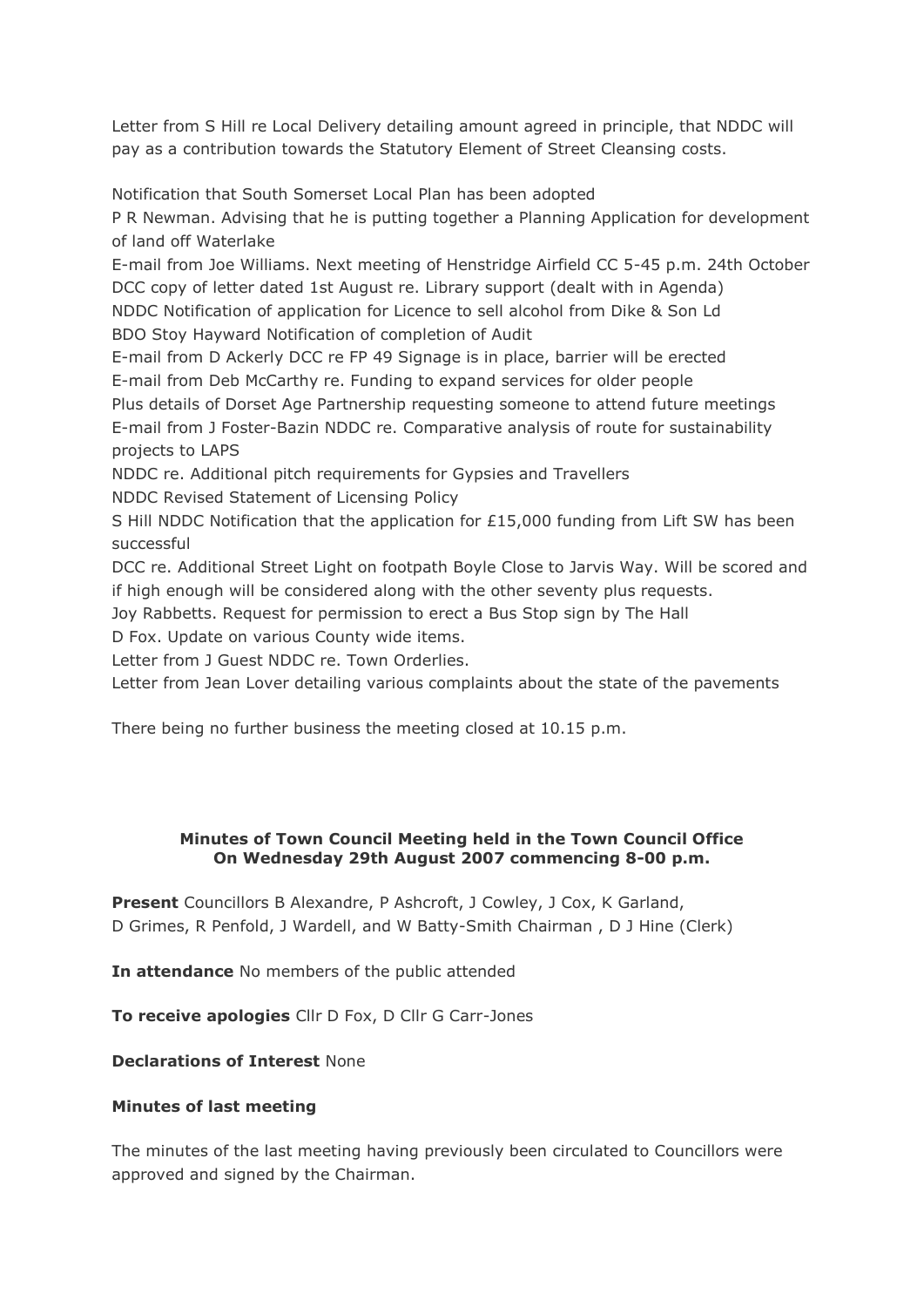### **Matters arising**

Item 7. Local Delivery A meeting was held with Lydlinch, Stourton Caundle and Marnhull, as a result it was decided to try and arrange a meeting with Mr S Hill of NDDC in an endeavour to discover how those items that the parishes are not going to take over will be dealt with. We have asked Gillingham TC if they are interested in quoting for the Toilet Cleaning and Pavement Sweeping.

Item 9. The application to Awards for All for the Health Walks booklet is in hand.

### **OPEN FORUM** No comments

### **Proposed Expenditure**

In accordance with S O No. 40 it was proposed by D Grimes and seconded by J Cox that the following expenditure be approved

Society of L C C Conference £305.00 Novatech (a grant will be received for £834.05 and the balance is VAT which will be reclaimed) £980.01

### **Sign Cheques**

In accordance with S O No.40 it was proposed by D Grimes and seconded by J Cox that the following cheques be signed

D J Hine Salary 247.05 Postage £25.65 £272.70 Novatech 980.01 B Telecom 143.50 R Sharp 679.60 Direct Office Supplies 13.51 Goldprint 30.00 Proprint2K 57.57

### **Proposed purchase of additional land for Churchyard**

Messrs. Savills, the Agents for the Stalbridge Estate have offered to sell the pieces of land, as requested by the Town Council, to the Town for the sum of £5,000 plus all legal and surveying costs and the fencing etc., of the land. It was proposed by D Grimes and seconded by J Cowley that this was proceeded with. All agreed.

Clerk to write

The Clerk advised that there is the possibility of a grant from Dorset Wildlife Trust if certain conditions are met and also that the Agricultural College may well be interested in the establishing of the hedges.

### **Update on improvements to J F P A**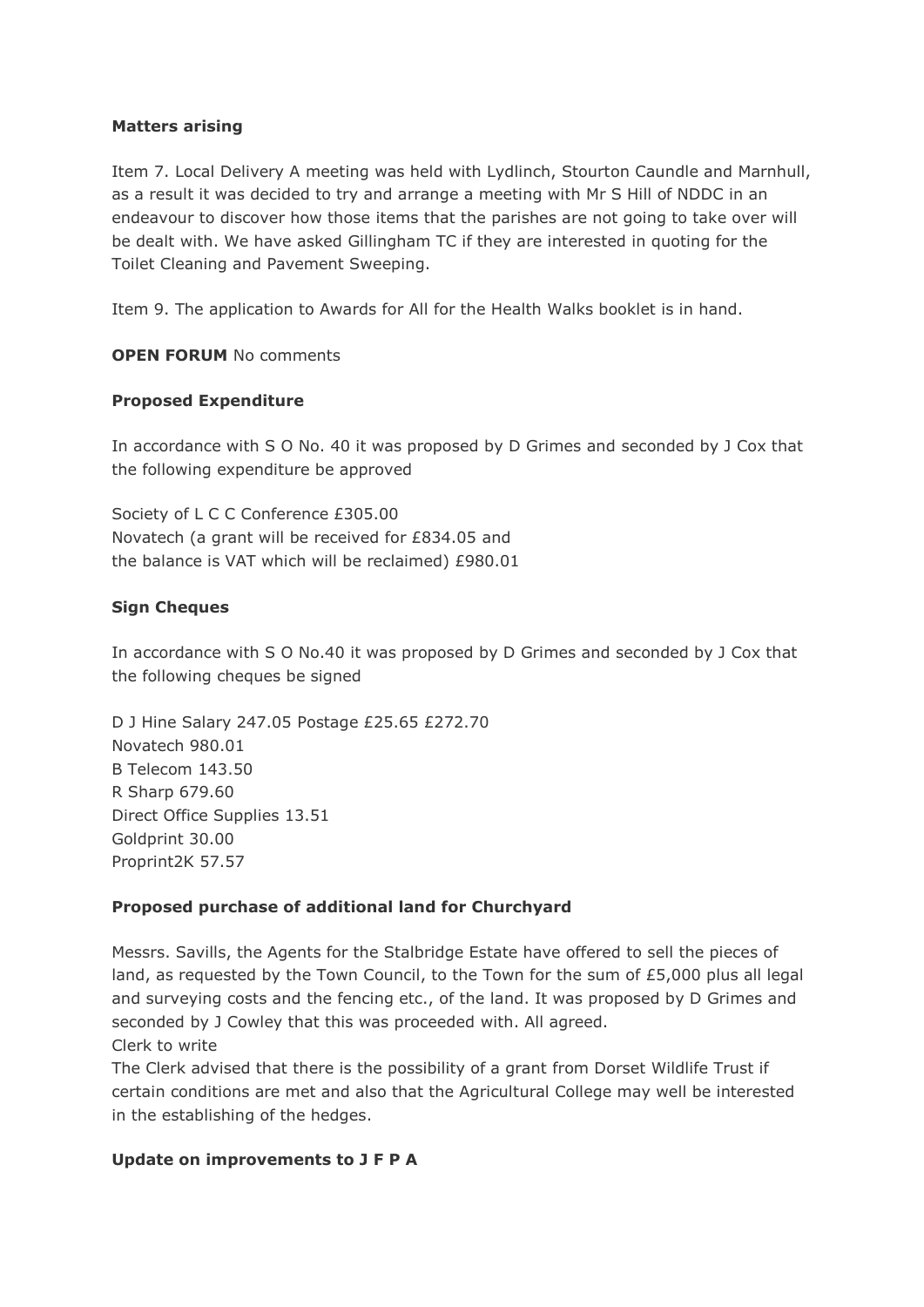It was agreed that the following works need to be carried out

The Seat in the Dog Walk area needs painting. J Smith will ascertain if the Scouts will do this.

The chainlink fence near the Kissing Gate needs repair/replacing The new fence at the top end has one loose post and wire needs tightening New swing seats, 2 flat and 1 cradle to be purchased The elder bushes around the children's area need disposing of Quotes to be obtained for filling and turfing the areas under the swings and multi-play system.

The hedge bordering the bridleway to be trimmed

# **Adopt new Code of Conduct**

Stalbridge Town Council resolved to adopt the Model Code of Conduct for Parish and Town Councils including paragraph 12(2) under the Local Authorities (Model Code of Conduct) Order 2007 No.1159. (Clerk's note. This will necessitate replacing current model standing orders 58 and 70 with the following. Adoption of these replacement S Os will be placed on next T C Agenda

# **Standing Order 70A**

At all meetings of the Council, the Chairman may at his/her discretion and at a convenient time in the transaction of business, allow any members of the public to address the meeting in relation to the business to be transacted. Such sessions form part of the Council meeting in law and shall be duly minuted. The Code of Conduct which was adopted by the Council on the 29th August 2007 shall apply to members of the Council in respect of the entire meeting. Where, however, members of the Council exercise their rights pursuant to SO70B below, members of the public shall be allowed to attend the meeting to (a) make representations (b) answer questions or (c) give evidence relating to the business to be transacted.

## **Standing Order 70B**

At all meetings of the Council, the Chairman may permit members of the Council (including co-opted members as defined by s.49 (7) Local Government Act 2000) who have a prejudicial interest in relation to any item of business to be transacted at that meeting to (a) make representations, (b) answer questions or (c) give evidence relating to the business to be transacted. Such sessions form part of the Council meeting in law and shall be duly minuted. The Code of Conduct which was adopted by the Council on the 29th August 2007 shall apply to members of the Council in respect of the entire meeting.

# **Councillors' Reports/Questions**

J Cowley wished to arrange to check the Town Inventory. The Clerk will provide copies and Councillors will meet on Wednesday 5th September to do this. He also asked about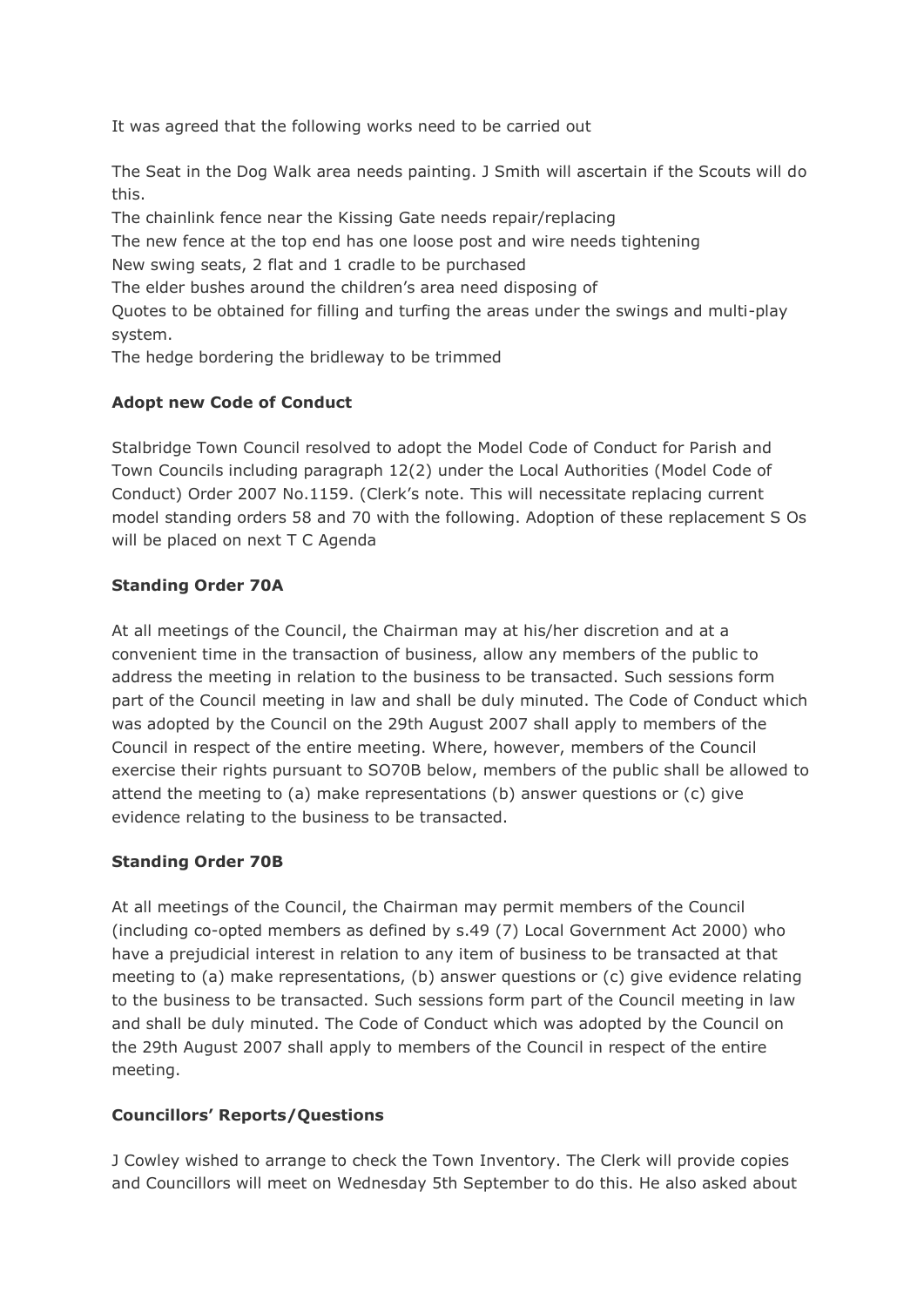contacting the MP regarding the refusal of DCC to provide a Pedestrian Crossing. It was agreed to write to him. Clerk to write

B Alexandre advised that DCC had carried out the repairs to the footpath wall in Stalbridge Weston very efficiently. She also asked if the Notice Board could be moved. A query was raised regarding the Bus Shelter. B Alexandre will ask the S Weston residents if they are happy about moving the Notice Board and whether or not they still want the Bus Shelter

R Penfold and J Wardell produced a report on the present state of the Public Toilets. It was agreed to send a copy to Mr B Bray NDDC and to arrange a meeting with him. Clerk to write

D Grimes advised that the problems with young people drinking and riding scooters in the area of Fudge's Bakery, the Cold Store and the new Trailway, have been reported to the Police

### **Correspondence**

Shaping our Future – Community Strategy for Dorset DCC – Acknowledgement of complaint about entrance to Keeper's Cottage. As we do not appear to be able to make progress on this it as agreed to write to the Local Police NDDC- Copy of Sales Particulars for The Sidings DCC Update of work to Kings Mill Bridge DAPTC Ch. Exec. Circular 09/07 Sturminster Newton TC Invitation to meeting 12th Sept. re. Local Delivery NDDC Copy of presentation to made on 25th July re. Tough Choices Details of Flood Wardens' Seminar Copy of letter from Transport Rep. to DCC NDDC E-mail requesting official support for LIFT SW funding NDDC Supplementary Planning Document. Managing housing land supply DCC List of road maintenance schemes for 2008-9 E-Mail from NDDC in reply to ours regarding dog bins and pavement sweeping Introductory e-mail from J Foser-Bazin NDDc (replacement for Wilbert Smith) DCC P Leivers Suggesting amendments to notes of meeting 10th May NDDC Notification of request for road closure for Christmas event DCC reply to request for additional footpath will be put forward for consideration DCC reply to request for additional speed limits. A357 limits under review DCC e-mail re. Library running costs NDDC Notification that P Apps 0640 – variation of conditions Land off Car Park and 0223 Erectr 25 dwellings off Barrow Hill, will be considered on 4th September DCC Notification of road closure at Warr Bridge DCC Survey of Highway Maintenance Banyards letter of introduction re. Grounds Maintenance Works NALC details of Conference at Bournemouth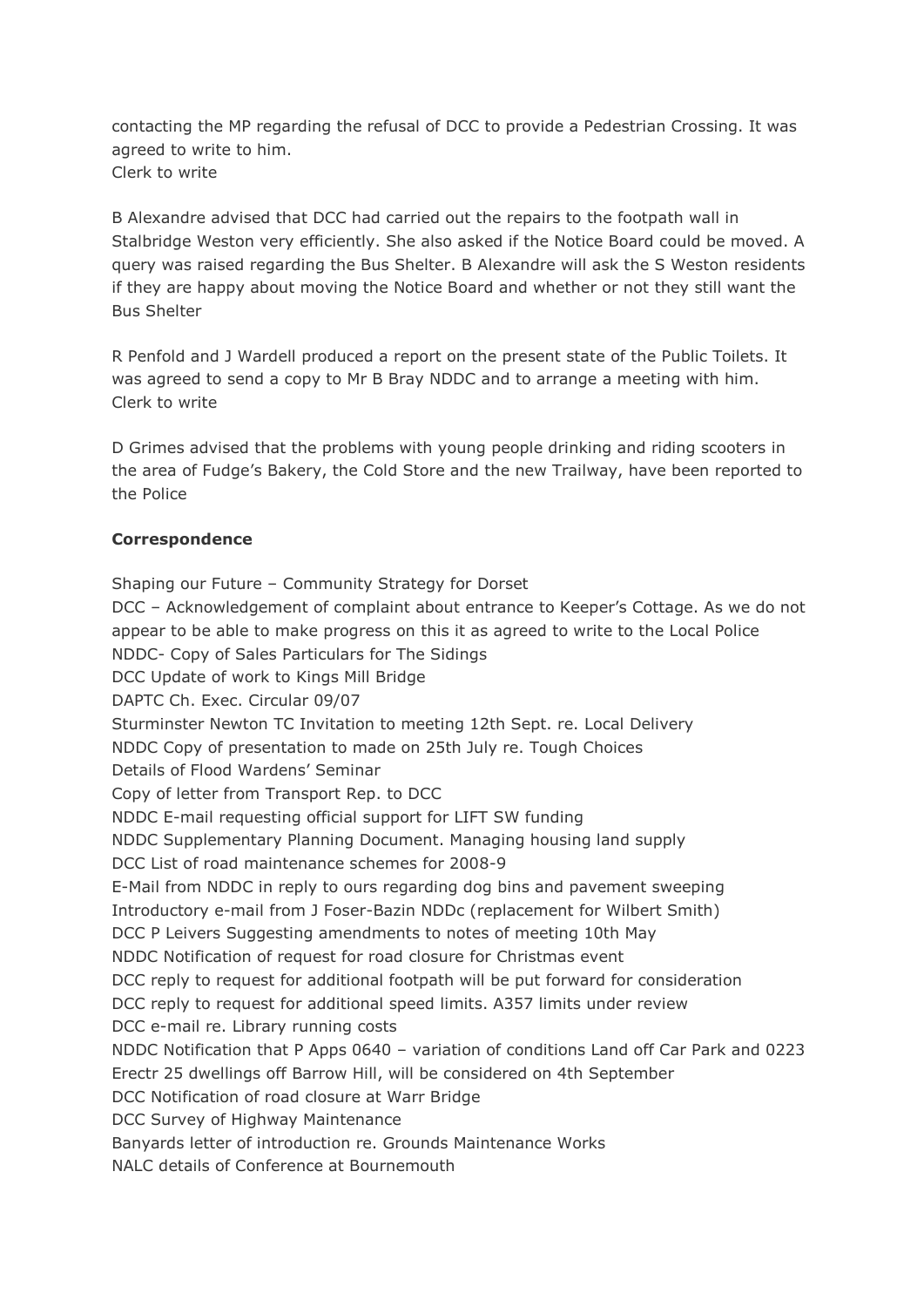## **ANY OTHER BUSINESS**

J Cox and J Smith gave their apologies with regard to the next meeting.

There being no further business the meeting closed at 9-30 p.m.

### **Minutes of Town Council Meeting held in the Town Council Office On Wednesday 1st August 2007 commencing 8-40 p.m.**

**Present** Councillors B Alexandre, P Ashcroft, J Cowley, J Cox, K Garland D Grimes, R Penfold, J Smith, J Wardell and W Batty-Smith, Chairman, D J Hine (Clerk)

**In attendance** C Cllr D Fox

**To receive apologies** D Cllr G Carr-Jones

### **Declarations of Interest** None

### **Minutes of last meeting**

The minutes of the last meeting having previously been circulated to Councillors were approved and signed by the Chairman with the following addition.

B Booth pointed out that her report regarding the futility of attending the School Governors' meetings had been omitted. She pointed out that as the Town Council representative could take no part in the meeting and could not report back on the meeting to the Council there would seem little point in attending. It was agreed to contact the new Headmaster in September in this regard.

B Booth asked who she should contact regarding a damaged footpath retaining wall in Stalbridge Weston. She was advised to contact the DCC Highways.

## **OPEN FORUM**

Mr D Neal reported that Pond Close grass needed cutting and the dog bin had not been emptied for some time. Clerk will deal with.

Query raised with regard to progress on the additional land for the Churchyard. No news from Savills yet. Clerk will chase.

The access to Keeper's Cottage off Copse House Lane has again sunk below the road surface. The Clerk advised that this has already been reported to DCC. Copy correspondence to be sent to C Cllr D Fox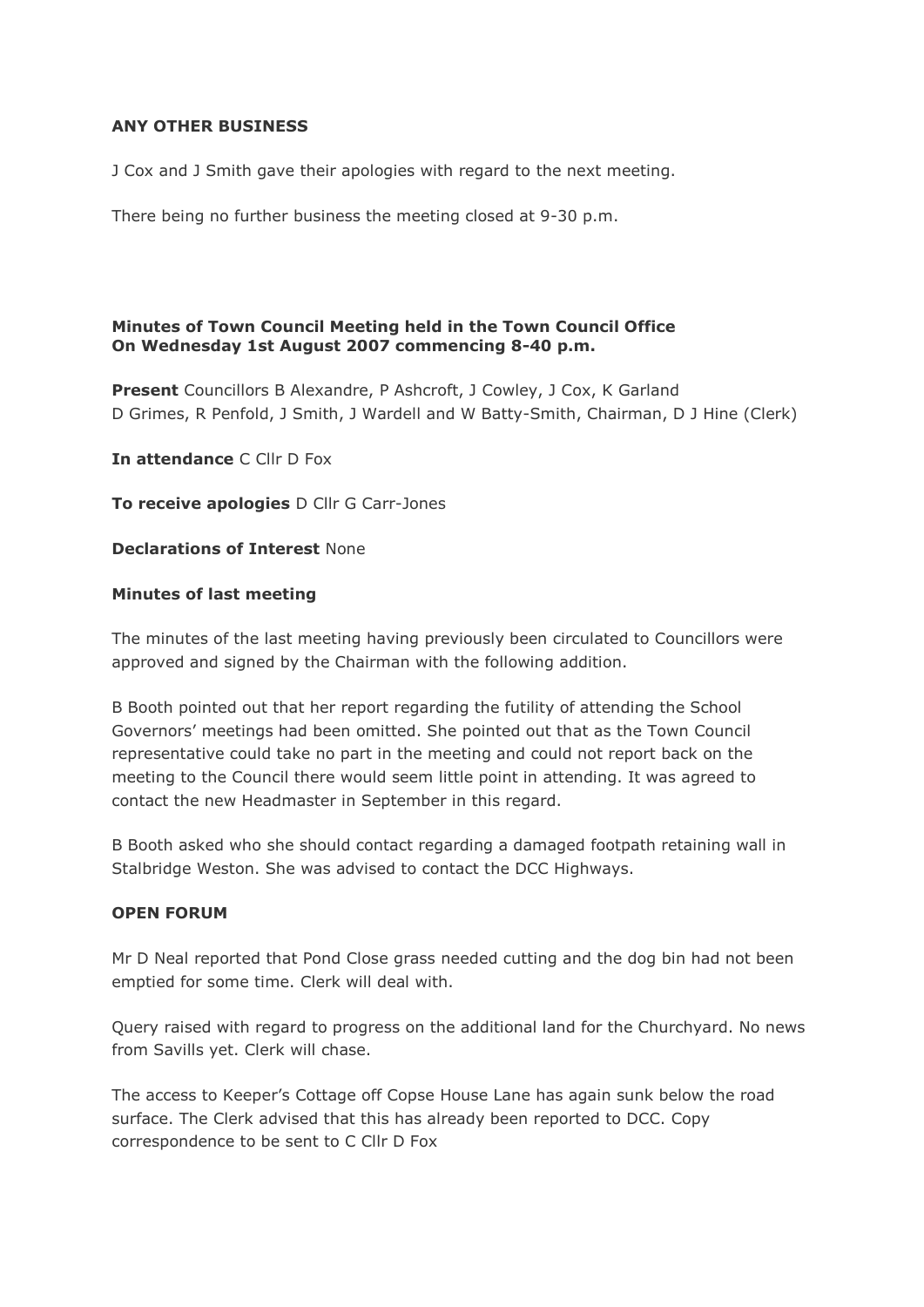# **Proposed Expenditure**

In accordance with S O No. 40 it was proposed by D Grimes and seconded by J Cox that the following expenditure be approved

Westree Company JFPA £940.00 Blackmore Vale Internet replacement cheque 54.00 Pearce Seeds P F Grant 196.23 Evans & Pearce do 209.15

## **Sign Cheques**

In accordance with S O No.40 it was proposed by D Grimes and seconded by P Ashcroft that the following cheques be signed

D J Hine Part August Salary 247.05 NDDC Local Delivery 5,787.00 Westree Company 940.88 B Gas 53.06 Blackmore Vale Internet 54.00 Pearce Seeds 196.23 Evans & Pearce 209.15

The Clerk presented the quarterly comparison of expenditure to budget figures.

## **Sign Annual Town Meeting minutes**

The minutes of the Annual Town Meeting held on the 18th April, having been available for reading by all Councillors for 4 weeks, were approved and signed by the Chairman.

## **Discuss/approve latest developments in Local Delivery programme**

Sturminster Newton TC have decided against quoting for the Toilet cleaning/pavement sweeping contract. It was agreed to write to Gillingham and ask if they are interested. The Clerk advised that a Commercial Cleaning Firm are in the process of preparing a quote. It was agreed to set up a meeting with the Chairman and Clerk of Lydlinch and Stourton Caundle Parish Councils in an effort to obtain a contribution from them as users, towards the costs of the work in Stalbridge.

## **Library up-date**

A copy of T Lee's notes on the County Council meeting of 19th July provided. The main point being that Library opening hours will be reduced to 12 per week. However, in order to keep the Library open longer additional hours can be bought from the DCC or the Library staffed by volunteers. In addition responsibility for the Library building may well be handed over to the Town Council but as yet there are no definite proposals or details of any terms to hand. A Service Level Agreement is required before a definite answer as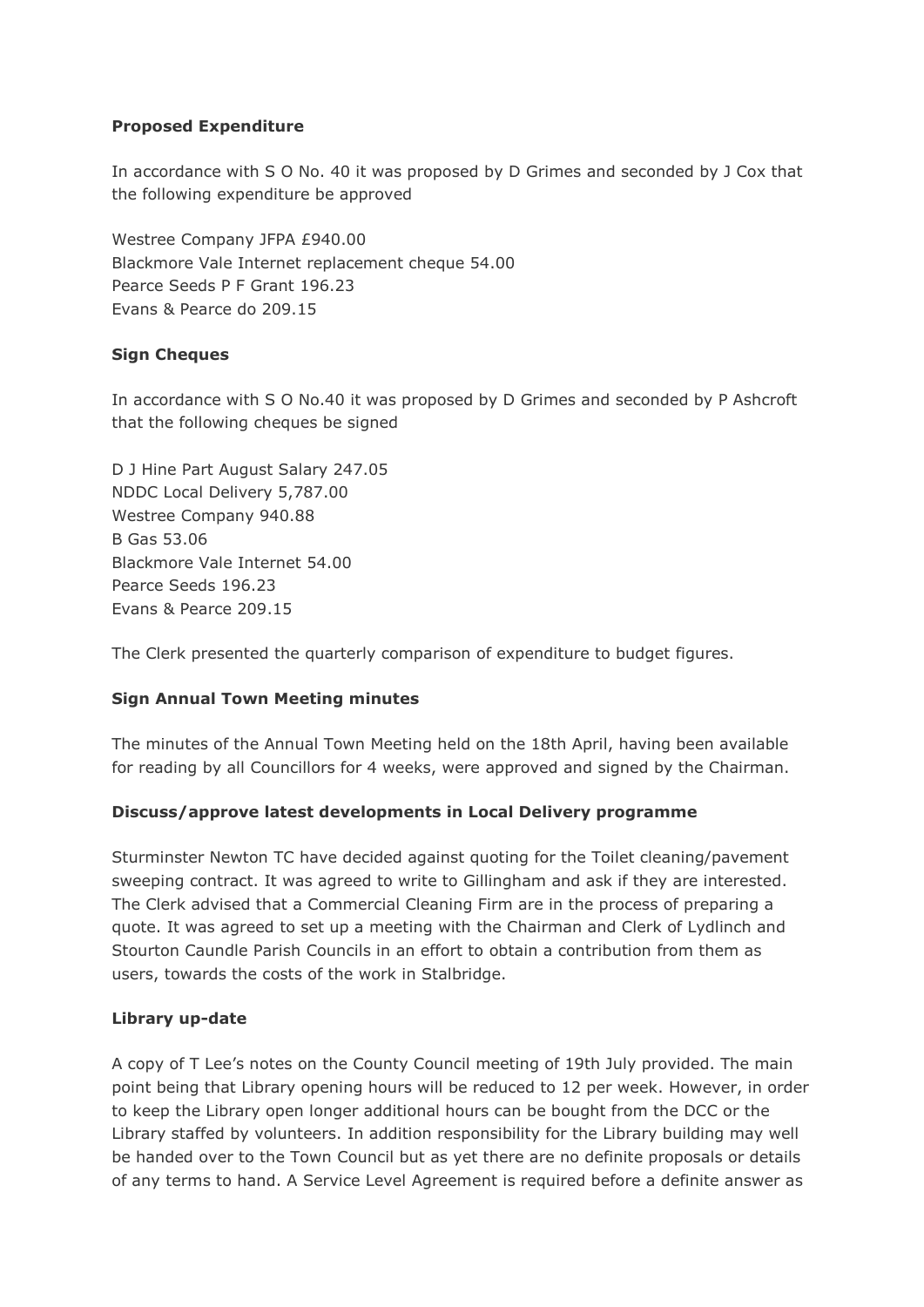to whether or not the Town Council wish to do this can be given. J Cowley felt that the Library should not be open unless a qualified Librarian is in attendance although a "Friends" organisation and volunteers would be very useful with regard to maintenance of the building etc. It was proposed to send out a letter to all residents asking if they would be interested in joining a "Friends" organisation however, it was felt that until we had more details of what would be required it is too early to do this. It was agreed to write to Mr S Pitt at Adult Services, DCC, in an effort to obtain full details of what would be required from Stalbridge.

# **Councillors' Reports/questions**

D Grimes suggested that we request a speed limit on the A357 from Stalbridge to Lydlinch, similar to that in operation from Lydlinch to Sturminster Newton. It was agreed to write to DCC in this respect with a copy to the Chief Constable.

J Wardell asked why the Application to Awards for All with regard to the Health Walks booklet had not been sent off. Further suggestions were awaited from Hugh DeIongh, but it was agreed to proceed with this application.

P Ashcroft and J Wardell had attended the DAPTC meeting which had dealt mainly with the Tough Choices/Local Delivery programme. She reported overhanging hedges in Jarvis Way and litter on the Footpath from Coppern Way to Vale Road. With regard to the proposed additional pavement on the corner of Jarvis Way, a letter of support had been received from the School. Letter requesting same to be sent. Clerk to write

B Alexandre advised that having contacted DCC regarding the damaged wall/pavement in Stalbridge Weston, the site had been visited and something is going to be done.

J Smith advised that he had received a suggestion that the T C should fund The Ring magazine in order for it to be provided free to all residents

J Cowley asked that the hole in the A357 almost opposite the entrance to Stalbridge Close be reported in writing. There has been a request for an additional Street Light on the footpath from Boyle Close to Jarvis Way. It was suggested that the CPSO be asked to support this request and a letter sent to DCC.

J Cox requested that a note be left with Planning Applications regarding arrangements for site visits.

R Penfold reported on the Hall Cttee Meeting on 11th July. A new heating boiler and storage tank are required, for which it is hoped to use the outstanding grants from the Town Council. More tables and chairs are also required. A meeting of the Caravan Club has been booked for August 2008. There is disagreement about the use of Security Cameras, the Youth Club want them but the Pre-School Group do not. It was felt some compromise should be reached i.e. turning off the cameras when the young children are present.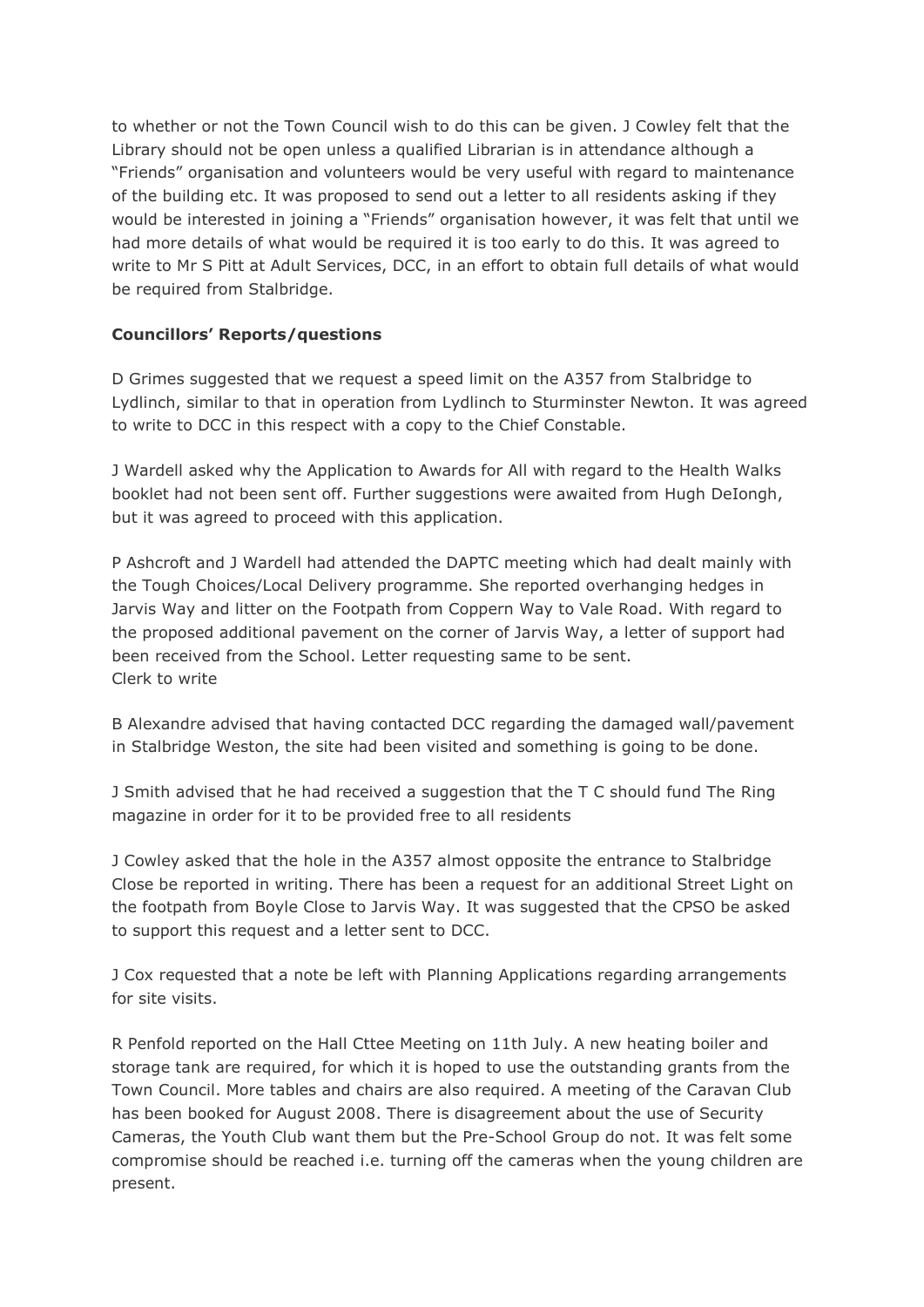The Chairman advised that the objection to the refusal of planning permission for the additional property at Ryalls Farm is on-going.

C Cllr D Fox advised that the CC is proposing special measures to deal with the areas drains in 2008 in order to alleviate flooding problems. He suggested that the TC might consider the purchase and management of a Speed Indicator Device. With regard to the Bus Service he has asked that Stalbridge be included in any future consultations regarding buses.

## **Correspondence**

NDDC reply to our query regarding Developer Contributions. (Not much help!) DCC, Eastern Highways. Letter asking to be informed of any footway repairs needed Stalbridge Primary School. Supporting proposed pavement crossing visibility splay area, Jarvis Way.

DCC Progress on Kings Mill Bridge Repairs and extension of closure period Copy letter from K Rabbetts to Transport Manager DCC

NDDC Introductory letter from Ian Manley Re-cycling and Waste Management Request for Cardboard Bank from Mrs S Brooks

There being no further business the meeting closed at 10-10 p.m.

# **Minutes of Town Council Meeting held in the Town Council Office On Wednesday 4th July 2007 commencing 8-20 p.m.**

**Present** Councillors P Ashcroft, B Booth, J Cowley, K Garland, D Grimes, R Penfold, S Waite, J Wardell and W Batty-Smith Chairman, D J Hine (Clerk)

**In attendance** C Cllr D Fox and D Cllr G Carr-Jones

**To receive apologies** J Cox and J Smith

**Declarations of Interest** None

## **Minutes of last meeting**

The minutes of the last meeting having previously been circulated to Councillors were approved and signed by the Chairman.

## **OPEN FORUM**

G Carr-Jones asked that publicity be given to the fact that there appeared to be a bogus representative of an Electricity Company visiting elderly people in the area.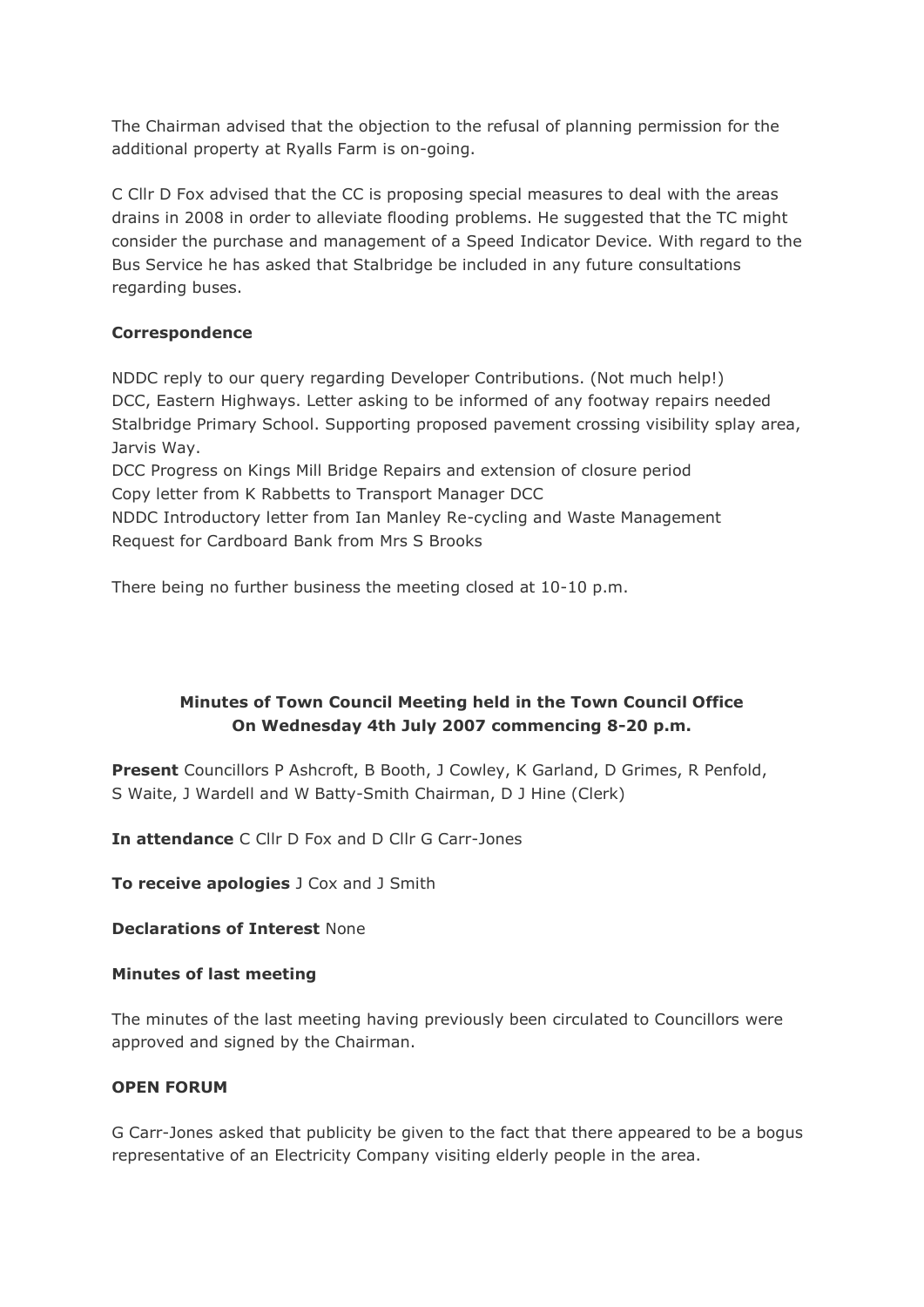## **Proposed Expenditure**

In accordance with S O No. 40 it was proposed by D Grimes and seconded by W Batty-Smith that the following expenditure be approved

Western Newspapers Notice re. tenders £112.80

## **Sign Cheques**

In accordance with S O No.40 it was proposed by D Grimes and seconded by W Batty-Smith that the following cheques be signed

D J Hine Salary July £494.10 Blackmore Vale Internet 54.00 Western Newspapers 112.80 Direct Office 105.12 R Sharp NDDC Grass & The Pound £484.20 (Cheque signed at Planning Mtg. 20.6.07)

## **Conduct of meetings**

S Waite felt that the T C should try and get members of the public more involved in the decisions made with regard to the facilities in the Town and its future. As it is illegal for members of the public to actually take part in a Council meeting, this is rather difficult to put into practice, however, it was agreed that all Councillors would give the matter some thought.

## **Problem of under-age drinking**

It was agreed that this matter can really only be dealt with by the Police and that any evidence of this problem should be reported direct to them immediately

## **Consider extension of pavement at the Jarvis Way junction with Station Road**

P Ashcroft had suggested that the pavement on the lower side of Jarvis Way at its junction with Station Road should be changed to go across the grass visibility splay as people who wanted to cross the road and enter Woodmill Close were not bothering to use the pavement which goes further down Station Road as this means crossing Station Road and then walking a short way back up on the other side to get to Woodmill Close. Before any approach is made to the DCC it was agreed that P Ashcroft would endeavour to find out if the School has a "travel plan" which would support the request. P Ashcroft to action

## **Check Insurance Values**

It was agreed to ask the Insurance company if the "contents insurance" in respect of the offices could be just one lump sum to cover all the contents rather than have all the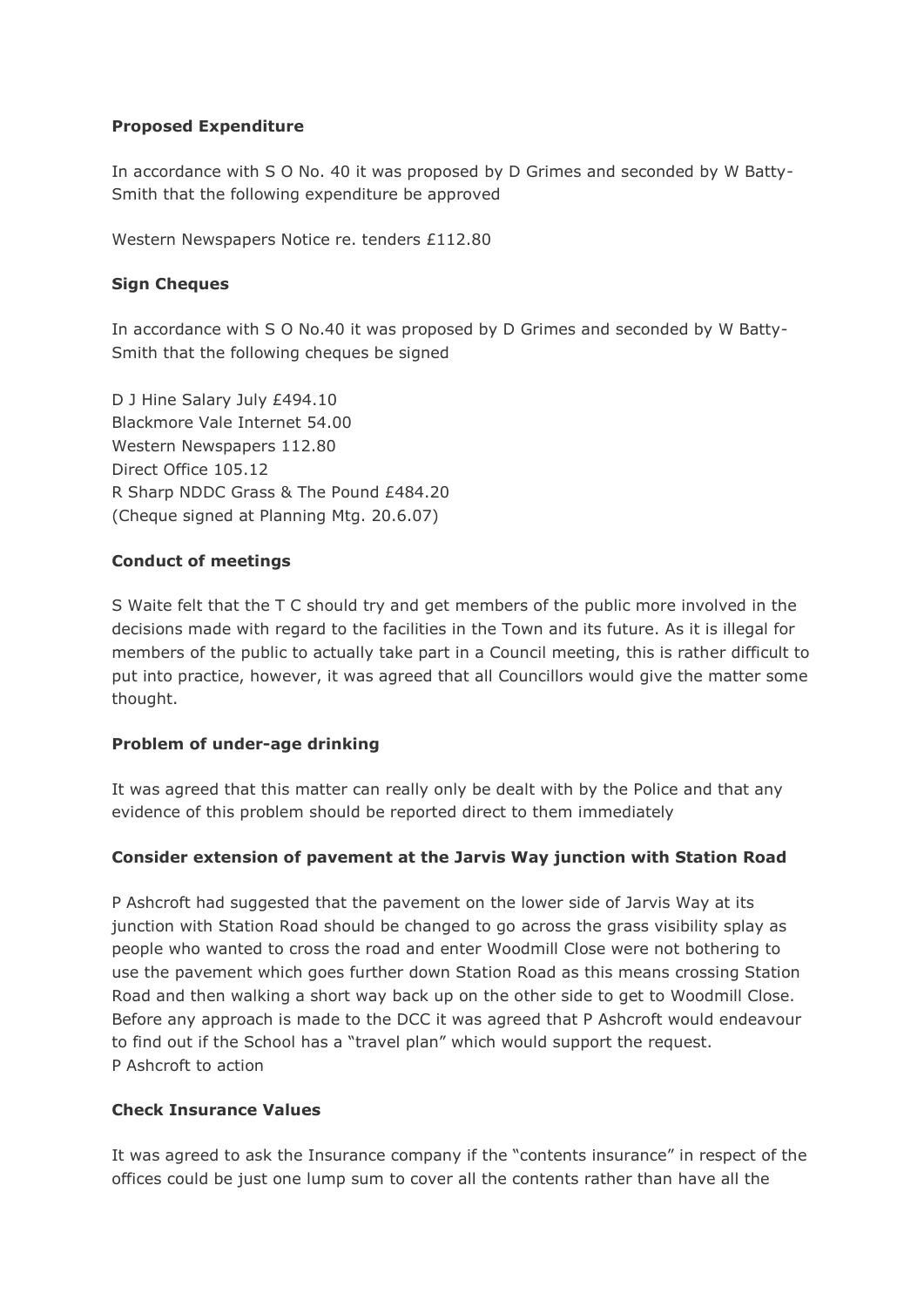items listed. A copy of the Inventory to be placed with documents at the Solicitors' Office. Councillors will arrange a suitable date and time to check the Inventory

## **Sign Minutes of Annual Town Meeting**

It was agreed that a copy of these would be left in the Town Clerk's office to enable all Councillors to read them and the item will be placed on the next Agenda

## **Discuss possibility of additional land at Pond Close**

The Clerk advised that she had been in contact with Mr A Fraser, NDDC Legal Dept and passed to him the name and address of the TC Solicitor. She also pointed out that when preparing the draft Lease of the proposed additional land at Pond Close, this should allow for the land to be used at allotments, if required, and also that Signpost had agreed to lay a water supply from the new development to this area. Access must also be provided into the Recreation Area for use by a Tractor or similar, as is the present case. We await a copy of the draft Lease for approval.

# **Councillors' Reports/Questions**

D Grimes reported a deep hole in the road part way down Bazel Hill. A further hole reported in Ring Street, just opposite turning to Stalbridge Close. D Grimes also suggested that a 30 mph speed limit be placed on the A357 from Spire Hill Farm to Hartgrove Farm. D Fox advised that there are new guidelines on the placing of speed limits on main roads.

J Wardell advised that she is in the process of getting together an application to the Lottery Awards for All scheme in order to obtain match funding for the Health Walks booklets, NDDC having promised a grant on this basis.

P Ashcroft asked that the dead tree on The Ring be replaced. E Williams to be contacted.

J Cowley attended a further meeting regarding the future of Libraries. It would now appear that the DCC are thinking about involving Community Support for all the Libraries in the County rather than just the threatened 13. He also asked if there will be any Developers' Contributions as a result of the further development at Pond Close and if so, will these be allocated to Stalbridge.

Clerk to write Light No 12 in Jarvis Way is being obscured by overhanging tree. Clerk to advise DCC

R Penfold asked about checking condition of Public Toilets. B Bray at NDDC to be contacted and it was suggested that the Sturminster Mill Toilets be looked at as these will provide a standard which should be obtained.

W Batty-Smith reported on attending the latest Local Delivery meeting. He asked that the following be considered by all Councillors. If the Town Council do not agree to take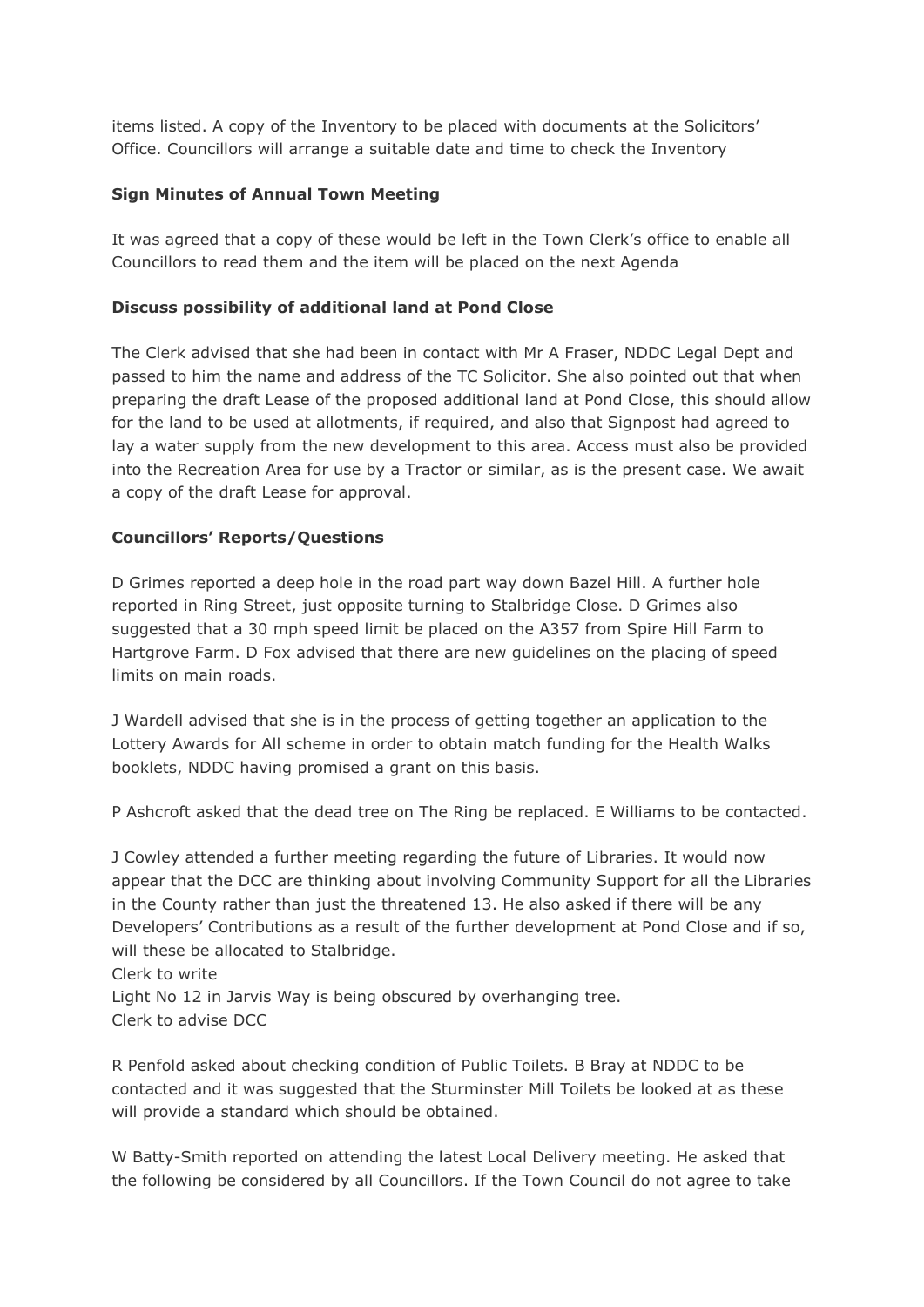on responsibility for the Public Toilets and the Pavement Sweeping after the 1st April 2008 then the Toilets will most probably be demolished and no pavements will be swept. As Stalbridge has always tried to assert its independence then this must be the time to take control of these important services.

## **Correspondence**

NDDC re/ request for Litter/Dog Bin, JFPA. Should resources become available the request will be considered DCC Mr S Howard. Acknowledgement of our letter re: Traffic Proposals and confirming changes to parking arrangements will be progressed. DCC J Burridge. Up-date on situation with Kings Mill Bridge NDDC Notice of Public Path Order re. FP No.4 Pond Close. J Wardell will be writing to object on behalf of the Ramblers and will let the Clerk have a copy Sturminster Newtoon Invitation to Civic Day Sat. 8th September Blandford TC Invitation to Civic Day Sunday 23rd Sept Bridport TC Invitation To Civic Service. Sunday 15th July – reply needed Copies of correspondence between Transport Rep. and County Council NDDC – Key features of community Planning DCC Dorset Data Book N Dorset CAB Acknowledging receipt of grant but asking why it is reduced for this year DAPTC Ch. Exec Circular 08/07 DCC Highway Maintenance Programme 2007/8 – no mention of Stalbridge NDDC re. Commuted Sums for Play Areas and Open Spaces. Signpost H Assoc. Copy of their letter to NDDC re. Pond Close Land. (see above item 11) NDDC Planning Guidance Note. Parish Planning in North Dorset Letter of thanks from St. Mary's Church for Churchyard Grant NDDC Copy of Child Okeford Village Design Statement Note from Clerk re. Street Lights. Turning off Lights at midnight would have to be County wide.

There being no further business the meeting closed at 9-50 p.m.

# **Minutes of Town Council Meeting held in the Town Council Office On Wednesday 6th June 2007 commencing 8-00 p.m.**

**Present** Councillors P Ashcroft, B Booth, J Cowley, J Cox, D Grimes, R Penfold J Smith, S Waite, J Wardell and W Batty-Smith Chairman, D J Hine (Clerk)

**In attendance** C Cllr D Fox, D Cllr G Carr-Jones and 4 electors

**To receive apologies** None

**Declarations of Interest** None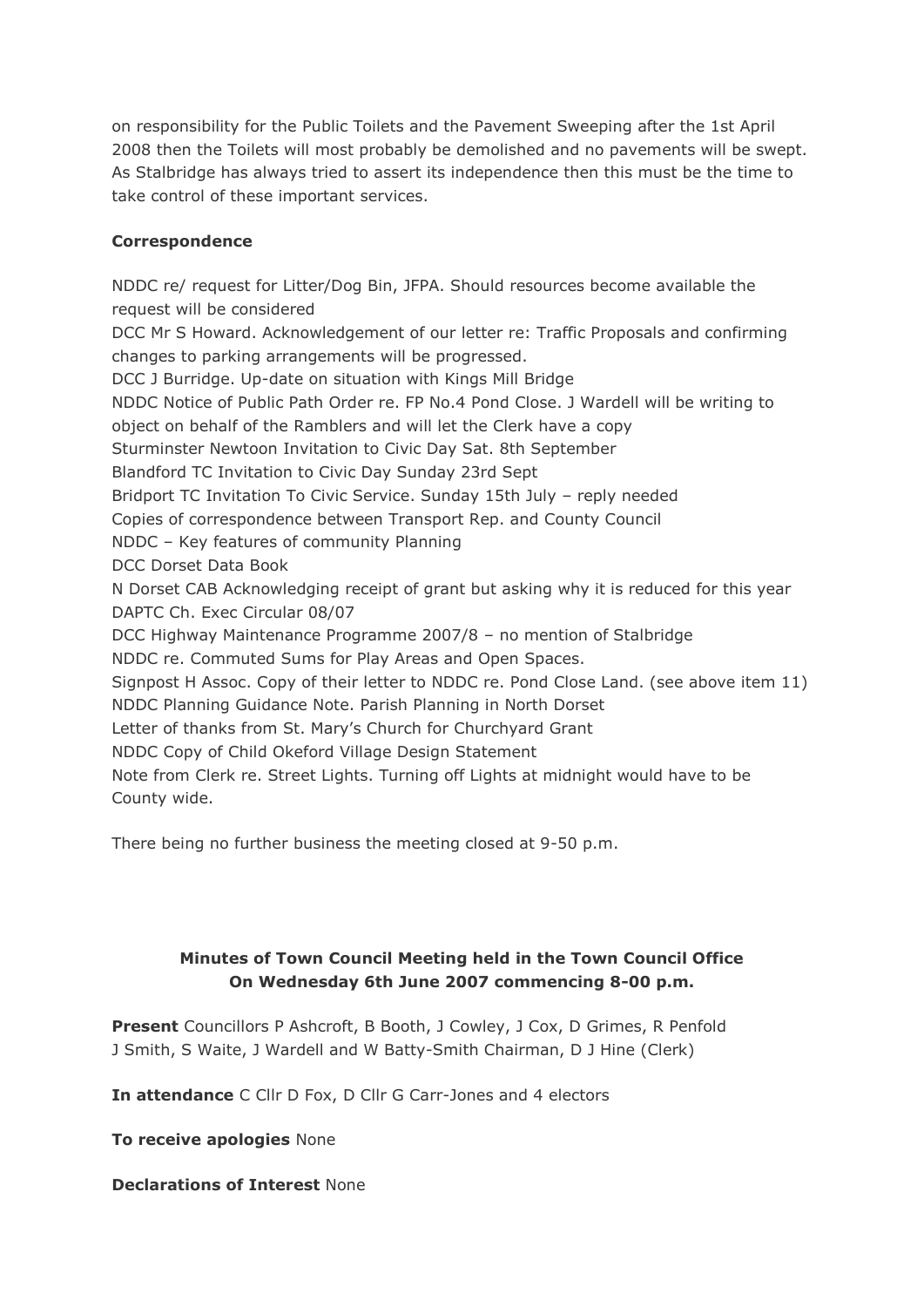## **Minutes of last meeting**

The minutes of the last meeting having previously been circulated to Councillors were approved and signed by the Chairman.

## **Matters arising**

Mr N Brown had contacted the Chairman expressing surprise and disappointment that he had been superseded as Footpath Officer and felt that the alternative offered as Trailway and Cycleway Officer was a minor post. The Chairman explained that it was standard procedure to appoint Councillors to various posts at the Annual TC Meeting and also, in some instances, to appoint someone outside the Council, as had been the case with Mr Brown. He also pointed out that there was no criticism of Mr Brown's work and commitment to Footpaths intended. It as simply that as J Wardell had a great interest in the Footpaths it was felt that it might make life easier for both if the duties were split. However, it was agreed that Mr Brown and J Wardell be appointed as joint Footpath Officers and Mr Brown was quite happy with this arrangement. The Clerk to inform D CC Rights of Way Officer of the joint appointment.

With regard to the Library, it would now appear that events have overtaken the meeting held in Stalbridge and that the DCC are now going to look at all the Libraries in the County with a view to cutting costs over the whole system by getting local involvement.

### **OPEN FORUM** No comments

## **Proposed Expenditure**

There was no expenditure proposed other than that accounted for in the budged

## **Sign Cheques**

In accordance with S O No.40 it was proposed by D Grimes and seconded by J Cox that the following cheques be signed

D J Hine £494.10 Pond Close Mowing 210.00 R Sharp NDDC Grass £386.40 Ring 128.00 Footpaths 60.00 574.40 J Singleton 450.50 B Telecom 153.91 D Nettley Signs 137.50 N Smith The Ring 221.11 Scout Group re. Bus Shelter 100.00 Stalbridge B. Supplies 74.80 A Moore (Playing Fld. Grant) 99.00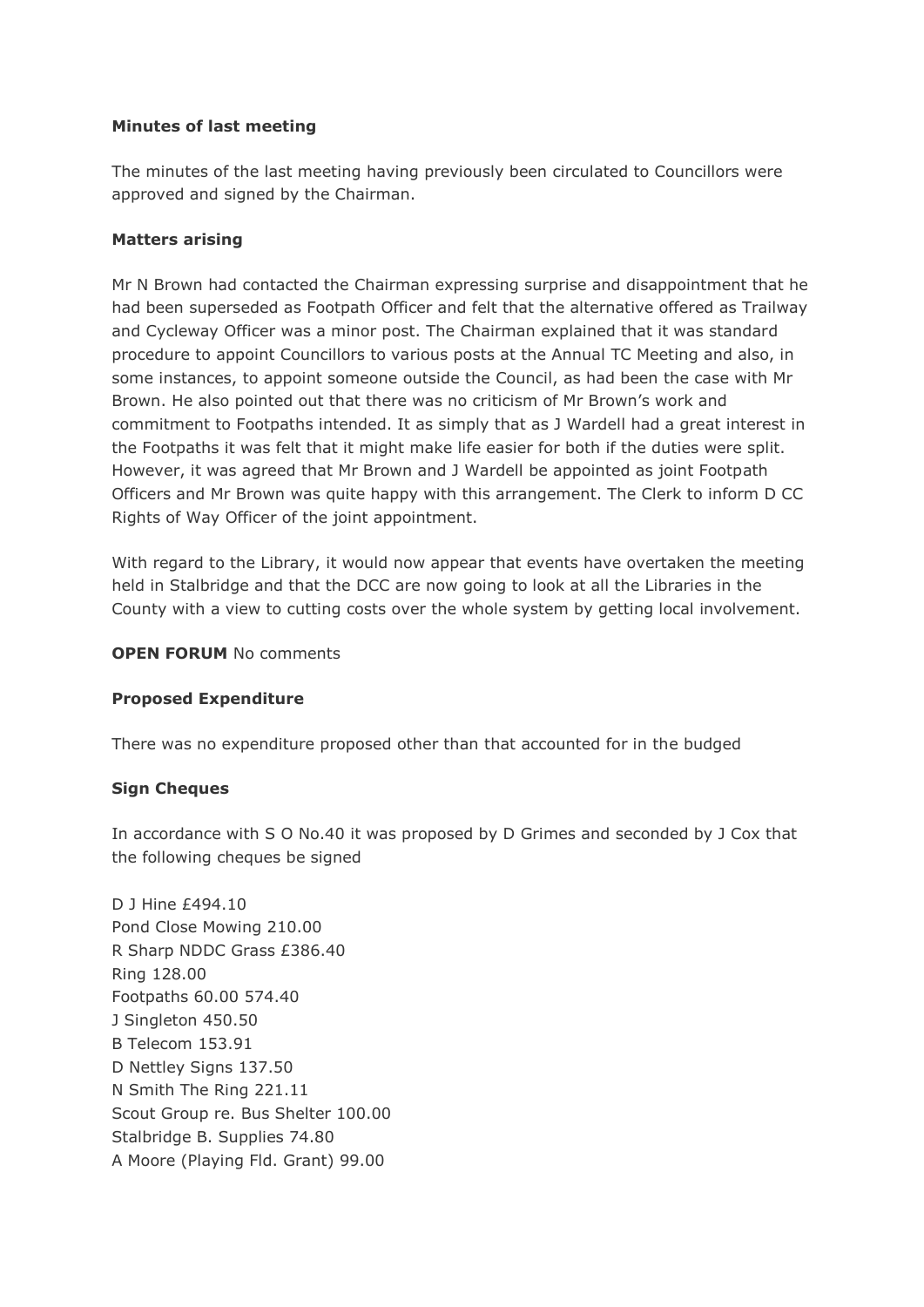## **Co-opt Councillor**

One application for the vacancy on the Council has been received from a Miss K Garland of Poolestown. Unfortunately she was unable to be present at the meeting it was therefore agreed to put this item on the Agenda for the Planning Meeting on the 20th June.

# **Update on High Street Traffic Plans**

The Chairman emphasised that there is no likelihood of a controlled pedestrian crossing in the High Street as the criteria for such a crossing are not met. Proposals for the High Street have been received from Mr S Howard of DCC and the Chairman summarised them for Councillors. It was agreed that Councillors would study these together with the plan provided and a decision would be taken as to what should happen at the next Planning Meeting on the 20th June. It was agreed to send Mr R Walter MP a copy of the proposals together with our reply.

# **Results of Town Plan Questionnaire**

Hugh DeIongh reported on the results of the Questionnaire. There had been 355 replies to the 1000 household that had received it, which is 35%. However, replies were mainly from the older age group rather than the young It would appear that people think Stalbridge is a great place to live except for the Traffic problems. The population are friendly and there is a good Community Spirit. There are good facilities and the size is just about right. It is felt to be a safe place to live in lovely countryside.

It would appear that residents want small scale developments only including small unit businesses. A Coffee Shop, Market/Farmers' Market/Adult Keep Fit Classes and better Bus Services were among the suggestions for additional facilities. Comments on the Hall were complimentary and critical of Jarvis Field. He offered to send details of the comments on the traffic situation for consideration by Councillors at the next meeting. The next stage is to produce a Plan for the future of Stalbridge based on these replies and ideas.

The Chairman thanked Mr DeIongh for the information and for his on-going work on the project.

**Check Insurance Values** This item was postponed to the next full meeting

## **Councillors' Reports/Questions**

The Chairman reported that he had attended a meeting of the NDDC Cabinet and asked that a working party with representatives of South Somerset be set up to deal with developments on the Henstridge Airfield site to ensure that we had as much influence of the decisions as they did.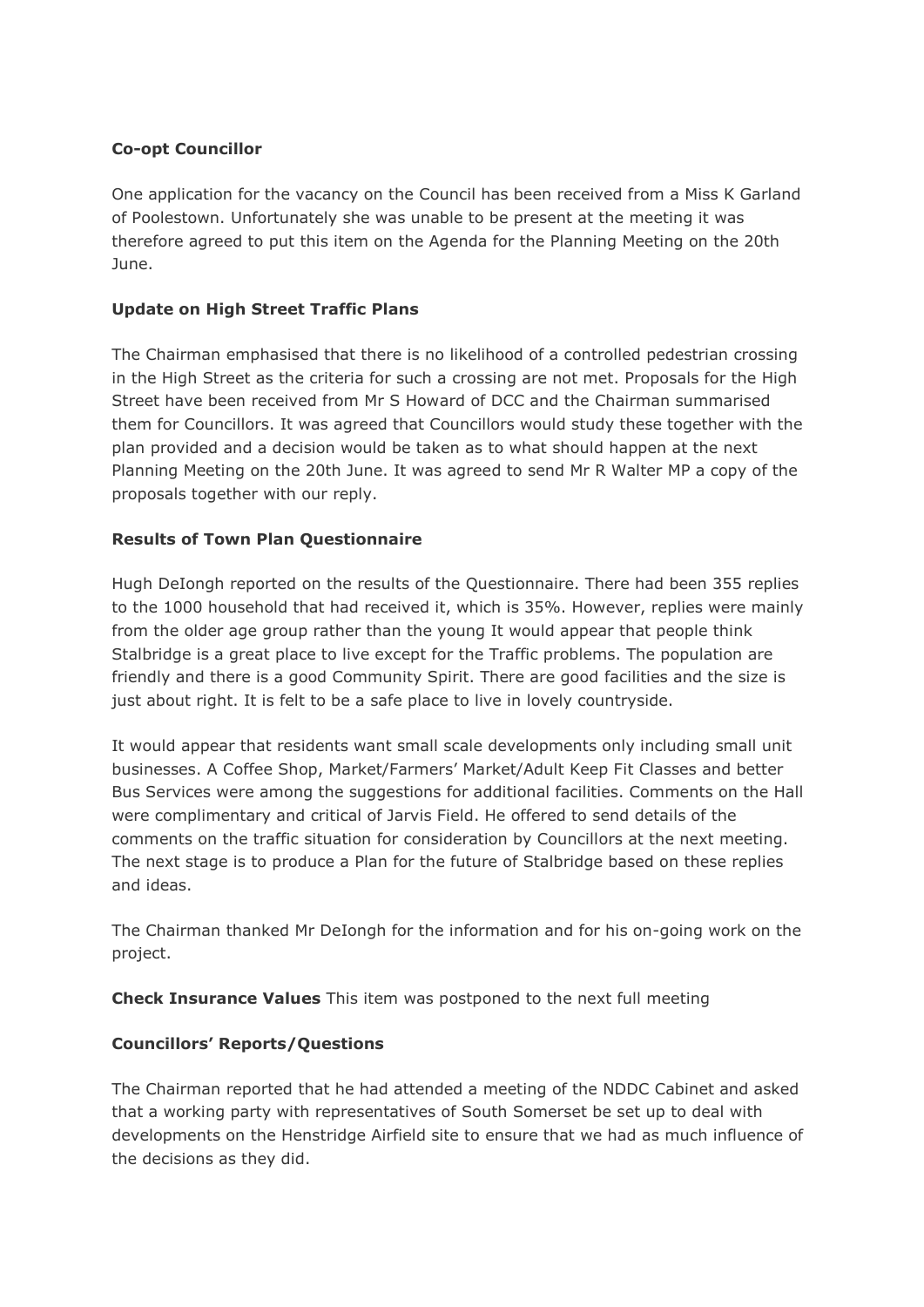J Wardell suggested that we apply to the Lottery Awards for All scheme to help pay for the Health Walks booklet.

P Ashcroft asked that a request for extending the Jarvis Way pavement be placed on the next Agenda.

B Booth had attended a meeting of the School Governors but due to their policy of secrecy was unable to report on their plans.

J Cowley advised that there would soon be a planning application from Mr Squire for the land adjacent Priors Oak to be turned into a Nature Reserve

A discussion regarding additional land at Pond Close to be placed on next Agenda

With regard to the Tough Choices/Local Delivery Programme it was agreed that R Penfold, S Waite & J Wardell would meet with M Cohen of NDDC to check and agree the condition of the Car Park and Toilets and decided what maintenance work should be undertaken before 2008. Also that The Chairman, the Clerk and D Grimes decide the wording of a possible contract for Street and Toilet Cleaning

Standing Order files to be checked and up-dated.

## **Correspondence**

NDDC Offer of RoSPA Play Area Inspections DAPTC Ch Exec Circular 05/07 incl Courses for New Councillors N D Scouts AGM Shaftesbury 13th June Invite to attend Dorset AONB Partnership requesting comments on Management Plan Notification of dismissal of Planning Appeal in respect of 24 Vale Road NDDC Proposed re-siting of re-cycling facilities in Car Park. New positions agreed Stalbridge Hall Cttee letter re. appointment of J Smith as TC Rep. Actually he is not, he only stood in for R Penfold DCC Notice of closure of Kings Mill Bridge Copy of minutes of NDDC Cabinet Meeting re. Trailway route NDDC Re. Community Planning DAPTC request for nominations of reps. to Area Cttees P Leivers DCC copy of report to DCC Community Overview Cttee (e-mail not printed) NDDC S Hill Local Delivery Phase 2 up-date NDDC re. Planning & Compulsory Purchase Act. Core Strategy. Issues and alternative options consultation. (needs commenting on) Copy correspondence re. Buses from J Rabbetts

There being no further business the meeting closed at 10 p.m.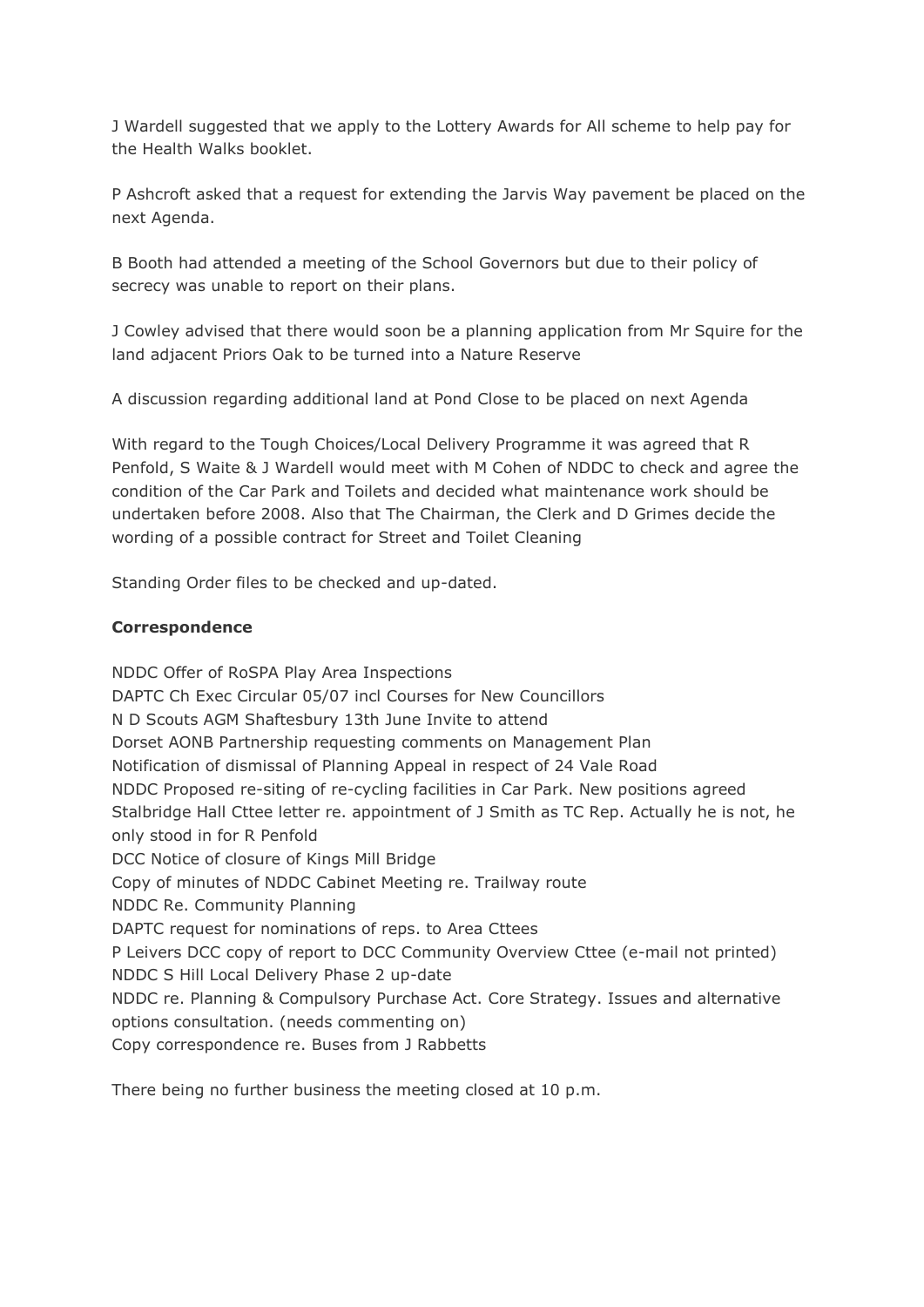# **Minutes of Annual Town Council Meeting held in the Town Council Office On Wednesday 9th May 2007 commencing 7-55 p.m.**

**Present** Councillors P Ashcroft, W Batty-Smith, J Cowley, J Cox, R Penfold, J Smith, S Waite and J Wardell, D J Hine (Clerk)

**In attendance** Three members of the public

**To receive apologies** C Cllr D Fox and D Cllr G Carr-Jones

# **To elect Chairman and Vice-Chairman**

J Cowley proposed and J Wardell seconded that W Batty-Smith be elected Chairman Carried unanimously

J Cowley proposed and  $J \sim$ Cox seconded that R Penfold be elected Vice-Chairman. Carried unanimously

# **Co-option of Councillors to fill vacancies.**

It was proposed by P Ashcroft and seconded by J Cowley that B Booth and D Grimes be co-opted on to the Council. Carried Unanimously

Councillors signed their Declarations of Acceptance of Office

## **Declarations of Interest**

W Batty-smith advised that the criteria in this regard has now be changed and that in future if he is a member of the NDDC Planning Committee he will still be able carry out the normal duties of a Town Councillor and Chairman of the T C at T C Planning Meetings

## **Minutes of last meeting**

The minutes of the last meeting having previously been circulated to Councillors were approved and signed by the Chairman.

# **OPEN FORUM** No comments

## **Proposed Expenditure**

In accordance with S O No. 40 it was proposed by J Cox and seconded by J Cowley that the following expenditure be approved

DAPTC £495.66 N Dorset CAB (2 years) 300.00

## **Sign Cheques**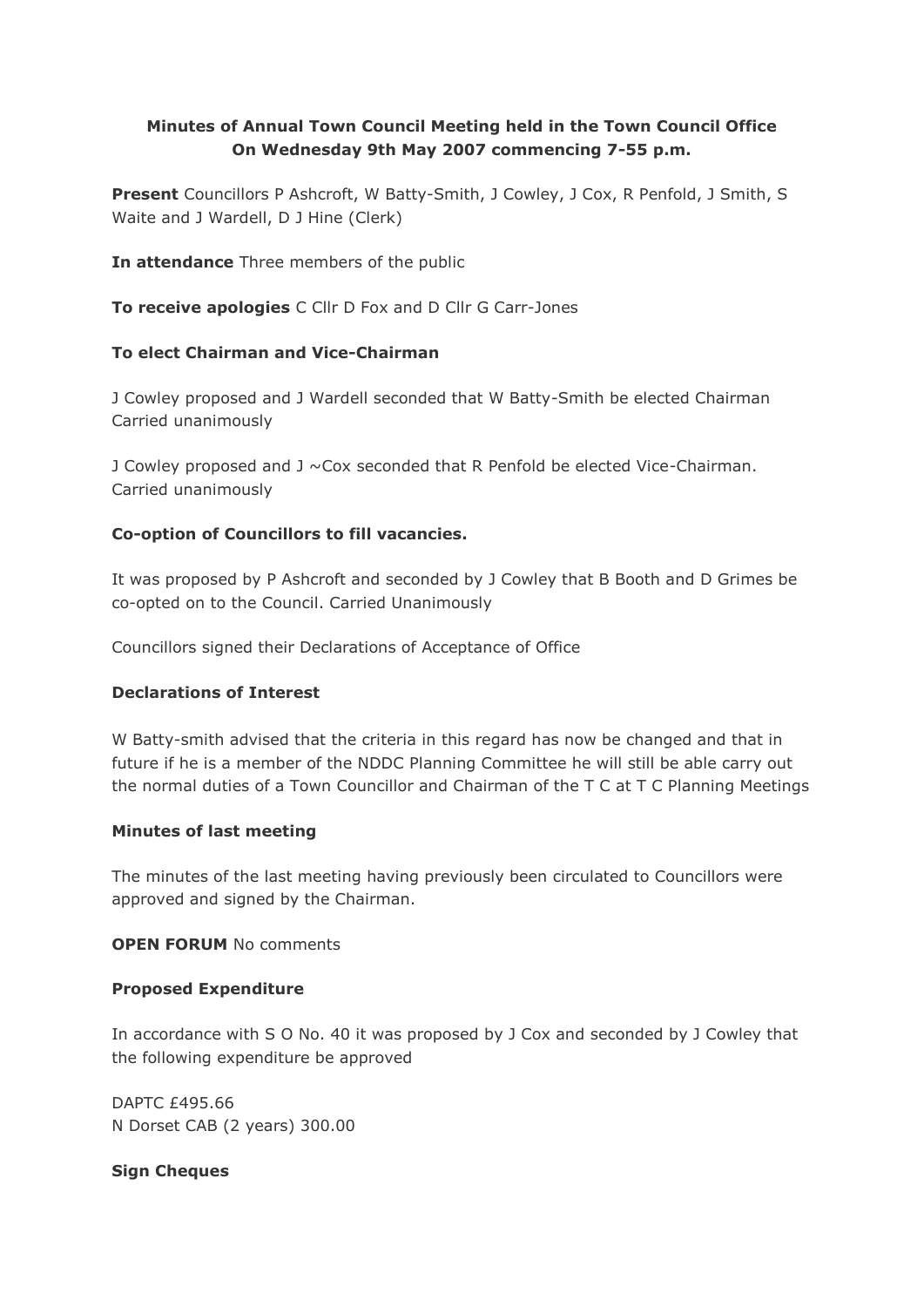In accordance with S O No.40 it was proposed by D Grimes and seconded by J Cox that the following cheques be signed

D J Hine Salary £494.10 St Mary's Church C.Yard Grant 3,500.00 Allianz & Cornhill 2320.24 DAPTC 495.66 Stalbridge Hall 15.00 Direct Office 34.05 Ray Sharp The Ring/Pound £128.00 NDDC 386.40 514.40 S & A Builders Inspections etc 239.70 N Dorset CAB 300.00

B Gas 72.07 ) Signed prior to B Telecom 158.62 ) meeting

Please note Public Works Loan Board payment made £6,817.05

The Clerk presented the Receipts & Payments Account for the year ending 31st March 2007 together with the comparison of expenditure to budget for the year and details of the allocation of the amounts carried forward to the present year. The Clerk suggested that a training evening for all interested Councillors be held to explain in detail how the figures are calculated. Agreed to be arranged

## **To elect Planning & G P Committee**

The TC Chairman and Vice-Chairman are automatically members of this Committee. The following Cllrs were duly elected to this Committee.

- J Cox proposed J Cowley, seconded D Grimes
- J Cowley proposed J Cox seconded J Wardell
- J Wardell proposed J Cowley seconded W Batty-Smith
- P Ashcroft proposed B Booth seconded J Cox

### **To appoint representatives to various committees**

C Office Cttee B Bottomley Chairman, D Grimes, J Smith P Cossington and S Robinson

Footpath Officer It was felt that this position should be divided as follows

Footpaths only – J Wardell Trailway, cycleways, bridleways and green lanes – N Brown

Tree Officer D Grimes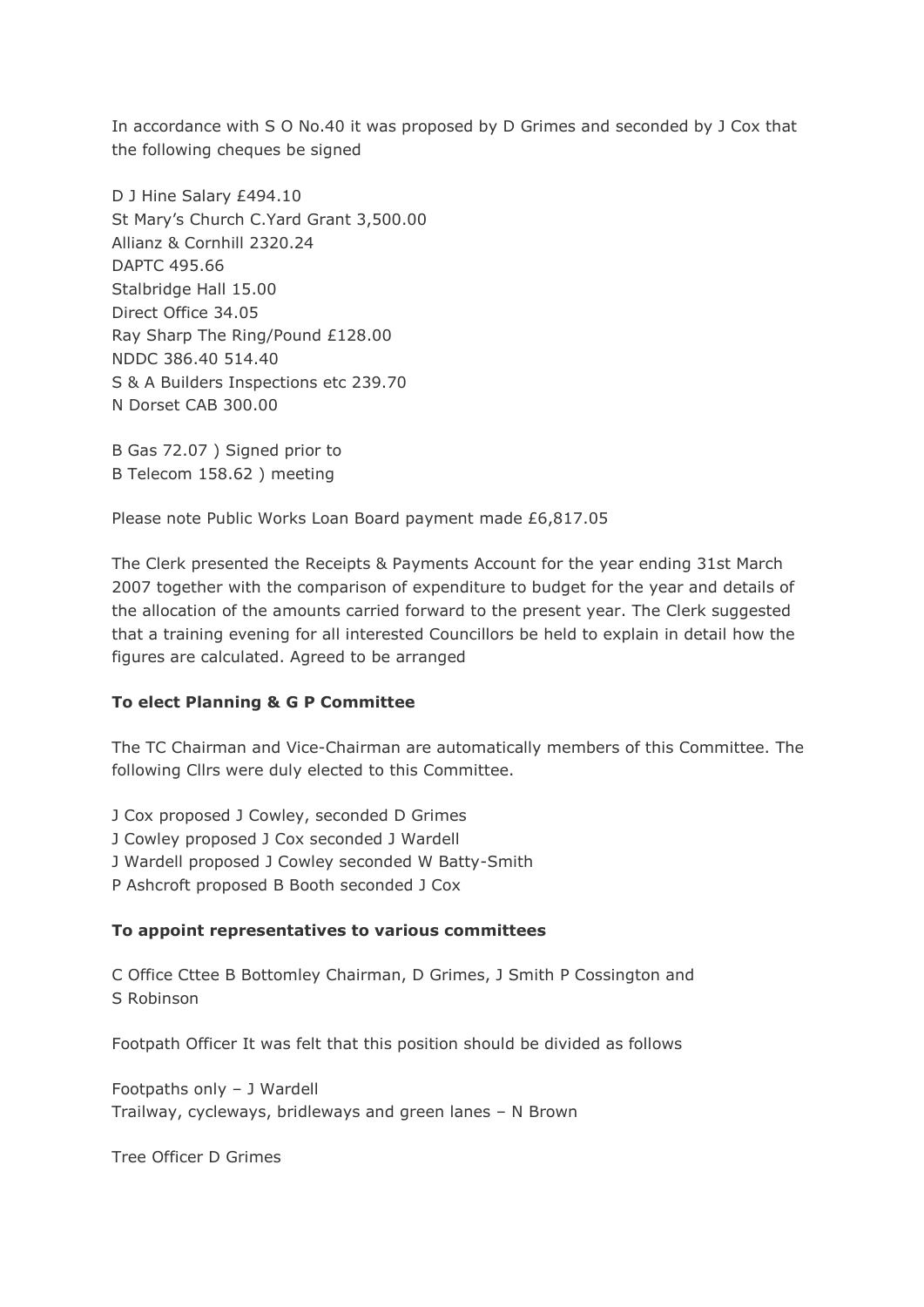Councillor Auditors J Cox and J Wardell

Hall Cttee Rep R Penfold

Playing Fields Rep J Smith

Youth Club Rep J Cox

Public Transport Rep J Rabbetts

Stur. Youth Centre Rep R Penfold

School Rep B Booth

Henstridge Airfield C Cttee R Penfold and S Waite

Stalbridge T C Library Support Group T Lee Chairman, D Neal, J Cowley and P Ashcroft

DAPTC Area S Waite, J Wardell and J Cowley

### **Pedestrian Crossing Up-date**

A meeting has been arranged with Mr S Howard of DCC on Thursday 17th May in the TC Office to discuss this and proposals from Mr Howard with regard to pedestrian safety in the High Street.

### **Jarvis Field Play Area refurbishment**

Topsoil has now been put under the swings, but more is required under the multi play system. Turf needs to be laid as well. The fence needs dealing with. It is important that the area is in good condition before the start of the school holidays.

### **Possible Closure of Library**

T Lee reported that there had been two meetings with DCC Officers and Councillors regarding the Libraries but there was nothing new to report. The consultation period is until March 2009. apparently the amount budgeted for books has been reduced and will run out in March 2008. A meeting is to be held in Stalbridge tomorrow (10th) with Mr Leivers and others. Mr Leivers will report to the DCC Cabinet in July. DCC Cllr C Sutton had put forward a motion asking for a total rethink on the Library situation and suggesting that if DCC supplied books and librarians then communities would form support groups, but this was rejected.

## **Councillors' reports/questions**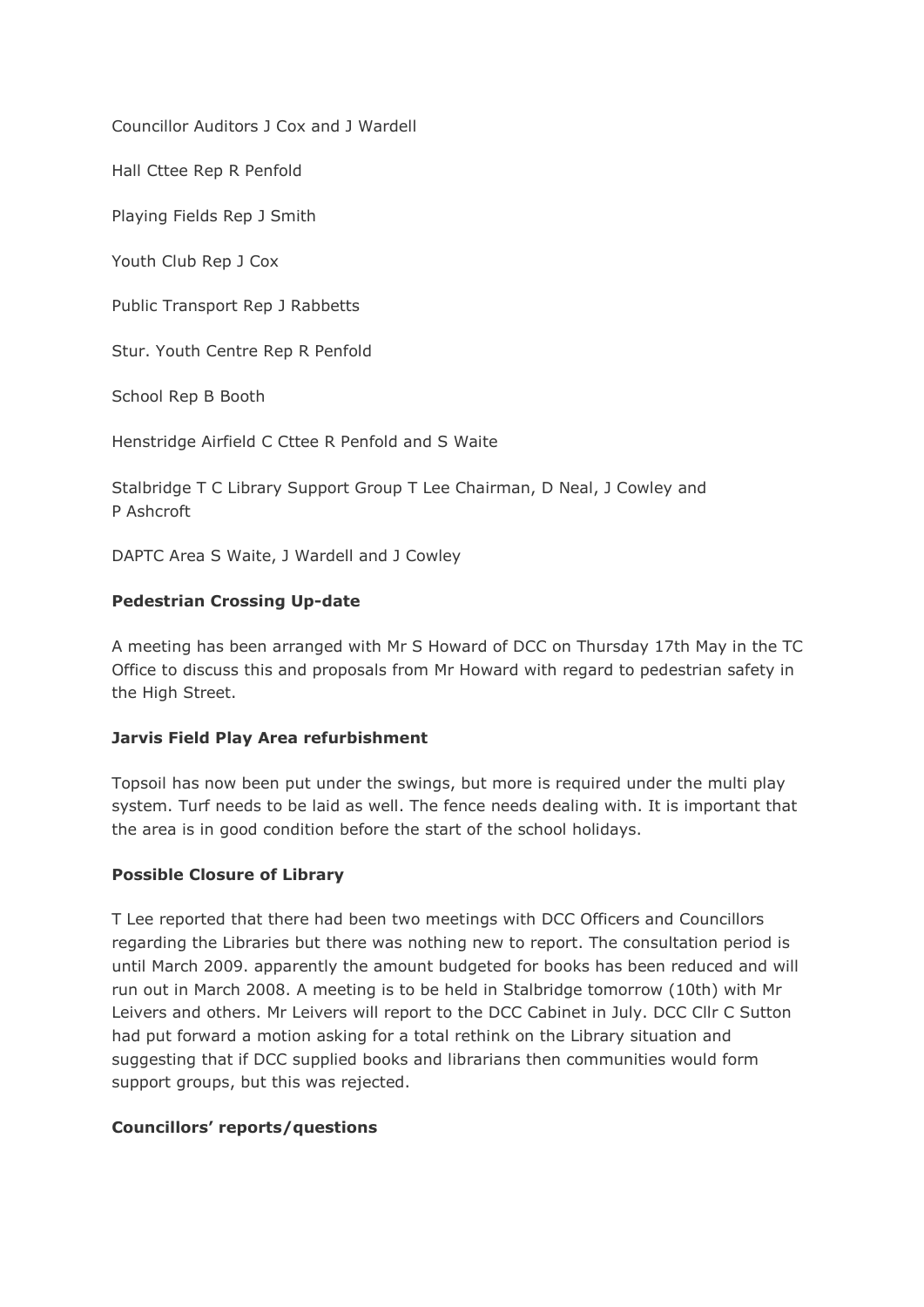J Cowley reported that Stalbridge had been represented at the latest DAPTC area meeting

J Cox advised that the Youth Club Wednesday night opening would be recommencing soon

S Waite asked that the way meetings were conducted be put on a future Agenda

J Smith asked that the problem of under-age drinking be put on a future Agenda

P Ashcroft pointed out that the pavement on the lower side of Jarvis Way at the junction with Station Road stopped before it got to the road and is replaced by grass, could this be changed. The footpath from Thornhill Road to Lower Road needs trimming. Can the suggestion of turning off the Street Lights at midnight be pursued and also the provision of cycle parking at Dikes' new shop.

R Penfold advised that the Hall A G M is new week. They will be applying for planning permission for a temporary storage container. The heating boiler needs changing. With regard to NORDCAT buses there are not enough drivers at present.

J Wardell advised that she was shocked by N Brown's comments at the Annual Town Meeting that the Health Walks project had been shelved because she had been unable to obtain funding for the booklet. This is incorrect as she is still pursuing the matter and has obtained a promise of match funding from NDDC. It was agreed that her comments be added to the ATM minutes. She also asked if we had heard anything from the Brownies regarding a grant.

D Grimes asked if there were any items Councillors wish to bring up at the next meeting with the Police

W Batty-Smith advised that thee had been complaints regarding graffiti on the Park Gate in Park Grove, but this has now been dealt with.

J Cowley advised that there had been some confusion over the new signs at JFPA. IT was agreed to get these moved. There is also a query over the pathway from Jarvis Way through to the Bridleway/Trailway.

The new District Councillors will be visiting the Community Office during their tour of the District.

### **Correspondence**

DCC Public Path Extinguishment Order FP71 Paul Newman Property Consultant. Re. Creation of Community Land Trust DCC Re. Highway Works Public Consultation strategy Portland Town Council. Invitation to Annual Mayor Making Ceremony NDDC Local Development Scheme for North Dorset Review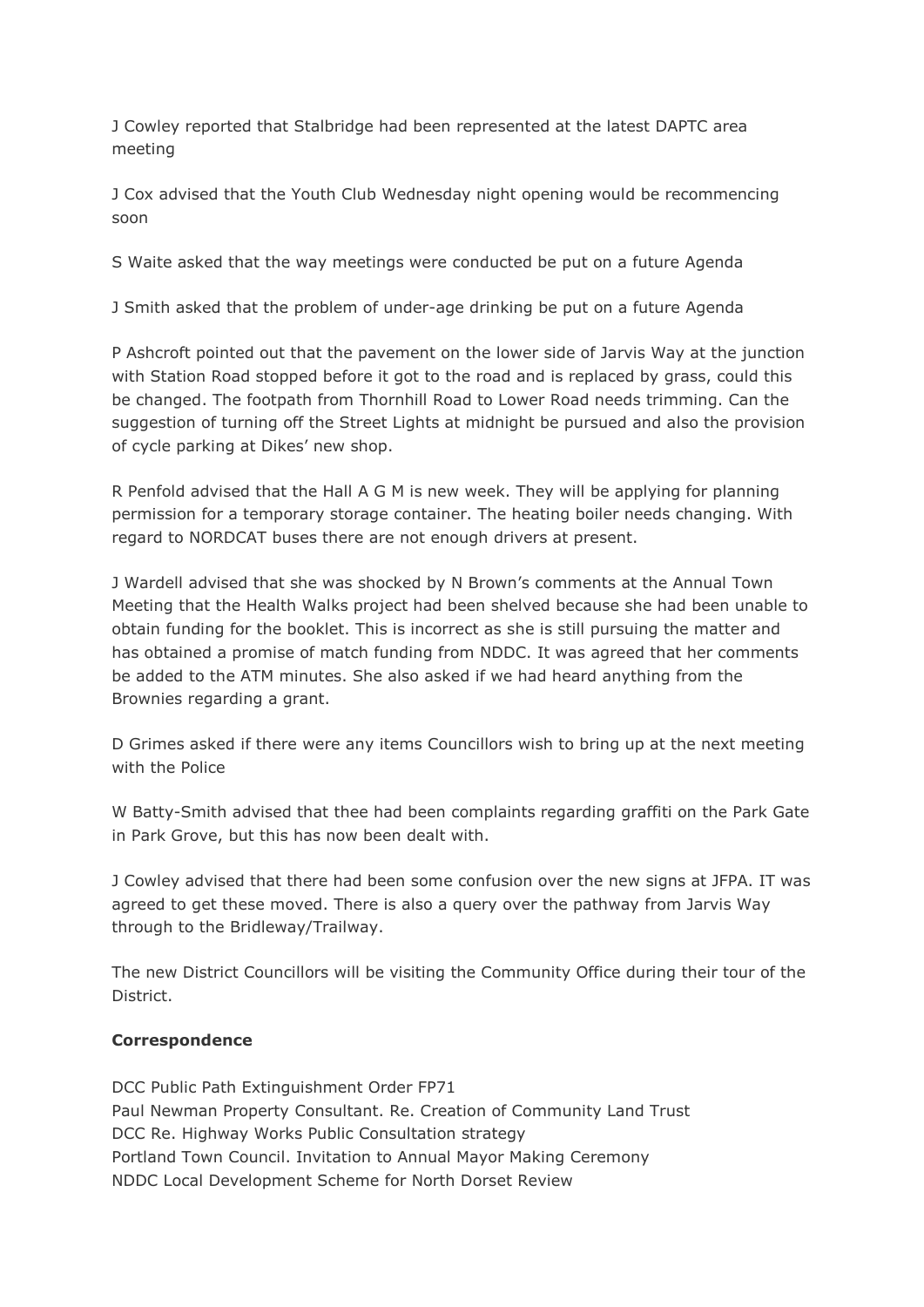Stalbridge Hall Advice of application for temporary planning permission re. storage container adjacent to Hall No objection to this Stalbridge Hall. Advice that Mr Forshaw has asked for permission to remove his hedge and replace with a fence. No objections to this

There being no further business the meeting closed at 10-00 p.m.

# **Minutes of Town Council Meeting held in the Town Council Office On Wednesday 4th April 2007 commencing 8-10 p.m.**

**Present** Councillors B Booth, J Cowley, J Cox, D Grimes, J O'Hare, D Neal, J Wardell and W Batty-Smith Chairman, D J Hine (Clerk)

**In attendance** D Cllr G Carr-Jones

**To receive apologies** C Cllr D Fox, P Ashcroft, R Penfold, D Short.

### **Declarations of Interest** None

### **Minutes of last meeting**

The minutes of the last meeting having previously been circulated to Councillors were approved and signed by the Chairman with the addition of J Wardell to members of the Library Committee

**OPEN FORUM** No comments

### **Proposed Expenditure**

In accordance with S O No. 40 it was proposed by D Grimes and seconded by J Cox that the following expenditure be approved

AKH Building Repairs flat £58.02 Youth & Community Project 995.00

### **Sign Cheques**

In accordance with S O No.40 it was proposed by D Grimes and seconded by J Cox that the following cheques be signed

D J Hine Salary & Postage (£12.12) £506.22 AKH Building Services 58.02 Southern Electric 92.49 NDDC Rates with rebate 981.44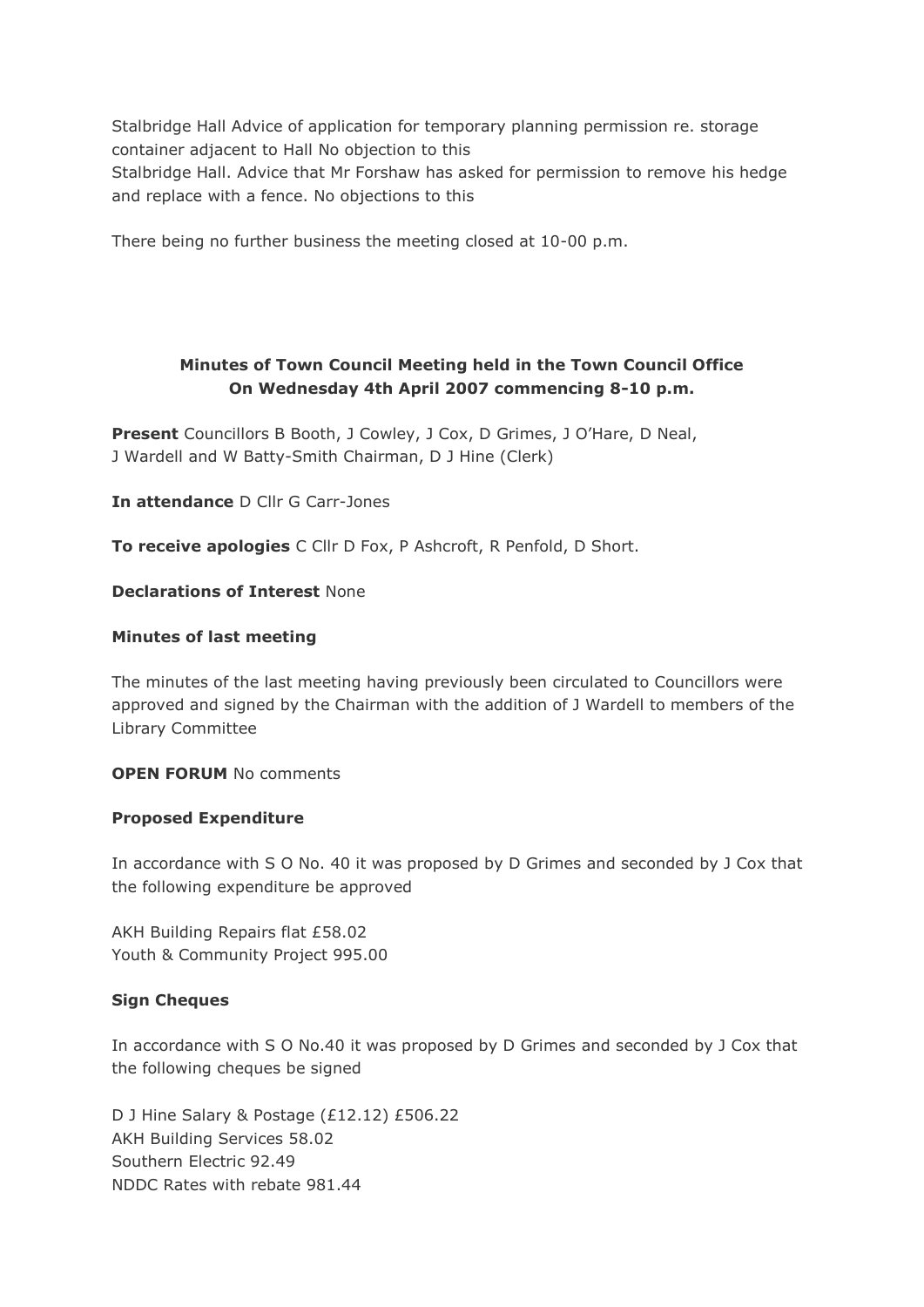Stalbridge Land Settlement PF Rent 1,670.00 Ray Sharp (T C £128 NDDC £375) 503.00 Youth & Community Project 995.00

## **Bus shelter painting**

It was proposed by D Grimes and seconded by B Booth that the Scout Group be given a donation of £100 for painting the Bus Shelter on The Ring. All agreed

# **Library Up-date**

Mr T Lee gave a report on the present position regarding the proposed Library Closures emphasising the need to form a "Friendship Group" (see attached) There will be a meeting in the Town Council Office on Thursday 10th May for further discussions.

# **Councillors Reports/questions**

The Clerk advised that she was trying to contact the Agent for the Stalbridge Estate with regard to the extension to the Churchyard

J Cox asked for an up-date on Jarvis Field. The Clerk advised that she was trying to get an additional quote for the mowing and it was agreed that if she was un-successful within 7 days to offer the existing contractor an addition 3% for this year. Proposed by W Batty-Smith and seconded by B Booth. All agreed. The clerk also advised that she was endeavouring to get some topsoil for under the play equipment.

J Cowley asked that a letter be sent to Mrs Smith congratulating her on the condition of The Ring beds and also asking for suggestions as to treatment of/replacement of the rather large yellow conifers in one of the beds. All agreed Clerk to write

W Batty-Smith reported on the Bridport T C Walkabout visiting Palmers Brewery, a net makers and also West Bay. He had also visited Stalbridge School and was most impressed, he noted that they have a small Library but was assured that the pupils also used the public library and the computers therein. He also confirmed that the proposed additional housing should not cause any problems with pupil numbers.

A query was raised as to how often the County Council cleaned out the storm water drains. The Clerk will endeavour to find out Clerk to enquire

## **Correspondence**

NDDC Notification of application for Footpath Diversion. FP 4 Pond Close NDDC acknowledgement of letter re. Pond Walk development from C. Exec DCC C Exec reply to letter re. Pedestrian Crossing Henstridge Airfield C Cttee Interim Report Copy of letter from R Walter MP to Mrs Pike re. Pedestrian Safety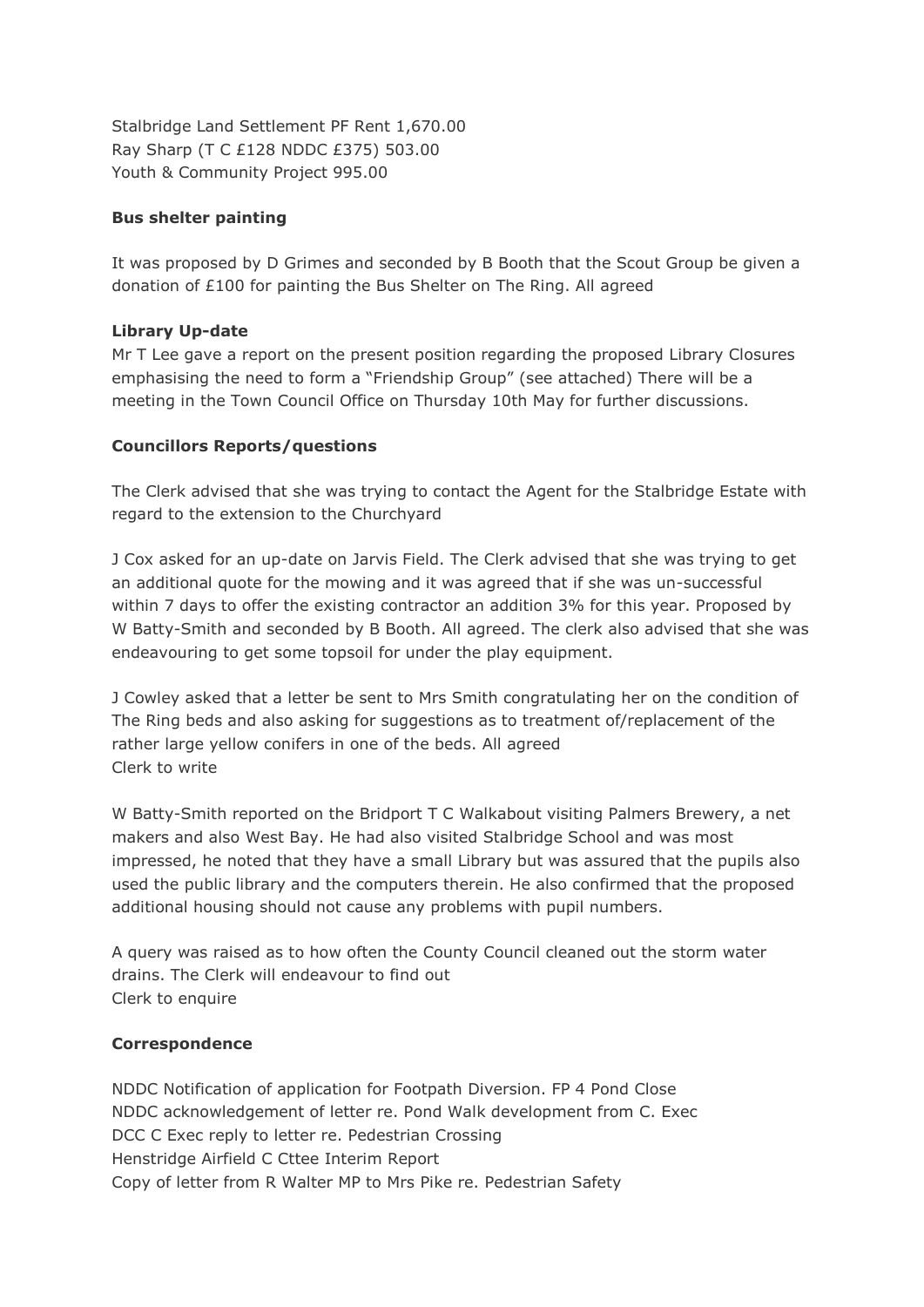Planning Inspectorate. Notification of dismissal of appeal by Mr J Harris E Mail from S. Werro requesting a grant to assist with starting up Brownie Pack DCC Notification that Kings Mill Bridge needs repairing and that the road will be closed for some 8 weeks SturQuest Notification of Community Lunch in Sturminster16th May NDDC Copy of latest Local Development Scheme for N Dorset West Dorset DC Statement of Community Involvement

E Mail from DAPTC asking if anyone interested in Dorset Health Scrutiny Ctte meeting 5th April

There being no further business the meeting closed at 9-25 p.m.

## **Minutes of Town Council Meeting held in the Town Council Office On Wednesday 7th March 2007 commencing 7-45 p.m.**

**Present** Councillors P Ashcroft, B Booth, J Cox, J Cowley, D Grimes, J O'Hare R Penfold ,J Wardell and W Batty-Smith Chairman, D J Hine (Clerk)

**To receive apologies** C Cllr D Fox, D Cllr G Carr-Jones, Cllrs D Neal and D Short

## **Declarations of Interest** None

## **Minutes of last meeting**

The minutes of the last meeting having previously been circulated to Councillors were approved and signed by the Chairman with the following alterations

Re. Report on DAPTC meeting. P Ashcroft also attended.

## **OPEN FORUM**

Mr Patch a resident on the High Street complained about the flouting of parking regulations in respect of the yellow line restrictions in the High Street. Some cars are being left all day. He suggested double yellow lines should be installed by The Cross and at the top of Station Road. It was suggested that he write and complain the DCC Highways Division.

## **Proposed Expenditure**

In accordance with S O No. 40 it was proposed by D Grimes and seconded by J Cox that the following expenditure be approved

Four County Services Security £105.75 R Sharp Ring/Pound for Snowdrop Service 65.00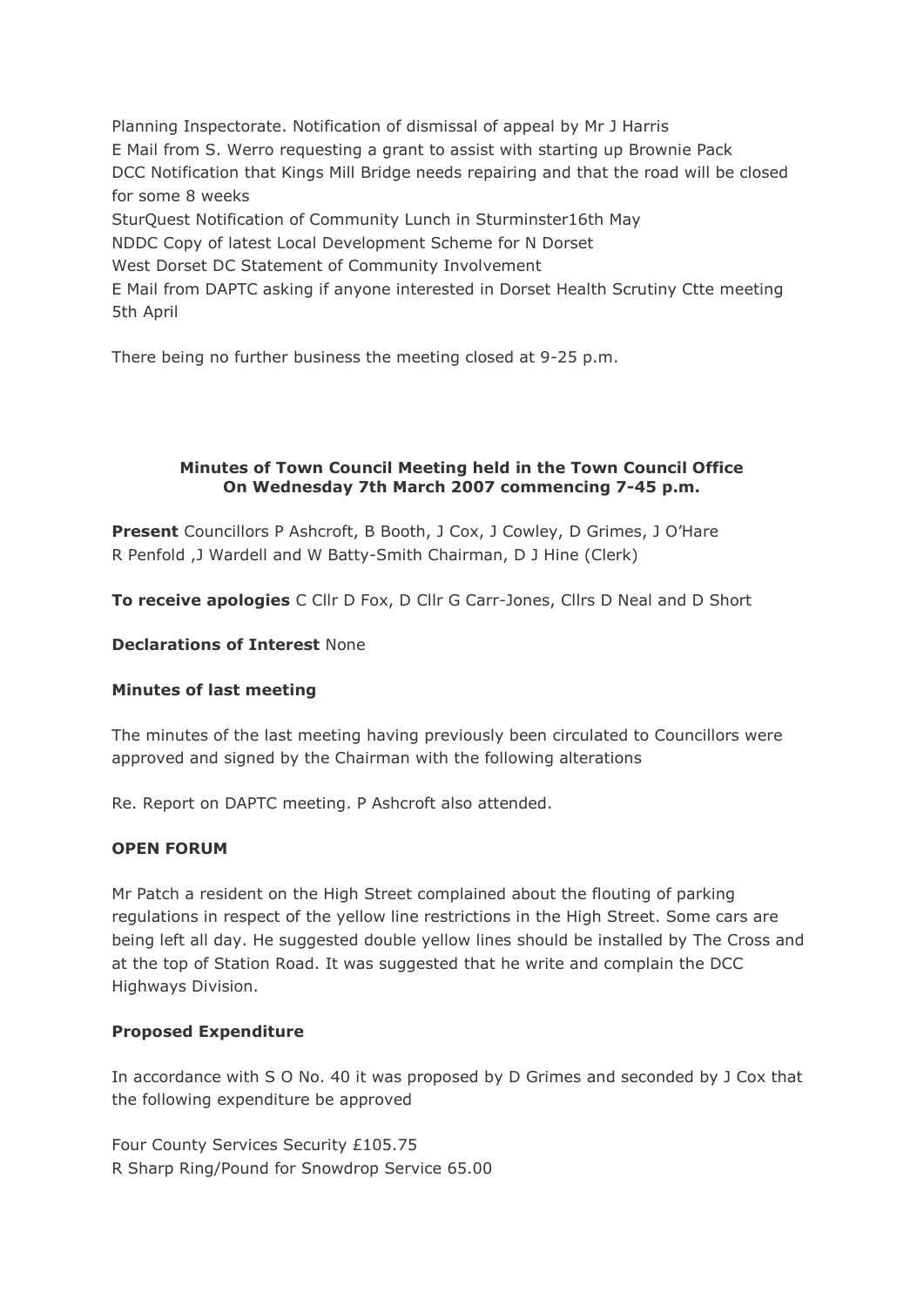Review of cost of grass cutting for Jarvis Field Play Area and also The Ring/Pound. It was agreed that the cost of mowing the Ring/Pound would be increased to £64 which is in line with the 3% increase agreed by NDDC for their mowing. Further quote to be obtained re. Jarvis Field from Julian Shave of Wincanton Clerk to obtain

# **Sign Cheques**

In accordance with S O No.40 it was proposed by D Grimes and seconded by J Wardell that the following cheques be signed

D J Hine Salary £494.10 Blackmore Vale Internet 54.00 Four County Services 105.75 R Sharp as above, also NDDC mowing 165.00 S & A Builders 478.23 B Telecom 157.55 Wessex Water 333.52

# **Library up-date**

Mr T Lee has agreed to head the campaign against the closure of the Stalbridge Library and he produced a paper on the present situation. W Batty-Smith proposed the setting up of a Library Sub-Committee comprising D Neal, Chairman, J Cowley and T Lee, P Ashcroft seconded the proposal, all agreed. T Lee pointed out that the Big Lottery Fund had sums available for Community Libraries and he proposed asking P Lievers of DCC if money had been applied for. The Chairman thanked Mr Lee for his efforts to date.

# **Proposed new Standing Orders**

(a) When confirmed by the whole Council, the General Purpose Committee's recommendations on planning matters shall be minuted and sent to the relevant District Council without alteration. Proposed by J Cowley, seconded by J Cox. Carried on a vote of 6 in favour 2 against

(b) Letters as authorised by the council must be despatched within two calendar weeks, unless an extension has been authorised by the Council. Proposed by P Ashcroft, seconded by D Grimes. Passed 4 in favour, 3 against, 1 abstention.

# **Property Maintenance**

The Clerk reported that there had been a problem with the electricity supply to the Flat in respect of the central heating and that the tenant had been without heating for nearly two weeks. She suggested that it would be a good idea to have the electrical wiring system checked properly. This was agreed. She also suggested a rebate on the rent for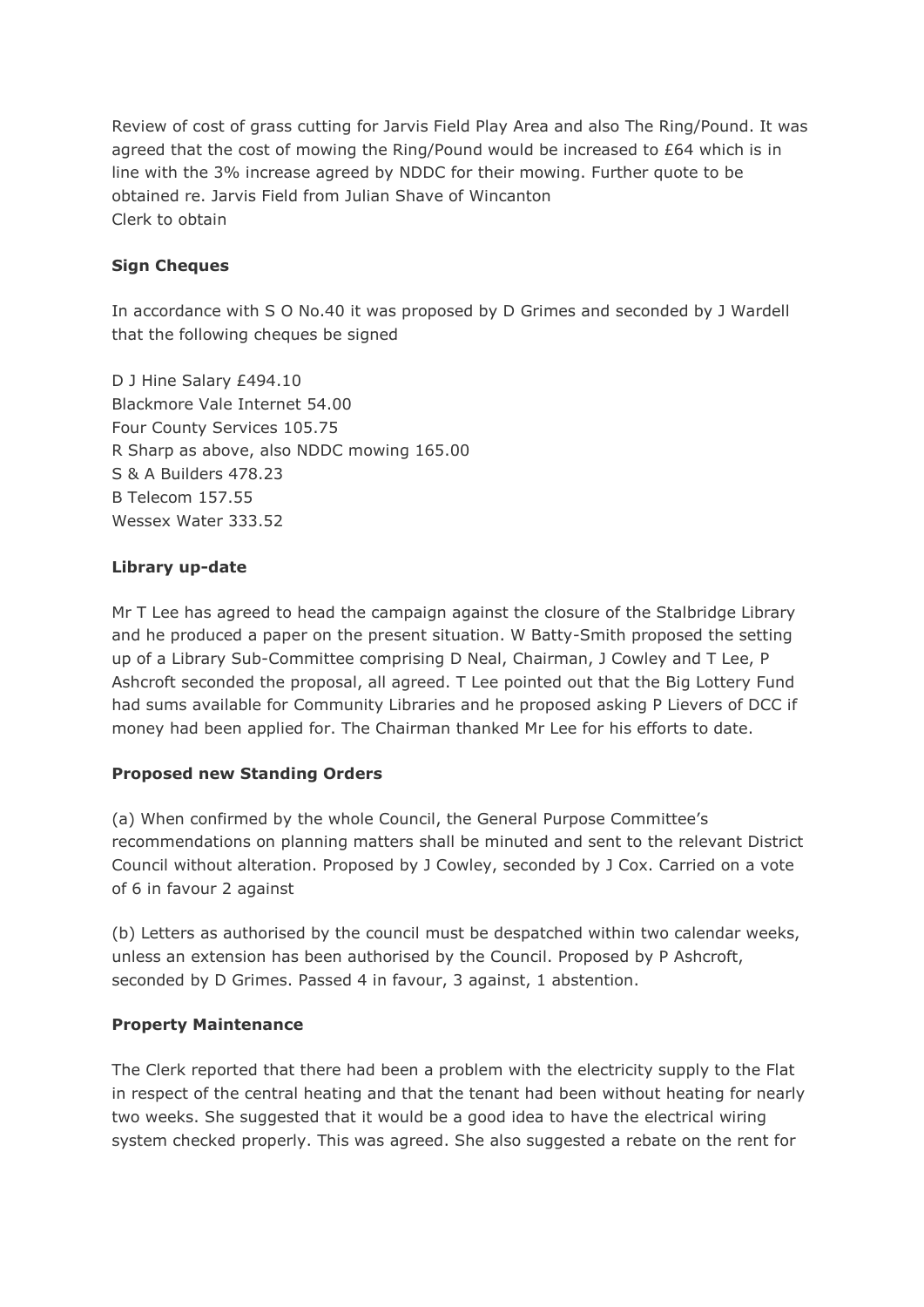the tenant for the lack of heating. £35 was proposed by J O'Hare and seconded by W Batty-Smith. All agreed.

## **Councillors' Reports/Questions**

D Grimes asked if there could be an additional sign at Waterlake so that traffic approaching from either direction could see the name of the road.

The Stalbridge Close seat is in need of attention.

R Penfold has now been appointed Vice Chairman of the Sturminster Newton Youth Centre Management Cttee

B Booth asked if the agendas could be sent to her, for Stalbridge Weston, by post as her e-mail system has a problem at present

P Ashcroft advised that there is a School Governors' meeting on 21st March. D Grimes will go.

J Cox re. J F P Area. What is the current position. The clerk advised that she understood that the Probation Service workers were returning but had heard nothing lately. However, topsoil is required to fill in under the swings etc. Prices for supply of same to be obtained.

More holes in the road in Copse House Hill and also the new entrance to Keeper's Cottage in Copse House Lane is again causing problems.

Clerk to write

With regard to the unused land adjacent the Grosvenor Road Play Area, it would appear that this does still belong to a Richard Hanson although his whereabouts are totally unknown

A further meeting had been held with S Hill and Hugh DeIongh regarding Phase 2 of the Tough Choices programme. A meeting to be arranged with Mike Coker of NDDC to check condition of Toilets etc., and agree any work that is required before a possible handover of the facilities. It was agreed to leave his until after the elections.

# **Corresondence**

Howard Shreeves & Turnbull. Re. Pond Walk. Statutory Notice and Plans

Copy letter from D Neal to Signpost re. Pond Walk development

S & A Builders. Notification that Notice Board again damaged. What do we want to do It was agreed to ask Mr Gardener to remove this notice board and to enquire if T C Notices can be put on the board in the Solicitor's Office

Clerk to arrange

Details of Post Office Network Consultation and Response Form. Completed Copy letter from M Cridge to DCC re. alternative road proposals

Invitation to NDDC Civic Reception on 18th April (date of Annual Parish Meeting) DCC Western Highways. Re. Copse House Hill. Holes now filled. More to be reported.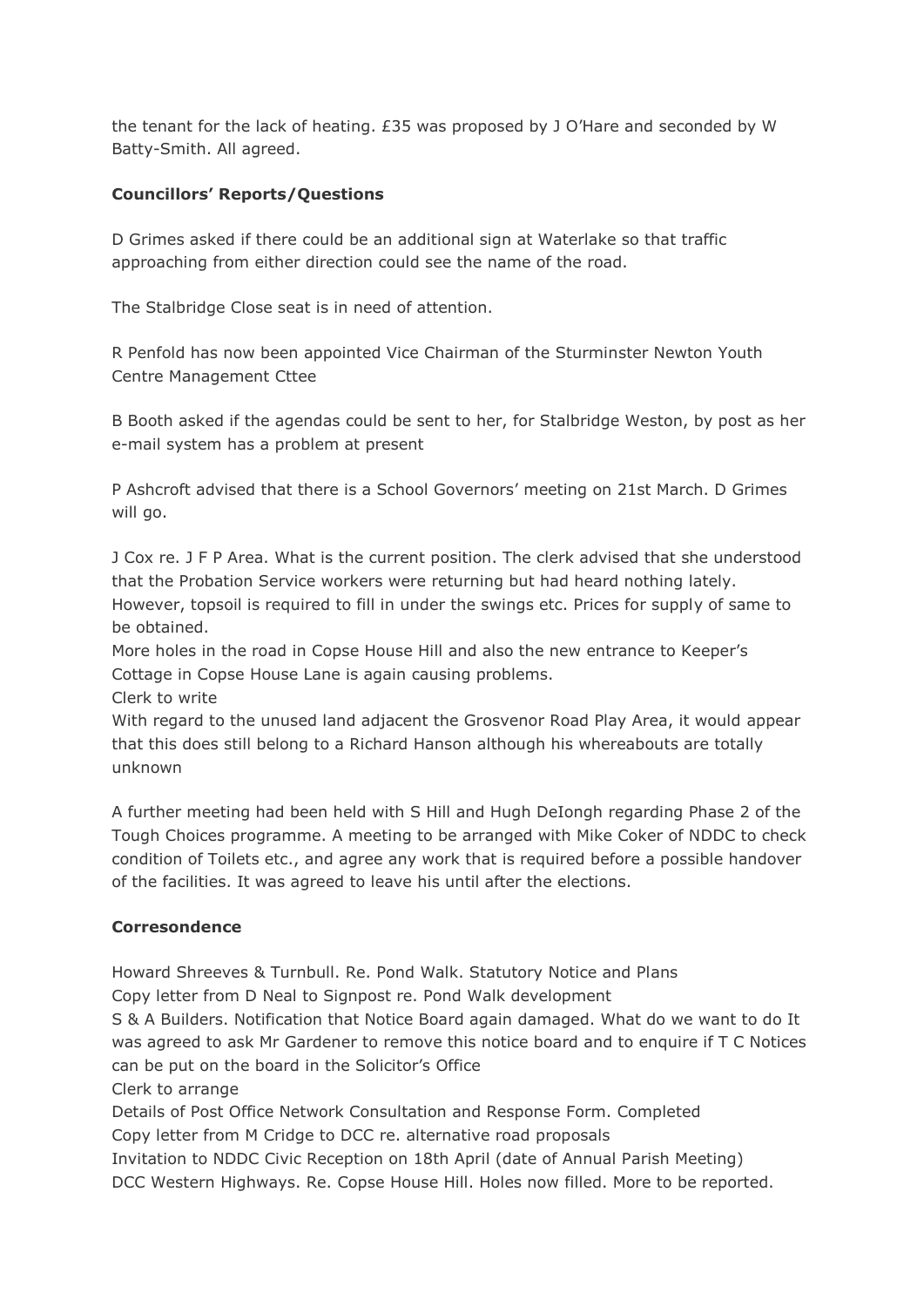### Clerk to write

Reply from H Powell, P Off. NDDC re. Land off Car Park. Reply to Clerk's e-mail, confirming Conditon re. Road Works will still apply and that road will transfer to DCC Notification of closure of Durweston Bridge end March E\_mail from H DeIongh requesting permission to pay for co-ordination of replies to questionnaire. Clerk replied in affirmative, will be paid from grant Julian Shave introductory letter re. Grass Cutting (see above) Dorset Rangers details of Trailway Supporters CPRE details Seminar 8th May Blandford T C invitation to Charity Hoedown NDDC details of Stakeholder Consultation on Parish Planning Details of Bridport TC Walkabout (Chairman and J Cowley) DAPTC re. Royal Garden Party NDDC Review of Local Development Scheme Wimborne TC Invitation to Civic Service N D Scout invitation to Presentation Evening DCC Rights of Way Improvement Plan

With regard to the TC request for a Pedestrian Crossing, the Chairman suggested a further letter be sent to The Ch. Exec and also the Leader of DCC pointing out the it is up to the Town Council to decide whether or not the matter is closed, not employees of DCC Clerk to write

There being no further business the meeting closed at 10 p.m.

### **Minutes of Town Council Meeting held in the Town Council Office On Wednesday 7th February 2007 commencing 8-05 p.m.**

**Present** Councillors P Ashcroft, W Batty-Smith, B Booth J Cowley, J Cox, D Grimes, J O'Hare, R Penfold, J Wardell and D Neal Chairman, D J Hine (Clerk)

**In attendance** C Cllr F Fox and D Cllr G Carr-Jones

### **Elect Chairman**

D Neal having resigned as Chairman it was proposed by J Cowley and seconded by J Cox that W Batty-Smith be elected as Chairman. All Agreed.

**To receive apologies** D Short

**Declarations of Interest** None

**Minutes of last meeting**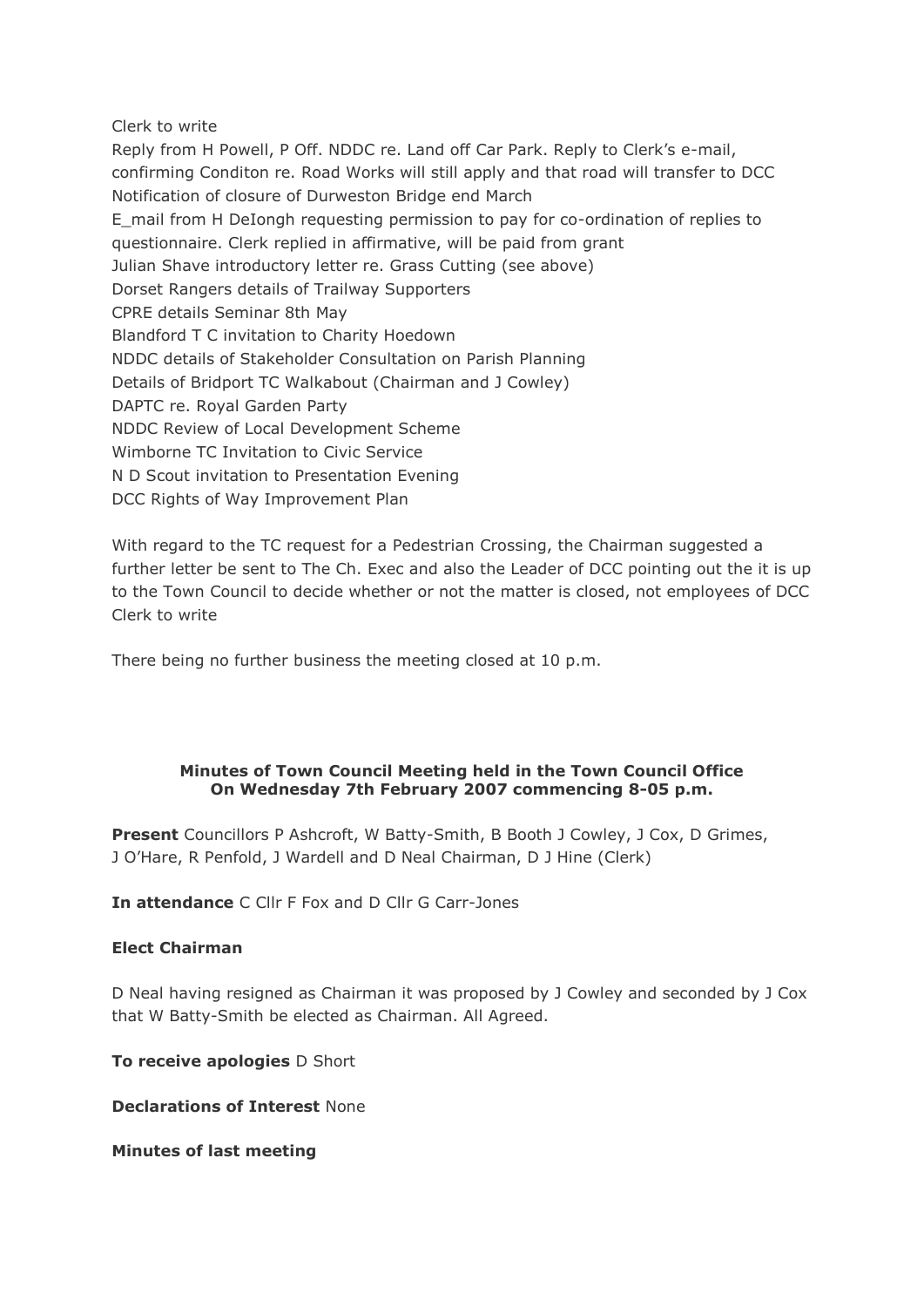The minutes of the last meeting having previously been circulated to Councillors were approved and signed by the Chairman.

Arising As it would appear that no action had been taken regarding the holes in the road at Copse House Hill it was agreed to send a letter to DCC Highways East Dorset. Clerk to write

## **OPEN FORUM** No comments

### **Proposed Expenditure**

In accordance with S O No. 40 it was proposed by D Grimes and seconded by J Cox that the following expenditure be approved

N Smith The Ring £62.50

### **Sign Cheques**

In accordance with S O No.40 it was proposed by D Grimes and seconded by J Cox that the following cheques be signed

D J Hine Salary £494.10 Travel 12.60 Post 29.20 Tree stake 3.10 £539.00 I Davies JFPA Hedge 250.00 Purely Print Town Plan 848.90 Williams Nursery Christmas Tree 5.00 B Gas 68.39 Direct Office 22.90 N Smith 62.50

### **Street Cleansing**

The Clerk reported that NDDC have promised to let us have details of cost of employing a Street Cleaner for 2008 and details of the frequency which different areas have to be cleaned. Discussions have also taken place with a view to contracting out such work to include cleaning and opening and closing the toilets. However, further details required before we can produce a specification of precisely what Stalbridge will need. As one of the problems would appear to be litter generated by the public having visited a shop/takeaway and then just throwing down the food packaging it was suggested that a letter go to the proprietors asking for a Notice to be put up requesting customers to use litter bins. A suitable notice to be produced.

It was also suggested that we ask how often the mechanical road sweeper should operate. Clerk to ascertain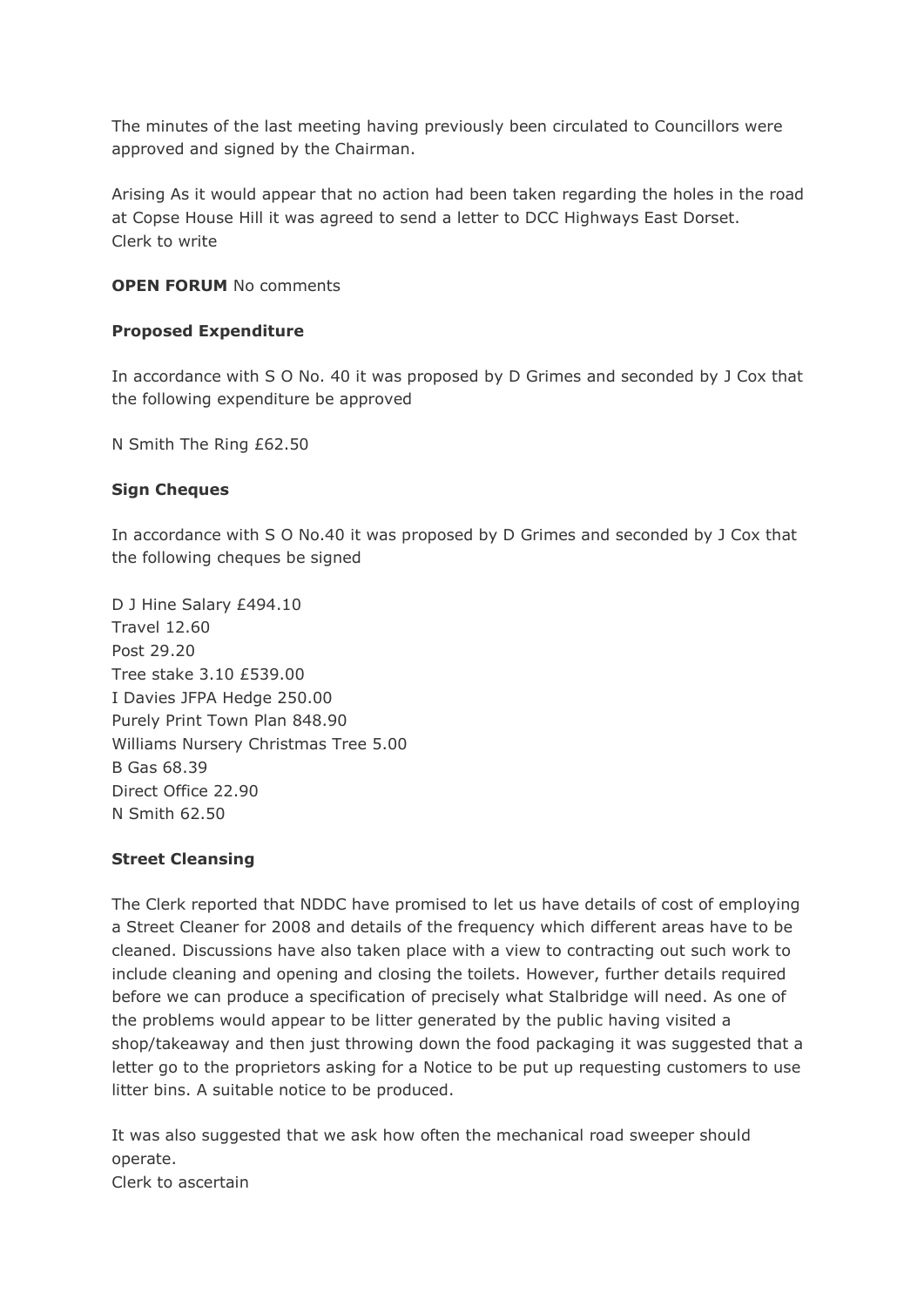(Cerk's note: Controlled by NDDC. Zone 2 approximately 4 weekly cycle, Zone 3 8 weekly. Production of a map showing these zones is in hand at present moment)

## **Proposed new Standing Orders**

It was proposed by J Cowley and seconded by J Cox that the following be made additional Standing Orders.

(a) When confirmed by the whole Council, the General Purpose Committee's recommendations on planning matters shall be minuted and sent to the relevant District Council without alteration

(b) Letters as authorised by the Council must be despatched within seven days, maximum, unless an extension has been authorised by the Chairman

This matter now stands adjourned without discussion until the next meeting

# **Progress report on Library**

A meeting was held at Crossways with 12 of the affected Libraries represented. It was agreed that all 34 Dorset Libraries should be involved in the cost cutting exercise and that the fight for the 13 must go on. Meeting on 22nd Feb. at County Hall will be attended. Meeting in Stalbridge Office on 28th March with P Lievers and two C Cllrs.

## **Proposed letter to MP**

J Cowley read a letter he has sent to our M P regarding the Library and other problems being experienced in Stalbridge e.g. Tough choices programme. It was agreed that the Clerk would write to him on behalf of the TC and that the letter would be placed in the Notice Board with a request to residents to also write in a similar vein. Clerk to write

## **Councillors' Reports/Questions**

D Grimes. Complaints still being received re. parked vehicles at junction of A357 and Waterlake. Police to be advised.

R Penfold. Unable to attend Hall Meeting on 13th Feb. D Neal will attend.

D Neal A complaint received that the Snowdrop Walk Stone is dirty. Suggested that someone cleans it if so required.

J Cowley. Attended DAPTC Area meeting re. Proposed Gov. White Paper and Pathfinder Bid but still not entirely clear on what is proposed.

D Fox advised that Bus Timetable Books are very scarce at the moment.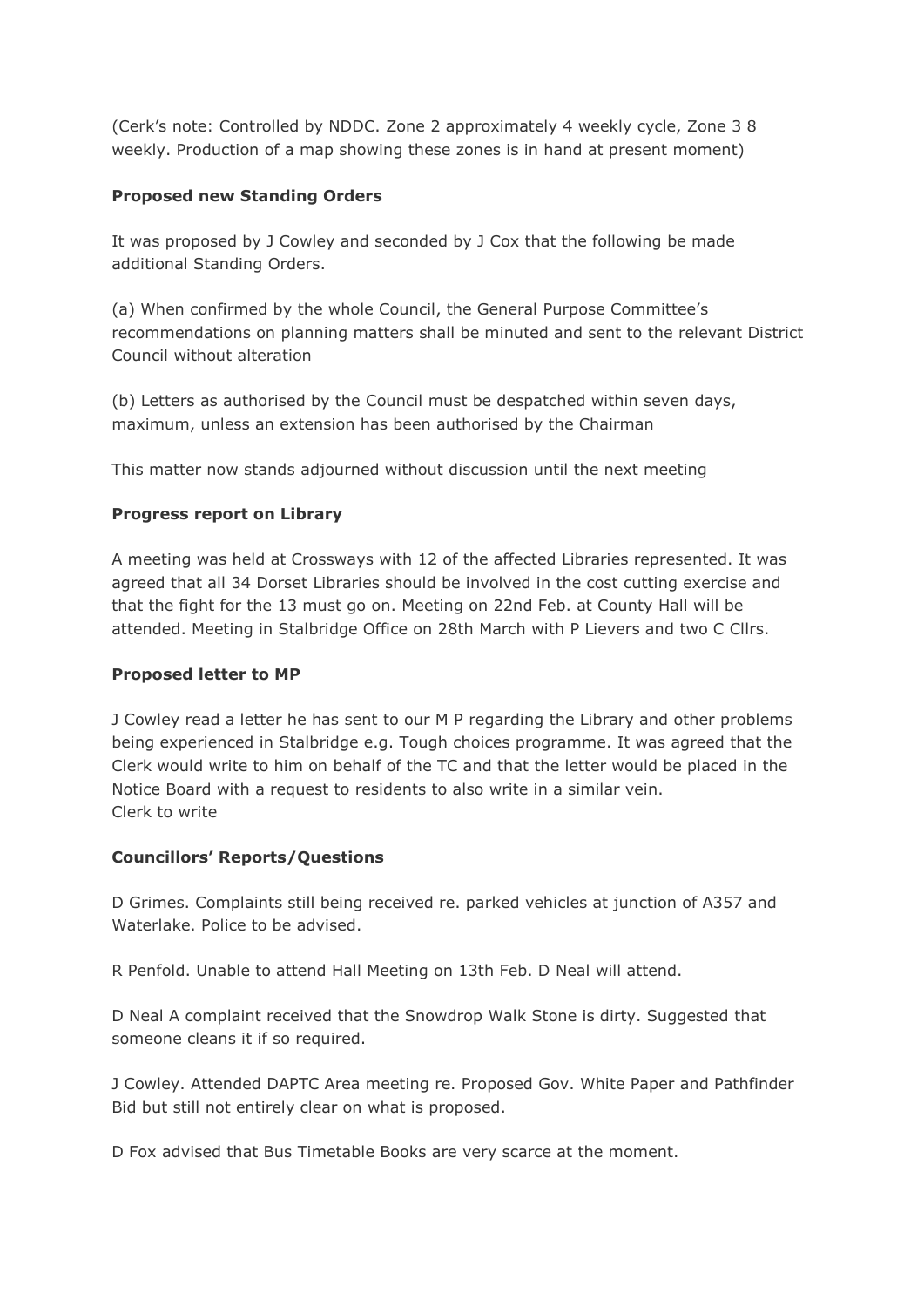J Cowley reported that he had received a Housing Survey form to complete, apparently so had many others.

J Cowley asked whether a Councillors internal audit has been carried out. J Cox said it had not yet been done.

The Clerk reported that two 15ft Elm Trees were received from NDDC and planted by N Brown in the nature reserve area where the old sewage works were originally. Thanks due to Mr Brown.

# **Correspondence**

Local Council Review

DCC Modification to Definitive Map re. FP 71

Probation Service. Notification that a work group will be sent on 14th Feb, but details will be confirmed

Colehill Parish Council. Re. Library Closures. Setting up an Action Group

DCC Youth & Comm. Service. Notification of Management Cttee meeting Sturminster Newton Area. Monday 12th Feb.

Copy of letter from Mr N Brown to NDDC Dev. Control re. Dike's Development and cycle path

NDDC Confirming Local Delivery Phase 2 meeting Monday 26th Feb. 2-30 Stalbridge Copy of NDDC letter to Ramblers Assoc. (J Wardell) re. FP 49

E-mail from DCC Confirming meeting with P Lievers Wed.28th March 7-30 Stalbridge J Foster-Pegg re. Library Closure

DCC P Lievers re. Library Closures replying to ours of 6th December. Further letter/email saying not happy that our queries have been dealt with.

Clerk to write

DAPTC e-mail re. Scheme of Publication approval extended to end of 2008

DAPTC e-mail re. Post Office Consultation

Sturquest e-mail re. S N Leisure Centre meeting 12th Feb.

DCC S Howard, Traffic Management. Details of criterion re pedestrian crossing (2 letters) P Hyde NDDC e-mail re alteration to council Tax leaflet

P Hyde NDDC Requesting article for Open Line

NDDC Timetable for Local Elections

NDDC Draft Employment Land review

DCC User Guide for S I D

Sturminster Newton TC Invitation to meeting 27th Feb. 10 a.m. to informally discuss

provision of NDDC Local Services during 2008/9

NORDCAT request for funding

Copy of letter from Mr Kinnibrugh to Dev. Control re. Old Rectory

Cancer Care e-mail inviting members to Snowdrop Service on 25th Feb

DCC Highways Advising of road closure A357 Feb. 11th

Copy letter from Ramblers Assoc. to NDDC re. FP49

NDDC notification of appeal by Mr & Mrs Moore re. refusal of p.p. 24 Vale Road

Copy letter from Ramblers Assoc to DCC re. FPs 49, 54 & 55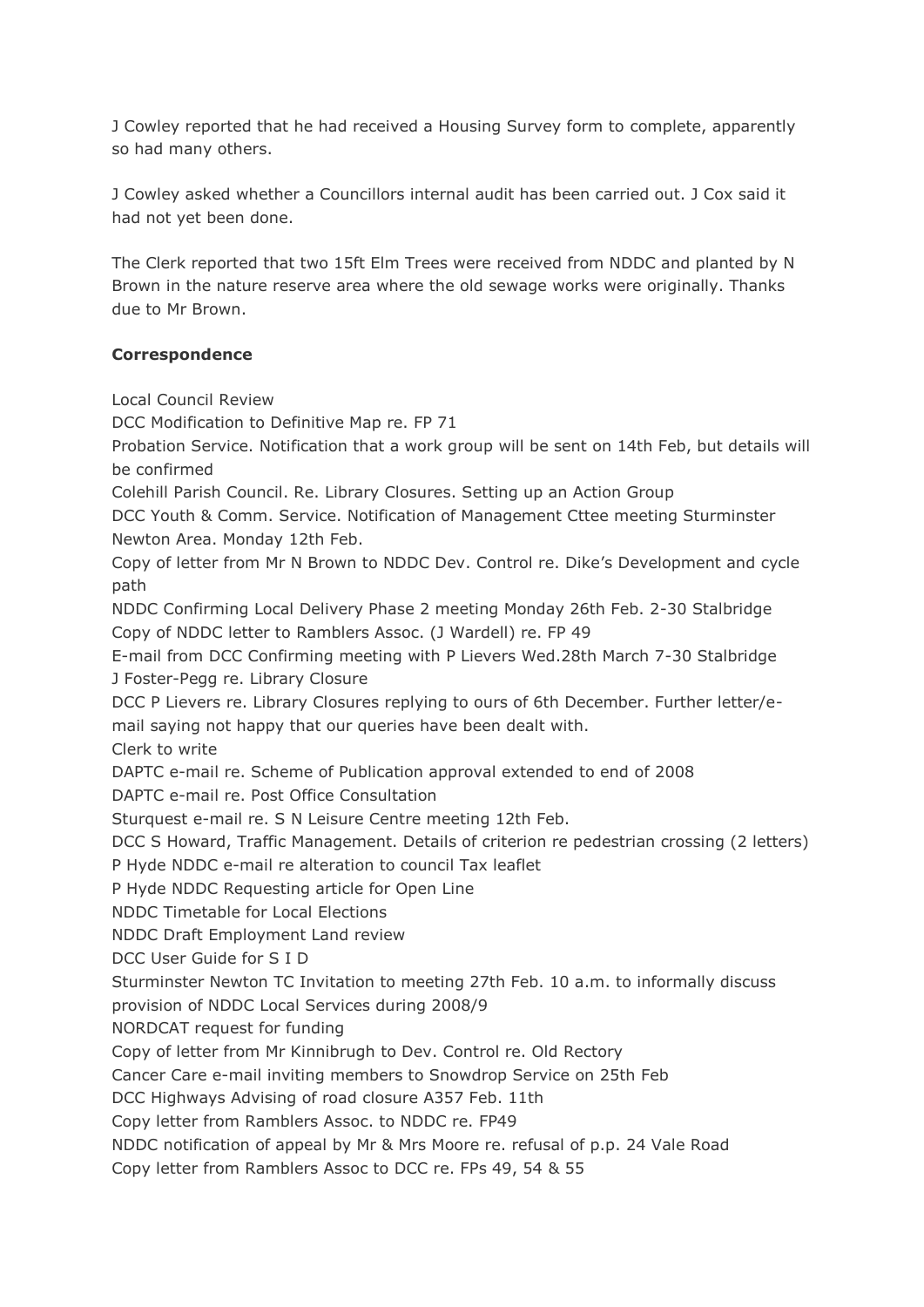DCC re. Developing R of W Improvements Plan Invite to Annual Review of Guiding 17th March Poole NDDC re. Noise Nuisance Investigation Procedures NDDC Support for Community Partnerships DAPTC Ch. Exec. Circular 01/07 Wilber tSmith NDDc re. Sustainable Community Strategy

There being no further business the meeting closed at 9-20 p.m.

# **Minutes of Town Council Meeting held in the Town Council Office On Wednesday 10th January 2007 commencing 8-00 p.m**.

**Present** Councillors P Ashcroft, W Batty-Smith, B Booth, J Cowley, D Grimes, J O'Hare R Penfold, J Wardell, and D Neal Chairman, D J Hine (Clerk)

**In attendance** D Cllr G Carr-Jones

**To receive apologies** C Cllr D Fox, Cllrs J Cox and D Short

### **Declarations of Interest** None

### **Minutes of last meeting**

The minutes of the last meeting having previously been circulated to Councillors were approved and signed by the Chairman.

### **Matters arising**

The letters to Corfe Mullen and Colehill Councils re. Library Closures have not yet been written but will be in the next few days.

The matter of vehicles parking close to the Waterlake/A357 junction should be reported to the Police

The badly damaged bollard by the Post Office will be reported to Highways at Blandford.

The holes in the road at Copse House Hill have been reported.

(Clerk's note – I have now established that the road surface of Copse House Lane as far as the crossroads with Landshire Lane is the responsibility of DCC Highways East at Blandford. The road from there on down the hill to the A30 is the responsibility of DCC Highways West at Dorchester, even though a short stretch is in Somerset. I also confirmed that the correct and the most efficient procedure for reporting road surface damage is to ring DCC Clarence with full details and the message is then passed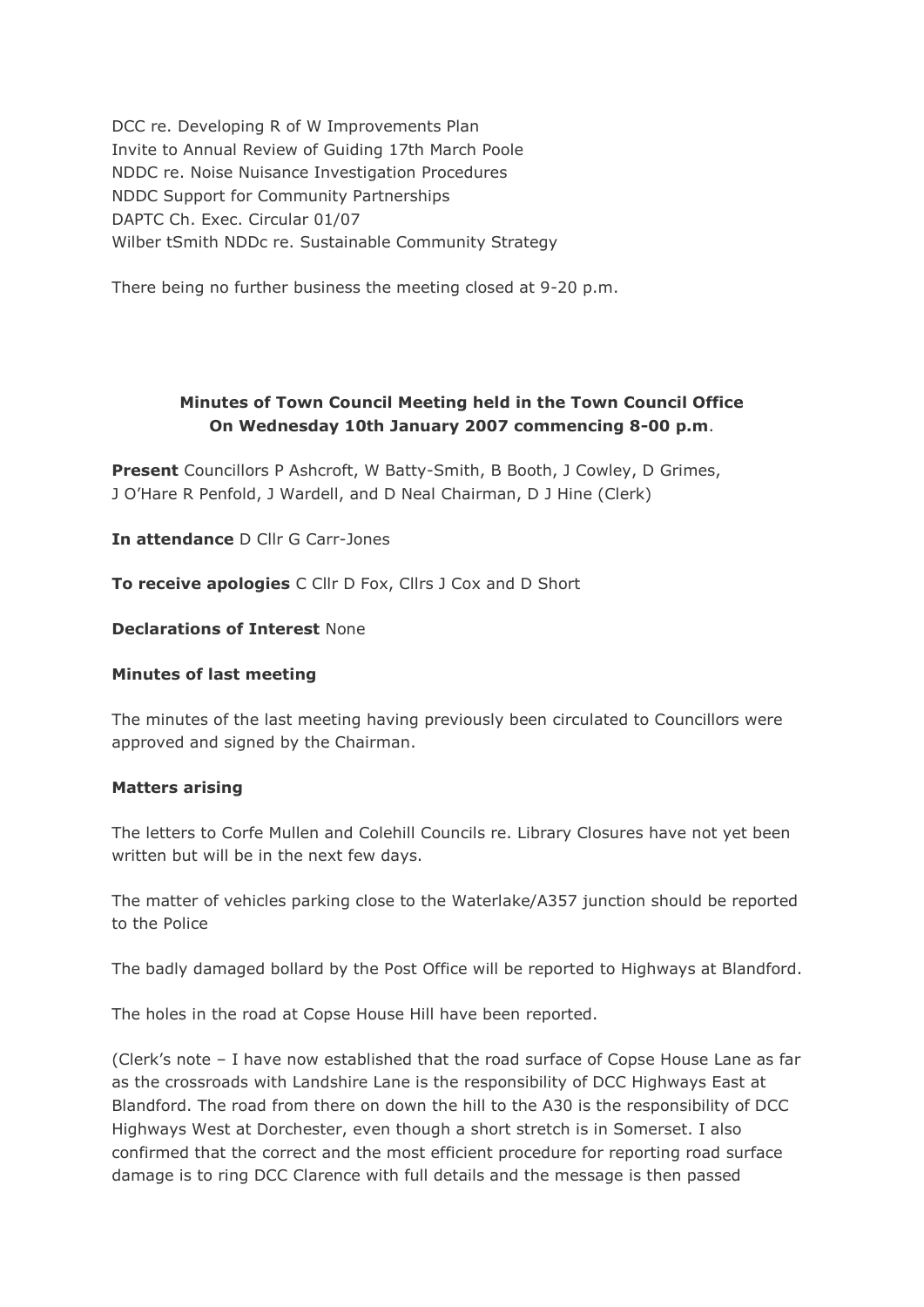electronically to the appropriate area)

### **OPEN FORUM** No comments

### **Proposed Expenditure**

In accordance with S O No. 40 it was proposed by W Batty-Smith and seconded by P Ashcroft that the following expenditure be approved

Shoptek JFPA Goal post £287.88 Stalbridge Joinery See-Saw repair 235.00 Scouts from Town Plan budget 200.00 BMV Pubs ditto 26.64 Soc LCC Working with your council update 19.50

### **Sign Cheques**

In accordance with S O No.40 it was proposed by D Grimes and seconded by W Batty-Smith that the following cheques be signed

D J Hine Salary £494.10 Shoptek 287.88 Direct Office 22.09 BT 158.62 Stalbridge Joinery 235.00 Stalbridge Scouts 200.00 B M V Pubs 26.64 Southern electric 38.97 Soc. LCC 19.50 Youth Club Grant 500.00 Playing fields Play Area Mowing 250.00 Community Office Grant 250.00

### **Make Precept**

Whilst discussing the proposals it was agreed to ask the Hall Cttee to ensure that the TC get a copy of their balance sheet and also to request a copy of the account in respect of the latest Hall Extension. With regard to the amount put aside for Section 137/Charity expenditure it was proposed by B Booth and seconded by J O'Hare to grant N Dorset CAB £100 for this year only but to give no grant to Sherborne CAB. All agreed. Also it was proposed by W Batty-Smith and seconded by J Cowley to grant £200 to the Air Ambulance. All agreed. It was proposed by W Batty-Smith and seconded by D Grimes to make a precept of £58,000 on the NDDC. All agreed.

### **Consider offer by NDDC of replacement land at Pond Close**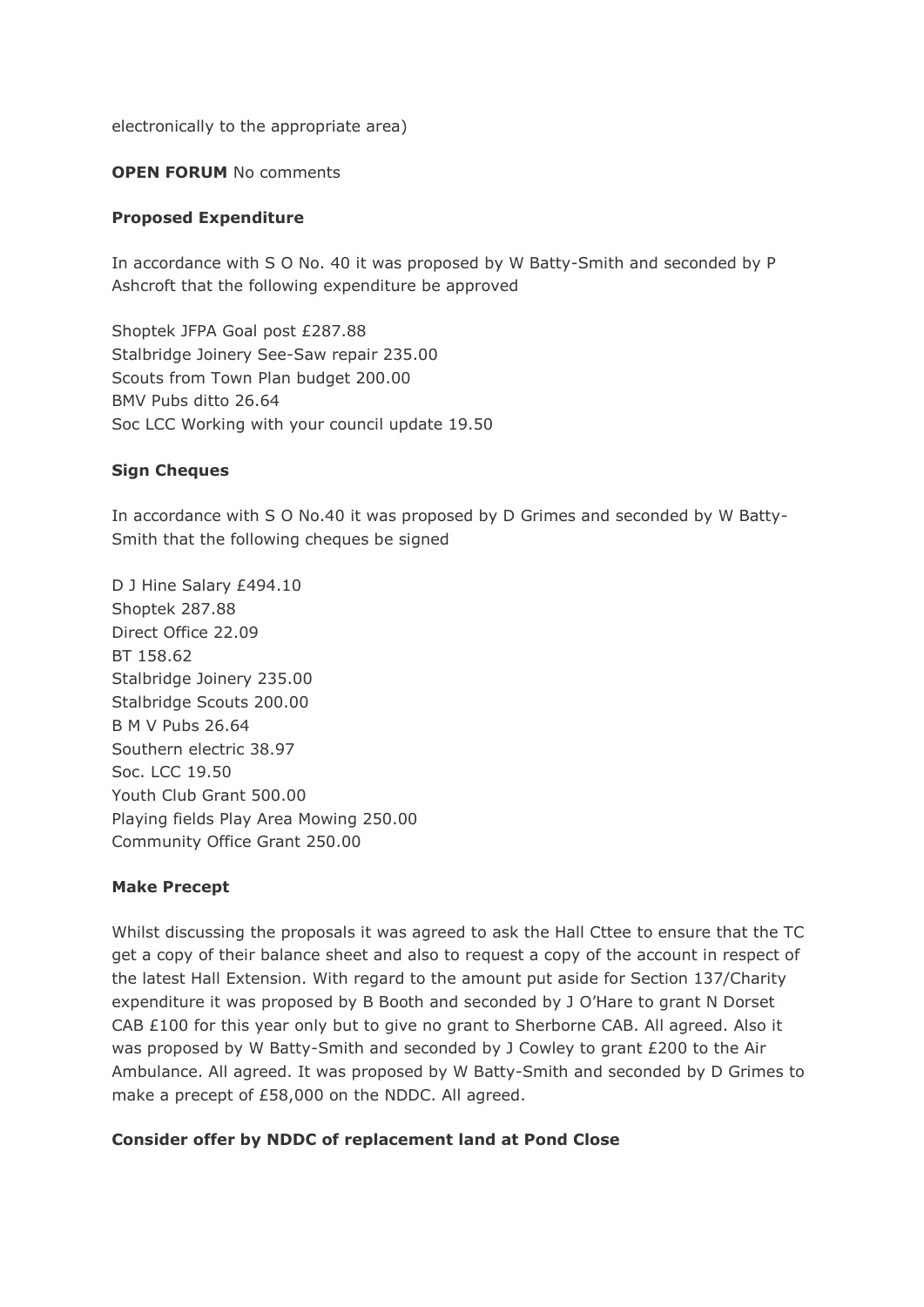After some discussion it was agreed to write to NDDC agreeing to release the land required by Signpost for the proposed additional dwellings on Pond Close but to delay any decision as to whether or not replacement land for recreation in the area is required until the results of the Town Plan questionnaire are to hand.

# **Councillors' Reports/Questions**

D Grimes reported various holes in the road surface of Thornhill Road. Contact Clarence

J Wardell reported pavement sinking in various parts of Thornhill Road where vehicles cross. Contact Clarence in first instance

G Carr-Jones asked that Street Cleansing be put on the next Agenda as he had comments to make on this subject

W Batty-Smith commented on the letter from DCC re. refusal of Pedestrian Crossing. He proposed that a letter be sent to Miles Butler expressing disgust at the decision and requesting details of criteria used and when the statistics regarding traffic were obtained. The letter should also emphasise that finance is available and in addition more house are proposed off Barrow Hill and that it is not a new request correspondence regarding a pedestrian crossing dates back to the 1992. All agreed. Clerk to write

J Cowley/J Wardell reported that the surface of the path down to the Sewage Pumping Station is in poor repair especially by the gate. Advise DCC

D Neal and P Ashcroft will attend the N Area DAPTC meeting.

## **Correspondence**

NDDC Would we like an Elm Tree to plant. Yes, contact N Brown re location Clerk to action DCC two letters re. Review of Library Services including a paper "Agenda for change" Suggest a meeting on a Wednesday evening in Stalbridge. Also request reply to our letter of 5th Dec. Clerk to contact Floodwatch warning re. possible flooding in the area together with Calendar and Newsletter DAPTC Minutes of AGM J Rabbetts Copy of letter to First Bus for info. DCC re. Request for Pedestrian Crossing. List of requests. See comments above Ramblers Assoc. Copy of letter to NDDC re. development at Poolestown and FP 40 NDDC Report on Financial Assessment of NDDC Isle of Wight Council re. Power to the Parishes DAPTC Details of Training Courses and C Exec Circular Blandford TC details of Charity Event